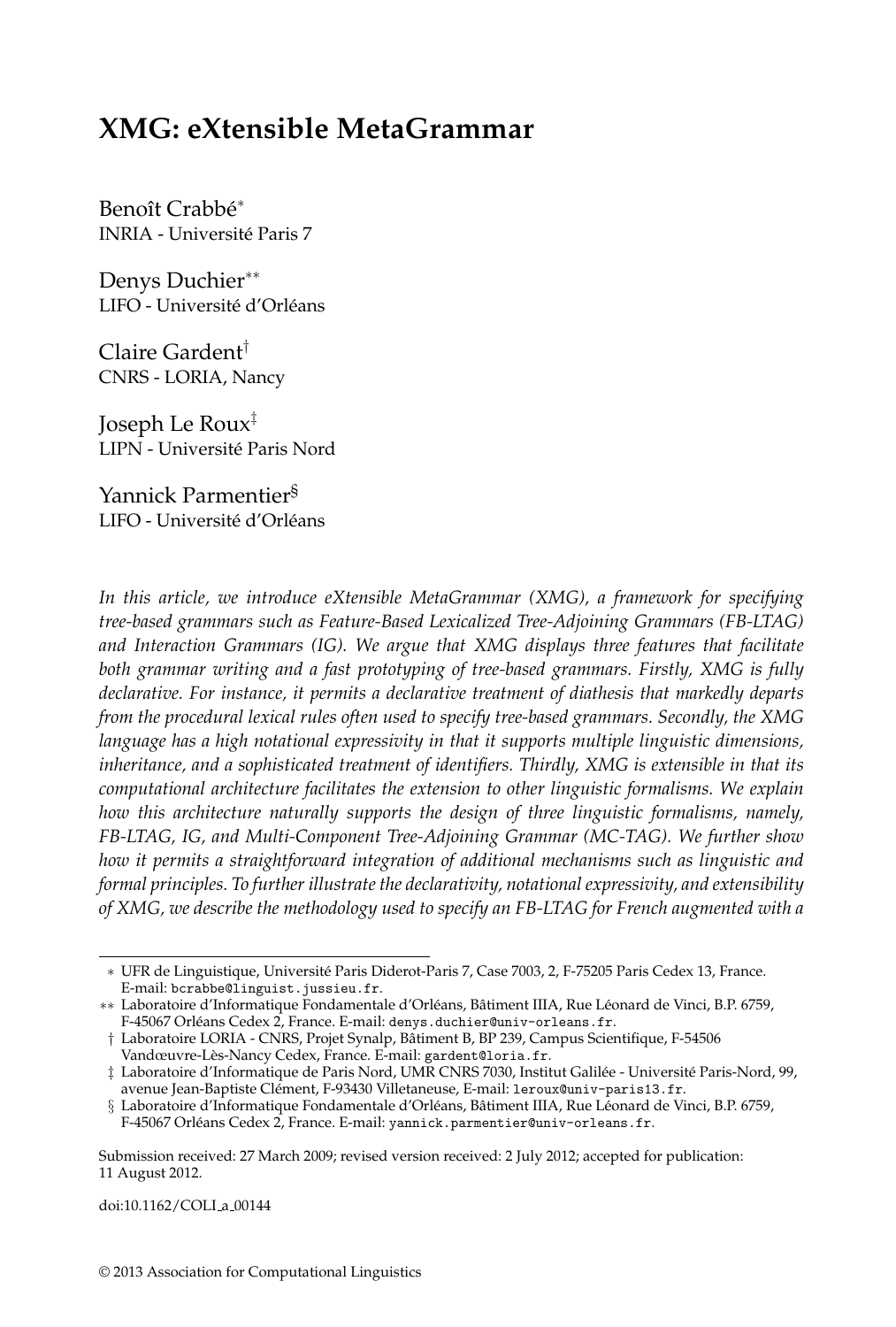*unification-based compositional semantics. This illustrates both how XMG facilitates the modeling of the tree fragment hierarchies required to specify tree-based grammars and of a syntax/semantics interface between semantic representations and syntactic trees. Finally, we briefly report on several grammars for French, English, and German that were implemented using XMG and compare XMG with other existing grammar specification frameworks for tree-based grammars.*

## **1. Introduction**

In the late 1980s and early 1990s, many grammar engineering environments were developed to support the specification of large computational grammars for natural language. One may, for instance, cite XLE (Kaplan and Newman 1997) for specifying Lexical-Functional Grammars (LFG), LKB (Copestake and Flickinger 2000) for specifying Head-driven Phrase Structure Grammars (HPSG), and DOTCCG (Baldridge et al. 2007) for specifying Combinatory Categorial Grammars (CCG). Concretely, such environments usually rely on (i) a formal language used to describe a target computational grammar, and (ii) a processor for this language, which aims at generating the actual described grammar (and potentially at checking it, e.g., by feeding it to a parser).

Although these environments were tailored for specific grammar formalisms, they share a number of features. Firstly, they are expressive enough to characterize subsets of natural language. Following Shieber (1984), we call this feature *weak completeness*. Secondly, they are *notationally expressive* enough to relatively easily formalize important theoretical notions. Thirdly, they are *rigorous*, that is, the semantics of their underlying language is well defined and understood. Additionally, for an environment to be useful in practice, it should be *simple* to use (by a linguist), and make it possible to detect errors in the described target grammar.

If we consider a particular type of computational grammar, namely, tree-based grammars—that is, grammars where the basic units are trees (or tree descriptions) of arbitrary depth, such as Tree-Adjoining Grammar (TAG; Joshi, Levy, and Takahashi 1975), D-Tree Grammar (DTG; Rambow, Vijay-Shanker, and Weir 1995), Tree Description Grammars (TDG; Kallmeyer 1999) or Interaction Grammars (IG; Perrier 2000) environments sharing all of the listed features are lacking. As we shall see in Section 7 of this article, there have been some proposals for grammar engineering environments for tree-based grammar (e.g., Candito 1996; Xia, Palmer, and Vijay-Shanker 1999, but these lack notational expressivity. This is partly due to the fact that tree-based formalisms offer an extended domain of locality where one can encode constraints between remote syntactic constituents. If one wants to define such constraints while giving a modular and incremental specification of the grammar, one needs a high level of notational expressivity, as we shall see throughout the article (and especially in Section 4).

In this article, we present XMG (eXtensible MetaGrammar), a framework for specifying tree-based grammars. Focusing mostly on Feature-Based Lexicalized Tree-Adjoining Grammars (FB-LTAG) (but using Interaction Grammars [IG] and Multi-Component Tree-Adjoining Grammars [MC-TAG] to illustrate flexibility), we argue that XMG departs from other existing computational frameworks for designing tree-based grammars in three main ways:

- First, XMG is a *declarative* language. In other words, grammaticality is defined in an order-independent fashion by a set of well-formedness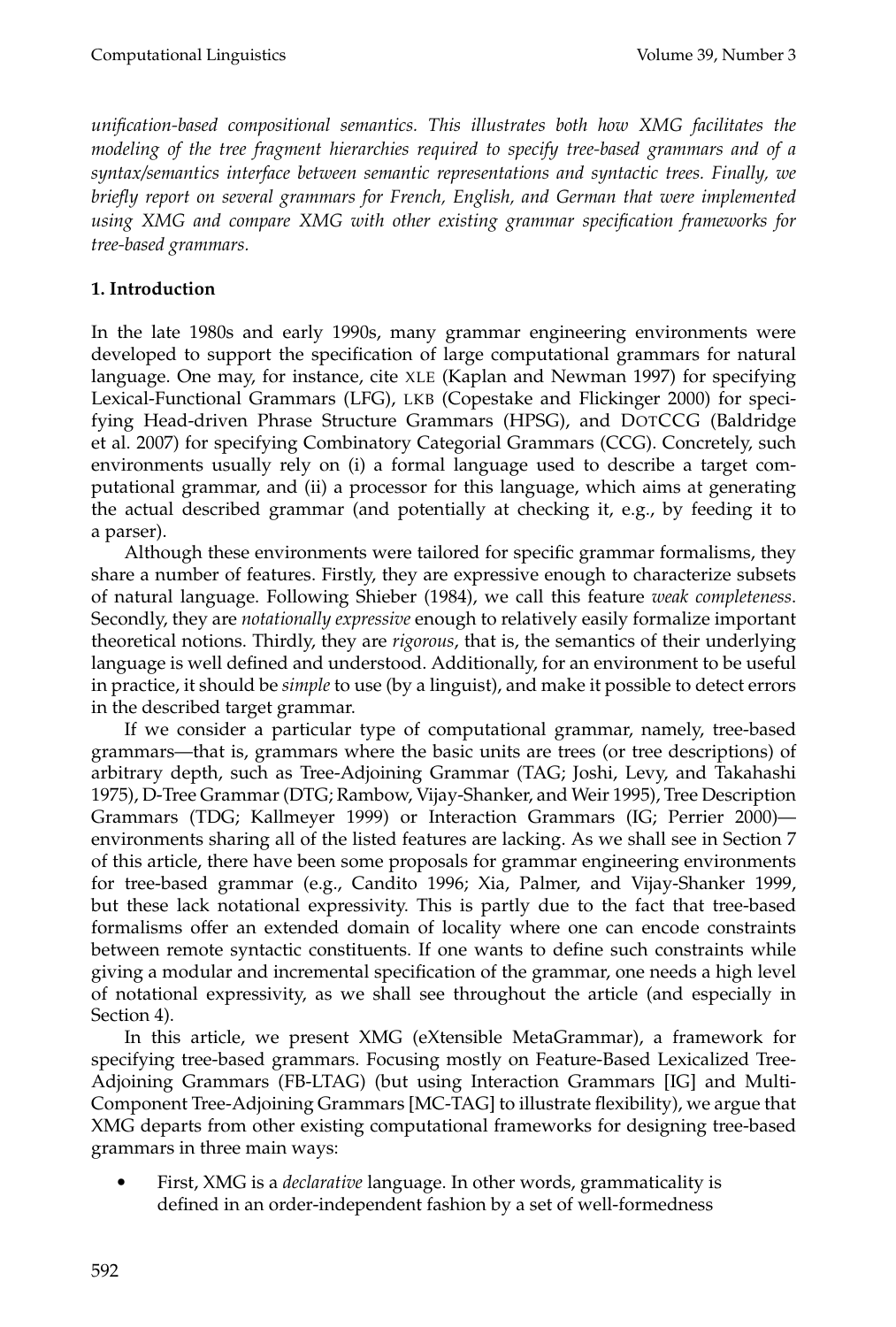constraints rather than by procedures. In particular, XMG permits a fully declarative treatment of diathesis that markedly departs from the procedural rules (called meta-rules or lexical rules) previously used to specify tree-based grammars.

- - Second, XMG is *notationally expressive*. The XMG language supports full disjunction and conjunction of grammatical units, a modular treatment of multiple linguistic dimensions, multiple inheritance of units, and a sophisticated treatment of identifiers. We illustrate XMG's notational expressivity by showing (i) how it facilitates the modeling of the tree fragment hierarchies required to specify tree-based grammars and (ii) how it permits a natural modeling of the syntax/semantics interface between semantic representations and syntactic trees as can be used in FB-LTAG.
- - Third, XMG is *extensible* in that its computational architecture facilitates (i) the integration of an arbitrary number of linguistic dimensions (syntax, semantics, etc.), (ii) the modeling of different grammar formalisms (FB-LTAG, MC-TAG, IG), and (iii) the specification of general linguistic principles (e.g., clitic ordering in French).

The article is structured as follows. Section 2 starts by giving a brief introduction to FB-LTAG, the grammar formalism we used to illustrate most of XMG's features. The next three sections then go on to discuss and illustrate XMG's three main features namely, declarativity, notational expressivity, and flexibility. In Section 3, we focus on declarativity and show how XMG's generalized disjunction permits a declarative encoding of diathesis. We then contrast the XMG approach with the procedural methods previously resorted to for specifying FB-LTAG. Section 4 addresses notational expressivity. We present the syntax of XMG and show how the sophisticated identifier handling it supports or permits a natural treatment (i) of identifiers in tree based hierarchies and (ii) of the unification-based syntax/semantics interface often used in FB-LTAG. In Section 5, we concentrate on extensibility. We first describe the operational semantics of XMG and the architecture of the XMG compiler. We then show how these facilitate the adaptation of the basic XMG language to (i) different grammar formalisms (IG, MC-TAG, FB-LTAG), (ii) the integration of specific linguistic principles such as clitic ordering constraints, and (iii) the specification of an arbitrary number of linguistic dimensions. In Section 6, we illustrate the usage of XMG by presenting an XMG specification for the verbal fragment of a large scale FB-LTAG for French augmented with a unification-based semantics. We also briefly describe the various other treebased grammars implemented using XMG. Section 7 discusses the limitations of other approaches to the formal specification of tree-based grammars, and Section 8 concludes with pointers for further research.

## **2. Tree-Adjoining Grammar**

A Tree-Adjoining Grammar (TAG) consists of a set of auxiliary or initial elementary trees and of two tree composition operations, namely, substitution and adjunction. Initial trees are trees whose leaves are either substitution nodes (marked with  $\downarrow$ ) or terminal symbols (words). Auxiliary trees are distinguished by a foot node (marked with  $\star$ ) whose category must be the same as that of the root node. Substitution inserts a tree onto a substitution node of some other tree and adjunction inserts an auxiliary tree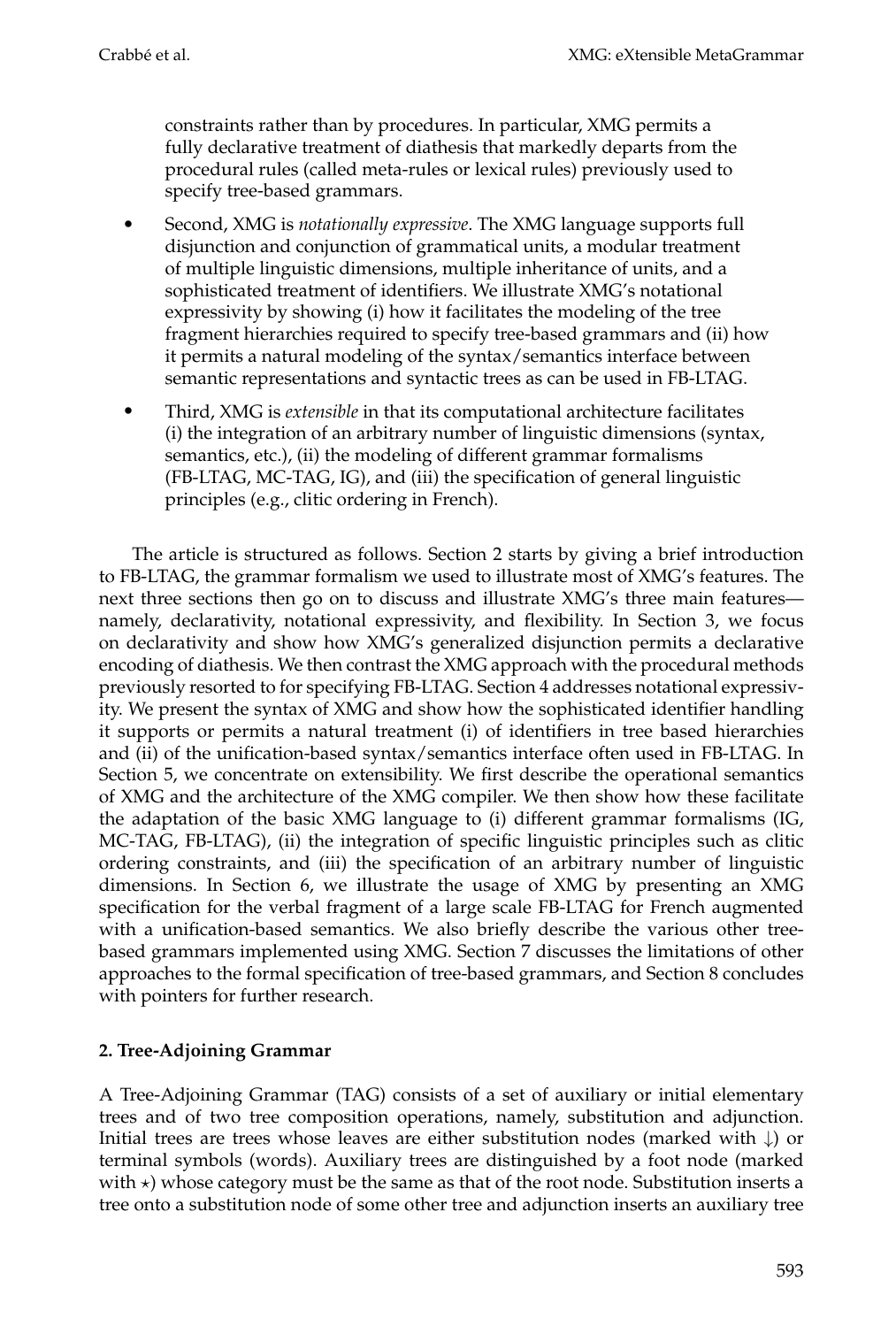

**Figure 1** Sample derivation of *Marie a vu Jean* 'Mary has seen John' in a TAG.

into a tree. Figure 1 shows a toy TAG generating the sentence *Marie a vu Jean* 'Mary has seen John' and sketches its derivation.

Among existing variants of TAG, one commonly used in practice is Lexicalized FB-LTAG (Vijay-Shanker and Joshi 1988). A lexicalized TAG is such that each elementary tree has at least one leaf labeled with a lexical item (word), whereas in an FB-LTAG, tree nodes are additionally decorated with two feature structures (called top and bottom). These feature structures are unified during derivation as follows. On substitution, the top features of the substitution node are unified with the top features of the root node of the tree being substituted in. On adjunction, the top features of the root of the auxiliary tree are unified with the top features of the node where adjunction takes place; and the bottom features of the foot node of the auxiliary tree are unified with the bottom features of the node where adjunction takes place. At the end of a derivation, the top and bottom feature structures of all nodes in the derived tree are unified.

*Implementation of Tree-Adjoining Grammars.* Most existing implementations of TAGs follow the three-layer architecture adopted for the XTAG grammar (XTAG Research Group 2001), a feature-based lexicalized TAG for English. Thus the grammar consists of (i) a set of so-called tree schemas (i.e., elementary trees having a leaf node labeled with a  $\circ$  referring to where to anchor lexical items<sup>2</sup>), (ii) a morphological lexicon associating words with lemmas, and (iii) a syntactic lexicon associating lemmas with tree schemas (these are gathered into *families* according to syntactic properties, such as the subcategorization frame for verbs). Figure 2 shows some of the tree schemas associated with transitive verbs in the XTAG grammar. The tree corresponds (a) to a declarative sentence, (b) to a WH-question on the subject, (c) to a passive clause with a BY-agent, and (d) to a passive clause with a WH-object. As can be seen, each tree schema contains an anchor node (marked with  $\Diamond$ ). During parsing this anchor node can be replaced by any word morphologically related to a lemma listed in the syntactic lexicon as anchoring the transitive tree family.

This concept of tree family allows us to share structural information (tree schemas) between words having common syntactic properties (e.g., sub-categorization frames). There still remains a large redundancy within the grammar because many elementary tree schemas share common subtrees (large coverage TAGs usually consist of hundreds, sometimes thousands, of tree schemas). An important issue when specifying

<sup>1</sup> The elementary trees displayed in this article conform to Abeille (2002), that is, we reject the use of a VP ´ constituent in French.

<sup>2</sup> As mentioned earlier, we describe lexicalized TAG, thus every tree schema has to contain at least one anchor (node labeled  $\diamond$ ).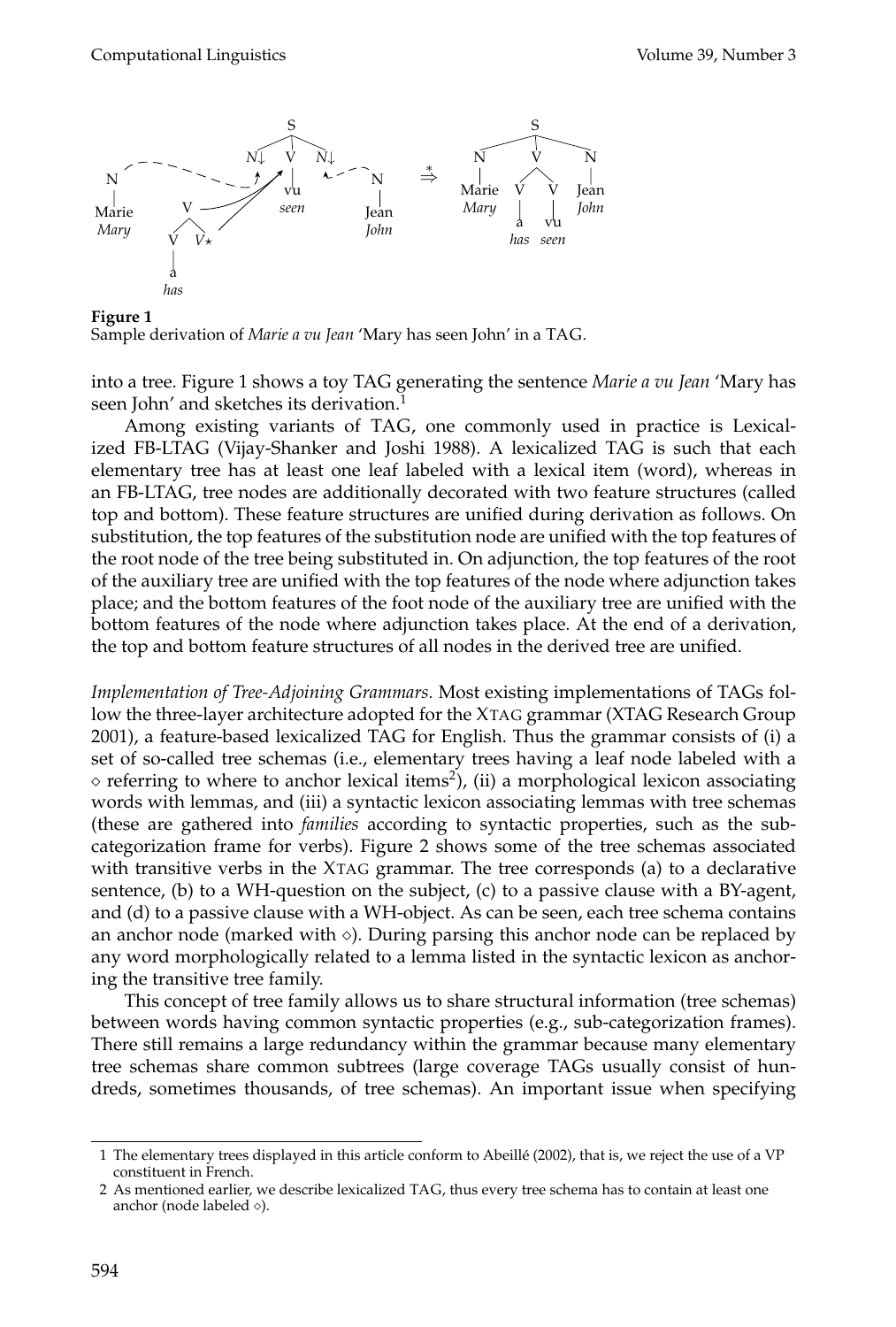

#### **Figure 2** Some tree schemas for English transitive verbs.

such grammars is thus structure sharing. Being able to share structural information is necessary not only for a faster grammar development, but also for an easier grammar maintenance (modifications to be applied to the tree schemas would be restricted to shared structures). In the next section, we will see how XMG declarativity can be efficiently used to factorize TAGs. In addition, Section 4 will show how XMG notational expressivity facilitates the specification of another commonly used tree sharing device, namely, inheritance hierarchies of tree fragments.

*Extending TAG with a Unification-Based Semantics.* To extend FB-LTAG with a compositional semantics, Gardent and Kallmeyer (2003) propose to associate each elementary tree with a flat semantic representation. For instance, in Figure 3, the trees<sup>3</sup> for *John*, *runs*, and *often* are associated with the semantics  $1_0:$ name(j,john),  $1_1:$ run(e,s), and  $1_2:$ often(x), respectively. Importantly, the arguments of semantic functors are represented by unification variables which occur both in the semantic representation of this functor and on some nodes of the associated syntactic tree. Thus in Figure 3, the semantic index s occurring in the semantic representation of *runs* also occurs on the subject substitution node of the associated elementary tree. The value of semantic arguments is then determined by the unifications resulting from adjunction and substitution. For instance, the semantic index s in the tree for *runs* is unified during substitution with the semantic index *j* labeling the root node of the tree for *John*. As a result, the semantics of *John often runs* is  $\{l_0:name(j,john), l_1:run(e,j), l_2:often(e)\}.$ 

Gardent and Kallmeyer's (2003) proposal was applied to various semantic phenomena (Kallmeyer and Romero 2004a, 2004b, 2008). Its implementation, however,

 $3 \, \mathrm{C}^x/\mathrm{C}_x$  abbreviate a node with category C and a top/bottom feature structure including the feature-value pair { **index :** *x*}.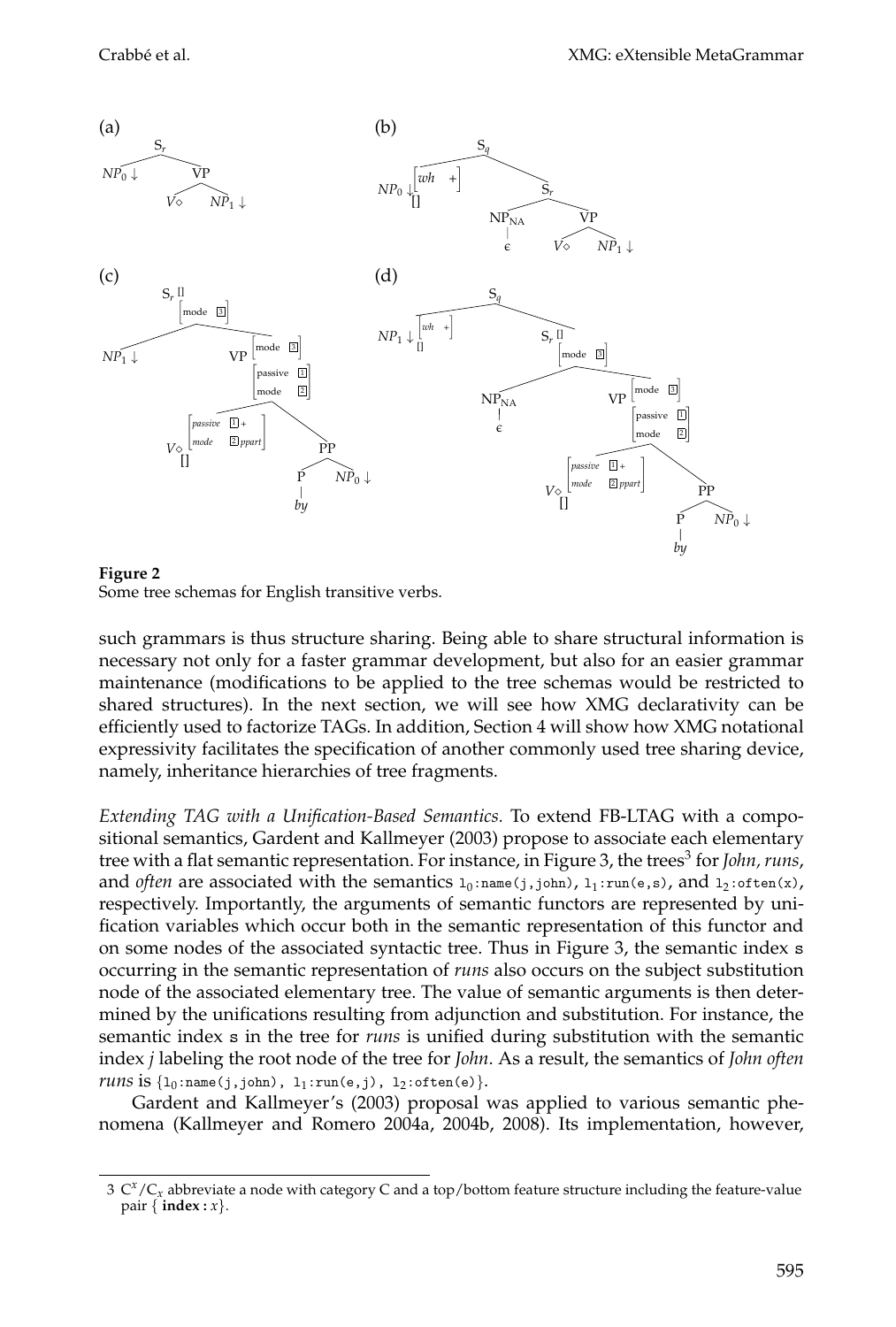

### **Figure 3**

A toy lexicalized FTAG with unification-based semantics  $(l_0, l_1, l_2, e$ , and *j* are constants and *s*, *f*, *g*, *x* are unification variables).

relies on having a computational framework that associates syntactic trees with flat semantic formulae while allowing for shared variables between trees and formulae. In the following sections, we will show how XMG notational expressivity makes it possible to specify an FB-LTAG equipped with a unification-based semantics.

## **3. Declarativity**

In this section, we show how a phenomenon which is often handled in a procedural way by existing approaches can be provided with a declarative specification in XMG. Concretely, we show how XMG supports a declarative account of diathesis that avoids the drawbacks of lexical rules (e.g., information erasing). We start by presenting the lexical rule approach. We then contrast it with the XMG account.

## **3.1 Capturing Diathesis Using Lexical Rules**

Following Flickinger (1987), redundancy among grammatical descriptions is often handled using two devices: an inheritance hierarchy and a set of lexical rules. Whereas the inheritance hierarchy permits us to encode the sharing of common substructures, lexical rules (sometimes called meta-rules) permit us to capture relationships between trees by deriving new trees from already specified ones. For instance, passive trees will be derived from active ones.

Although Flickinger's (1987) approach was developed for HPSGs, several similar approaches have been put forward for FB-LTAG (Vijay-Shanker and Schabes 1992; Becker 1993; Evans, Gazdar, and Weir 1995; XTAG Research Group 2001). One important drawback of these approaches, however, is that they are procedural in that the order in which lexical rules apply matters. For instance, consider again the set of trees given in Figure 2. In the meta-rule representation scheme adopted by Becker (1993), the base tree (a) would be specified in the inheritance hierarchy grouping all base trees, and the derived trees (b, c, d) would be generated by applying one or more meta-rules on this base tree. Figure 4 sketches these meta-rules. The left-hand side of the meta-rule is a matching pattern replaced with the right-hand side of the meta-rule in the newly generated tree. Symbol "?" denotes a meta-variable whose matching subtree in the input is substituted in place of the variable in the output tree. Given these, the tree family in Figure 2 is generated as follows: (b) and (c) are generated by application to the base tree (a) of the *Wh-Subject* and *Passive* meta-rules, respectively. Further, (d) is generated by applying first, the Wh-Subject meta-rule and second, the Passive meta-rule to the base tree.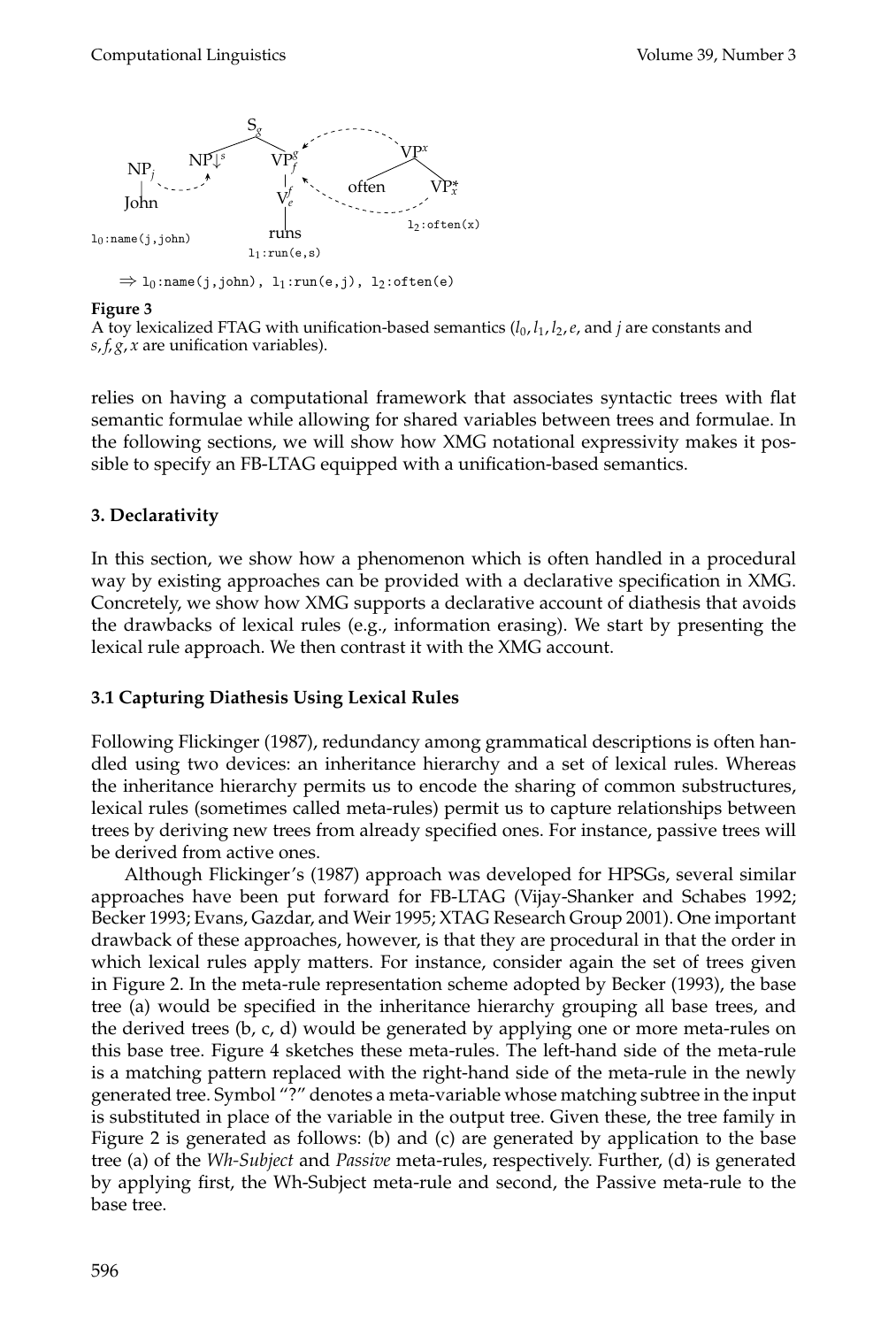

### **Figure 4**

Simplified meta-rules for passive and wh-subject extraction.

More generally a meta-rule is a procedural device that, given a tree instance, generates a new tree instance by adding, suppressing (hence possibly substituting) information in grammatical units. Prolo (2002) defines a set of meta-rules that can be used to specify a large FB-LTAG for English. Given an ordered set of meta-rules, however, there is no guarantee that the trees they derive are linguistically appropriate and that the derivation process terminates. Thus, to ensure termination and consistency, Prolo needs to additionally provide rule ordering schemes (expressed as automata).

## **3.2 XMG: Capturing Diathesis Using Disjunction**

XMG provides an alternative account for describing tree sets such as that of Figure 2 without lexical rules and without the related ordering constraints. In essence, the approach consists of enumerating trees by combining tree fragments using conjunction and disjunction.

More specifically, the tree set given in Figure 2 can be generated by combining some of the tree fragments sketched in Figure 5 using the following conjunctions and disjunctions:<sup>4</sup>

| Subject                     | $\rightarrow$ | $\textit{CanonicalSubject} \vee \textit{Wh-NP-Subject}$ | (1) |
|-----------------------------|---------------|---------------------------------------------------------|-----|
| <i>ActiveTransitiveVerb</i> | $\rightarrow$ | Subject $\wedge$ ActiveVerb $\wedge$ CanonicalObject    | (2) |
| PassiveTransitiveVerb       | $\rightarrow$ | Subject $\wedge$ PassiveVerb $\wedge$ CanonicalByObject | (3) |
| <i>TransitiveVerb</i>       | $\rightarrow$ | $ActiveTransitiveVerb \vee Passive TransitiveVerb$      | (4) |

The first clause (*Subject*) groups together two subtrees representing the possible realizations of a subject (canonical and wh). The next two clauses define a tree set for active and passive transitive verbs, respectively. The last clause defines the *TransitiveVerb* family as a disjunction of the two verb forms (passive or active). In sum, the *TransitiveVerb* clause defines the tree set sketched in Figure 2 as a disjunction of conjunctions of tree fragments.

One of the issues of meta-rules reported by Prolo (2002) is the handling of feature equations. For a number of cases (including subject relativization in passive trees),

<sup>4</sup> For now, let us consider that the tree fragments are combined in order to produce minimal trees by merging nodes whose categories (and features) unify. In the next section, we will see how to precisely control node identification using either node variables or node constraints.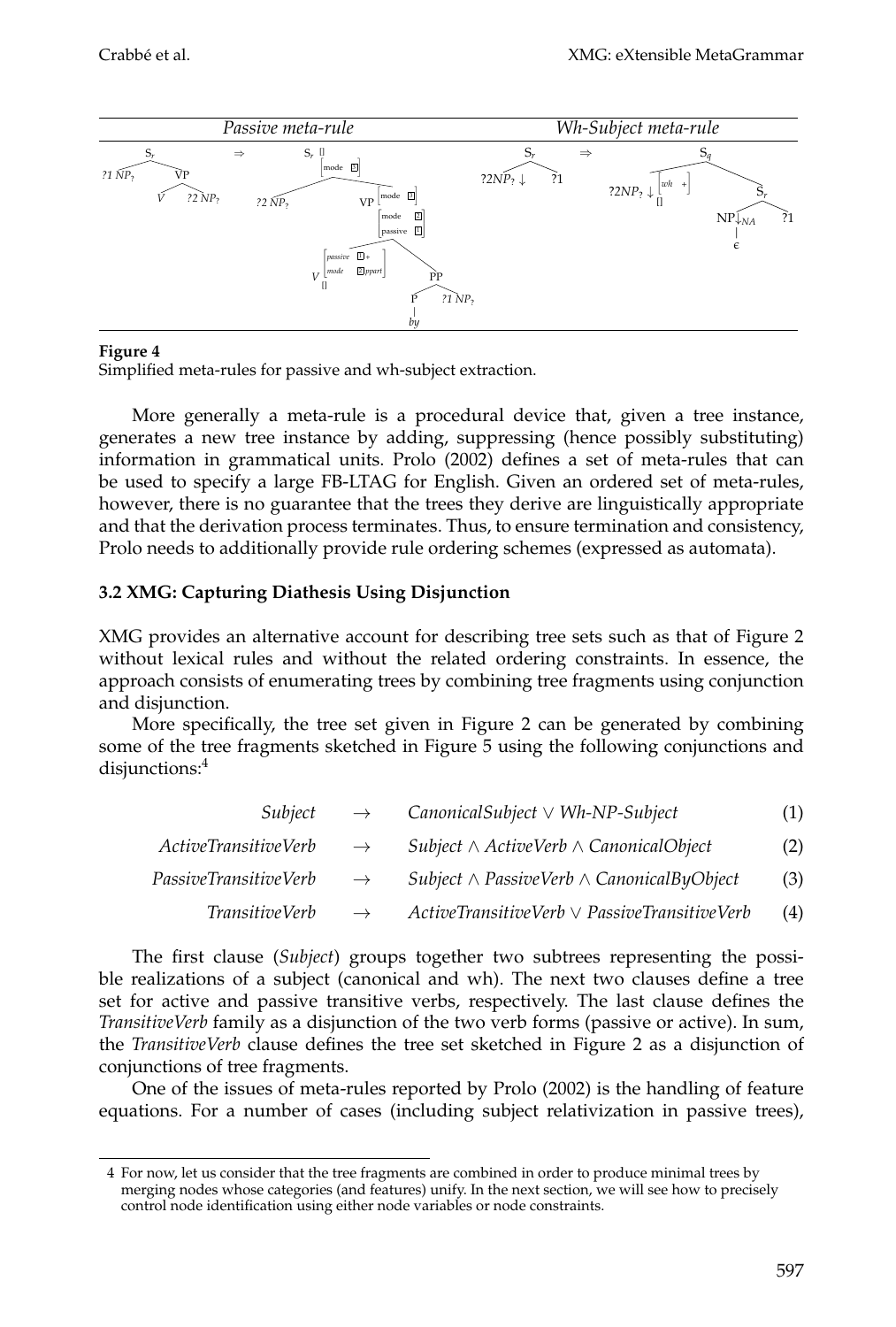



Tree fragments.

ad hoc meta-rules are needed, for a unified tree transformation cannot be defined. In a declarative approach such as the one here, dealing with feature equations can be done relatively easily. Let us imagine that we now want to extend the trees of Figure 2 with feature equations for subject–number agreement. We can for instance do so by defining the following tree fragment (the dashed line indicates that the *VP* node can be a descendant, not only a daughter, of the *S* node):<sup>5</sup>

$$
\begin{array}{ccc}\n\text{SubiAgreement} & \rightarrow & \text{S} \\
\downarrow & \text{num} & \text{m} \\
\text{num} & \text{m} & \text{m}\n\end{array}\n\quad\n\begin{array}{c}\n\text{Sum} & \text{m} \\
\text{V} & \text{num} & \text{m}\n\end{array}
$$

Then we extend the definition of *Subject* as follows:

$$
Subject \rightarrow SubjAgreement \land (CanonicalSubject \lor Wh-NP-Subject) \tag{5}
$$

If we want to get further with the description of transitive verbs, for instance by taking into account wh-objects and by-objects, this can be done as follows. We first define the elementary fragments *Wh-NP-Object* and *Wh-By-Object* (see Figure 5), and then define the following additional combinations:<sup>6</sup>

| ActiveTransitiveVerb         | $\rightarrow$ | CanonicalSubject $\wedge$ ActiveVerb $\wedge$ Wh-Np-Object    | (6) |
|------------------------------|---------------|---------------------------------------------------------------|-----|
| <i>PassiveTransitiveVerb</i> | $\rightarrow$ | CanonicalSubject $\land$ PassiveVerb $\land$ Wh-By-Object (7) |     |

<sup>5</sup> Note that in XMG, it is not mandatory to define any tree structure inside *SubjAgreement*. We could define independent NP and VP nodes, and associate them with variables, say  $n_1$  and  $n_2$ .  $n_1$  and  $n_2$  would then be exported and reused directly in the classes *CanonicalSubject* and *Wh-NP-Subject*, respectively.

<sup>6</sup> Note that these clauses only consider canonical subjects to avoid having both a Wh-subject and a Wh-object. This is not entirely satisfactory, as we would prefer to define a single abstraction over objects (as was done for subjects) and use it wherever possible. There would then be another mechanism to capture this exception and cause the invalid combination to fail (that is, the resulting tree description not to have any model). Such a mechanism exists in XMG, and is called linguistic principle (see Section 5).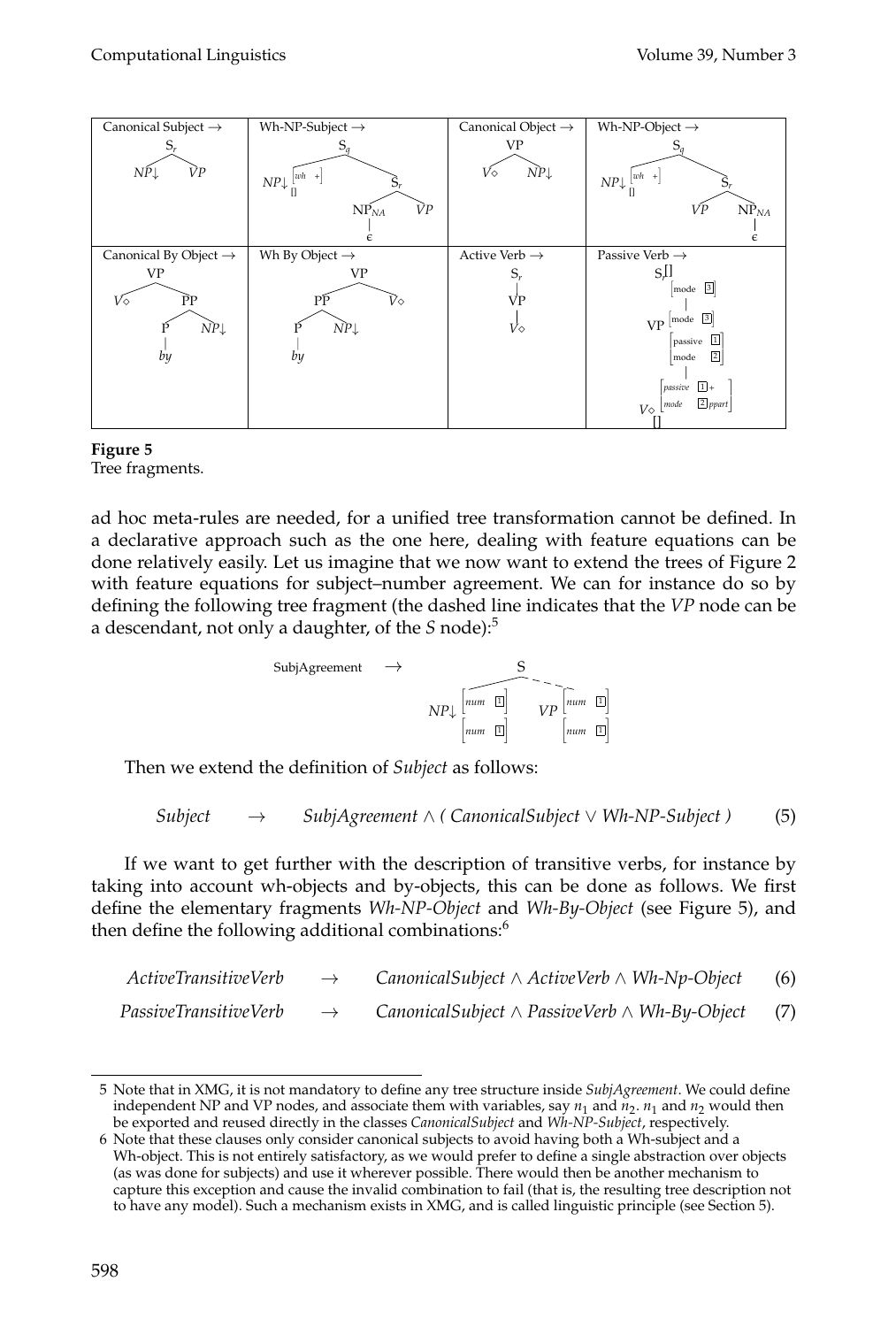Evans, Gazdar, and Weir (1995) argue for the necessity of using lexical rules for grammatical description based on two arguments: (i) morphology is irregular and has to be handled by a non-monotonic device and (ii) erasing rules such as the agentless passive (*John eats an apple / An apple is eaten* ) are needed to erase an argument from the canonical base tree. Neither of these arguments holds here, however: The first argument because we describe tree schema hence lexical and morphological issues are ruled out; the second because agentless passive and, more generally, argument erasing constructions can simply be defined by an additional clause such as:

*AgentlessPassiveTransitiveVerb* 
$$
\rightarrow
$$
 *Subject*  $\land$  *PassiveVerb* (8)

To summarize, using a declarative language to specify a tree-based grammar offers an adequate level of control on the structures being described while avoiding having to deal with ordering and termination issues. It facilitates grammar design and maintenance, by providing an abstract view on grammar trees, uniquely made of monotonic (no information removal) combinations of tree fragments.

### **4. Notational Expressivity**

We now focus on notational expressivity and show how XMG supports a direct encoding of (i) distinct linguistic dimensions (here syntax, semantics and the syntax/ semantics interface) and (ii) the various types of coreferences<sup>7</sup> that arise in the development of tree-based grammars.

The syntax of the XMG language can be formally defined as follows.

Class 
$$
\therefore
$$
  $\therefore$   $\text{Name}_{x_1, \ldots, x_n}^{C_1, \ldots, C_k} \rightarrow \text{Content}$ 

\nContent  $\therefore$   $\langle$  SYN, SEM, DYN $\rangle$  | Name | Content  $\wedge$  Content | Content  $\vee$  Content (10)

\n $\text{Time} \times \text{Time} \times \text{Time} \times \text{Time} \times \text{Time} \times \text{Time} \times \text{Time} \times \text{Time} \times \text{Time} \times \text{Time} \times \text{Time} \times \text{Time} \times \text{Time} \times \text{Time} \times \text{Time} \times \text{Time} \times \text{Time} \times \text{Time} \times \text{Time} \times \text{Time} \times \text{Time} \times \text{Time} \times \text{Time} \times \text{Time} \times \text{Time} \times \text{Time} \times \text{Time} \times \text{Time} \times \text{Time} \times \text{Time} \times \text{Time} \times \text{Time} \times \text{Time} \times \text{Time} \times \text{Time} \times \text{Time} \times \text{Time} \times \text{Time} \times \text{Time} \times \text{Time} \times \text{Time} \times \text{Time} \times \text{Time} \times \text{Time} \times \text{Time} \times \text{Time} \times \text{Time} \times \text{Time} \times \text{Time} \times \text{Time} \times \text{Time} \times \text{Time} \times \text{Time} \times \text{Time} \times \text{Time} \times \text{Time} \times \text{Time} \times \text{Time} \times \text{Time} \times \text{Time} \times \text{Time} \times \text{Time} \times \text{Time} \times \text{Time} \times \text{Time} \times \text{Time} \times \text{Time} \times \text{Time} \times \text{Time} \times \text{Time} \times \text{Time} \times \text{Time} \times \text{Time} \times \text{Time} \times \text{Time} \times \text{Time} \times \text{Time} \times \text{Time} \times \text{Time} \times \text{Time} \times \text{Time} \times \text{Time} \times \text{Time} \times \text{Time} \times \text{Time} \times \text{Time} \times \text{Time} \times \text{$ 

$$
n_1 \to n_2 \mid n_1 \to^+ n_2 \mid n_1 \to^* n_2 \mid n_1 \prec n_2 \mid n_1 \prec^+ n_2 \mid n_1 \prec^* n_2 \mid
$$
  
\n
$$
SYN \quad ::= \quad n_1[f_1: v_1, ..., f_k: v_k] \mid n_1(c_1: cv_1, ..., c_l: cv_l) \mid n_1 = n_2 \mid x = C_i.y \mid
$$
  
\n
$$
n_1 (c_1: cv_1, ..., c_l: cv_l) [f_1: v_1, ..., f_k: v_k] \mid SYN \land SYN
$$
  
\n(11)

$$
SEM \quad ::= \quad l_i: p(E_1,...,E_n) \mid l_i \le h_j \mid SEM \land SEM \tag{12}
$$

$$
DYN \qquad ::= \qquad \langle f_1 : v_1, \ldots, f_n : v_n \rangle \tag{13}
$$

Here and in what follows, we use the following notational conventions.  $C_i$  denote variables over class names; *xi*, *x*, and *y* are variables ranging over tree nodes or feature values;  $n_i$  refer to node variables;  $f_i f_i$  are features and  $v_i v_i$  and feature values (constants or variables); *li*, *hj*, *p*, and *Ei* are variables over semantic labels, semantic holes, predicates, and predicate arguments in flat semantic formulae, respectively.<sup>8</sup>  $[ ]$  are used to associate a node variable with some feature constraint. ( ) are used to associate a node variable with some property constraint (e.g., node colors, see Section 5). *ci* and *cvi* denote

<sup>7</sup> By coreference, we mean the sharing of information between distinct elementary fragments of the grammar specification.

<sup>8</sup> See Gardent and Kallmeyer (2003) for a detailed introduction to flat semantics.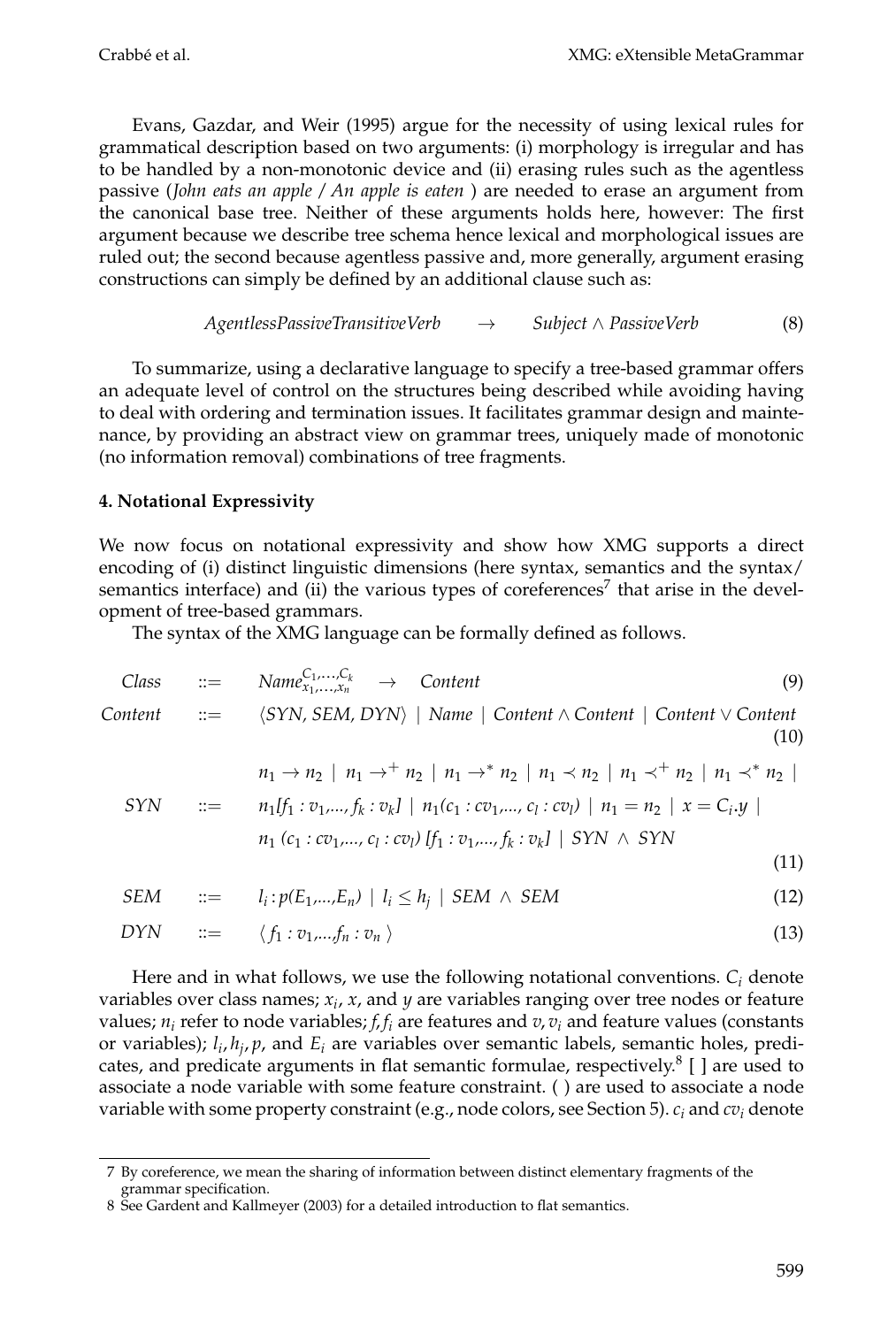a property constraint and a property constraint value, respectively. *Ci*.*y* denotes the *y* variable declared in class  $C_i$  and  $=$  is unification;  $\prec$  and  $\rightarrow$  denote linear precedence and immediate dominance relations between nodes. Finally, +, ∗ represent the transitive and transitive-reflexive closure of a relation, respectively.

The first two clauses of the formal definition here specify XMG classes and how they combine. The next three clauses define the languages supported for describing three linguistic dimensions, namely, syntax (*SYN*), semantics (*SEM*), and the syntax/semantics interface (called *DYN* for dynamic interface). We now discuss each of these in more detail starting bottom–up with the three linguistic dimensions and ending with the control language that permits us to combine basic linguistic units into bigger ones.

*SYN.* The XMG formalism for syntax (copied here for convenience) is a tree description logic similar to that proposed by Vijay-Shanker and Schabes (1992) and Rogers and Vijay-Shanker (1994) to describe tree-based grammars.

$$
SYN \quad ::= \quad n_1 \to n_2 \mid n_1 \to^+ n_2 \mid n_1 \to^* n_2 \mid n_1 \prec n_2 \mid n_1 \prec^+ n_2 \mid n_1 \prec^* n_2 \mid
$$
  
\n
$$
n_1[f_1 : v_1, ..., f_k : v_k] \mid n_1(c_1 : cv_1, ..., c_l : cv_l) \mid n_1 = n_2 \mid x = C_i.y \mid
$$
  
\n
$$
n_1 (c_1 : cv_1, ..., c_l : cv_l) [f_1 : v_1, ..., f_k : v_k] \mid SYN \land SYN
$$

It includes tree node variables, feature names, feature values, and feature variables. Tree node variables can be related by equality (node identification), precedence (immediate or non-immediate), and dominance (immediate or non-immediate). Tree nodes can also be labeled with feature structures of depth 2, that is, sets of feature/value pairs where feature values are either variables, constants (e.g., syntactic category), or non-recursive feature structure (e.g., top and bottom feature structures).

Here is a graphical illustration of how tree logic formulae can be used to describe tree fragments: The depicted tree fragment is a model satisfying the given formula.

$$
n_1 \rightarrow n_2 \land \qquad n_1 \rightarrow n_3 \land \qquad n_2 \prec n_3
$$
  
 
$$
\land n_1[cat : S] \land n_2(mark : subst)[cat : NP] \land n_3[cat : VP]
$$

One distinguishing feature of the XMG tree language is the introduction of node constraints  $(n_1(c:cv))$  that generalize Muskens and Krahmer's (1998) use of positive and negative node markings. Concretely, node constraints are attribute-value matrices, which contain information to be used when solving tree descriptions to produce grammar trees. In other words, node constraints are used to further restrict the set of models satisfying a tree description. As an example of node constraint, consider node annotations in FB-LTAG (foot node, substitution node, null-adjunction, etc.). Such annotations can be used as node constraints to allow the description solver to apply well-formedness constraints (e.g., there is at most one foot node).

Another interesting feature of XMG concerns the inclusion of the dot operator, which permits us to identify variables across classes in cases where name sharing cannot be resorted to. When a variable *y* is declared in a class *C*, the latter being instantiated within a class *D*, *y* can be accessed from *D* by *C*.*y* (the identifier *y* still being available in *D*'s namespace).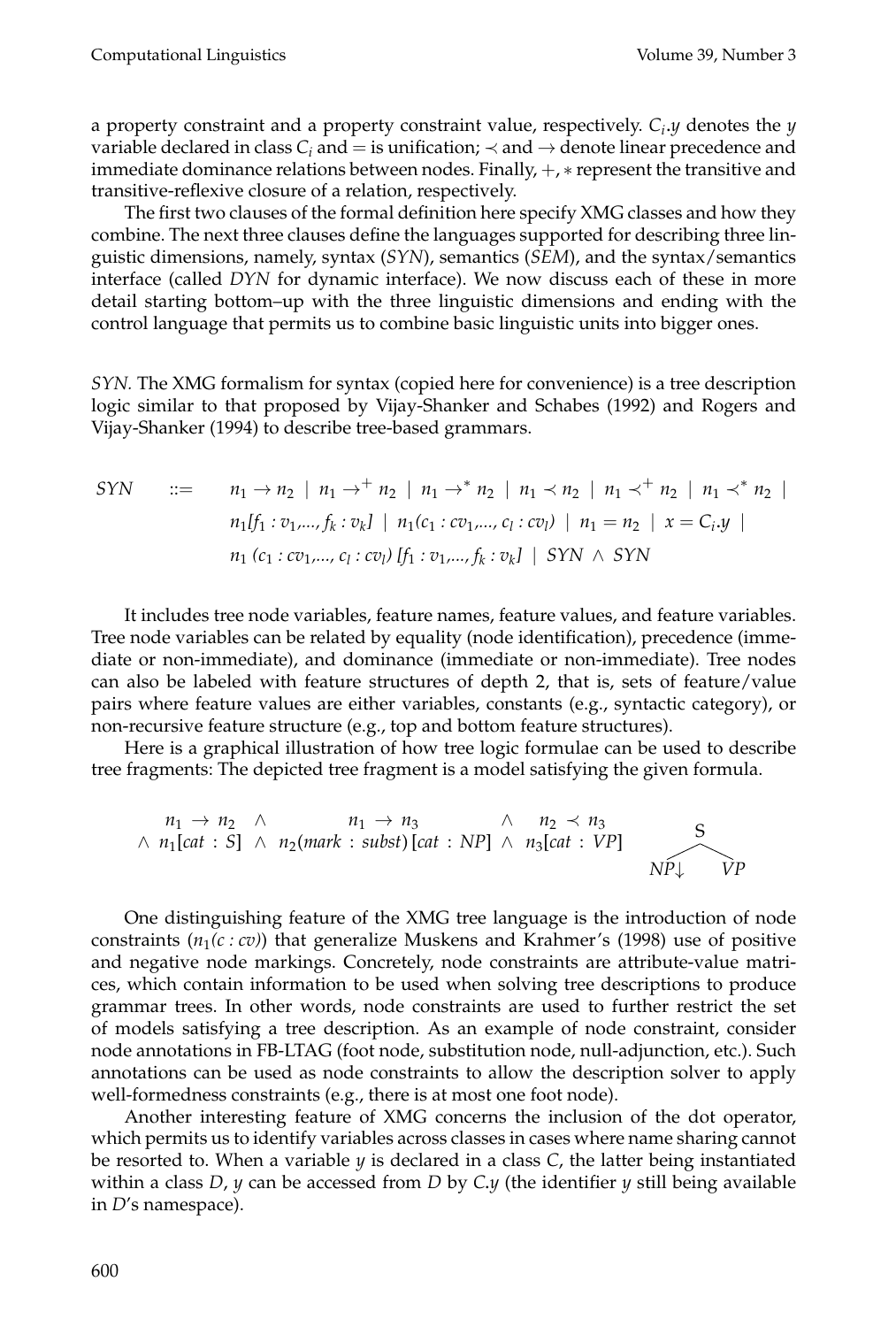*SEM.* The semantic dimension supports a direct encoding of the flat semantic formulae used by Gardent and Kallmeyer (2003):

$$
SEM \qquad ::= \qquad l_i : p(E_1,...,E_n) \mid l_i \le h_j \mid SEM \land SEM
$$

where  $l_i$ :  $p(E_1,...,E_n)$  represents a predicate *p* with label  $l_i$  and arguments  $E_1,...,E_n$  and  $l_i \leq h_i$  is a scope constraint between label  $l_i$  and scope  $h_i$ . Expressions (predicate arguments *Ei*) can refer to semantic holes, constants (atomic values), or unification variables (written *x*, *y* hereafter).

For instance, the following flat semantic formula can be used to underspecify the meaning of the sentence "Every dog chases a cat":

$$
l_0: \forall (x, h_1, h_2) \land l_1 \leq h_1 \land l_1: \text{Dog}(x) \land l_2 \leq h_2 \land l_2: \text{Chase}(x, y)
$$
  

$$
\land l_3: \exists (y, h_3, h_4) \land l_4 \leq h_3 \land l_4: \text{Cat}(y) \land l_2 \leq h_4
$$
 (14)

This formula denotes the following two first-order logic formulae, thereby describing the two possibles readings of this sentence.<sup>9</sup>

$$
l_0
$$
:  $\forall (x, l_1, l_3) \land l_1$ :  $Dog(x) \land l_2$ :  $Chase(x, y) \land l_3$ :  $\exists (y, l_4, l_2) \land l_4$ :  $Cat(y)$  (15)

$$
l_0
$$
:  $\forall (x, l_1, l_2) \land l_1 : \text{Dog}(x) \land l_2 : \text{Chase}(x, y) \land l_3 : \exists (y, l_4, l_0) \land l_4 : \text{Cat}(y)$  (16)

*DYN.* The *DYN* dimension generalizes Kinyon's *hypertag* (Kinyon 2000) which is unified whenever two tree fragments are combined. Similarly, in XMG the *DYN* dimension is a feature structure that is unified whenever two XMG classes are combined through inheritance or through conjunction (see the discussion on XMG control language, subsequently).

For instance, the following constraints ensure a coreference between the index *I* occurring in the syntactic dimension and the argument *X* occurring in the semantic dimension (*indexsubject* and *arg*<sup>1</sup> are feature names, and *E*, *I*, *X*, and *V* local unification variables).

$$
C_1 \rightarrow Node[idx : I] \land \langle index_{subject} : I \rangle \tag{17}
$$

$$
C_2 \rightarrow L: P(E) \wedge L: \text{Theta}_1(E, X) \wedge \langle \text{arg}_1 : X \rangle \tag{18}
$$

$$
SubjectArg_1 \rightarrow C_1 \land C_2 \land \langle index_{subject} : V, arg_1 : V \rangle \tag{19}
$$

More generally, the *DYN* dimension permits us to unify nodes and feature values that belong to distinct classes and dimensions, and are thus often not related within the inheritance hierarchy. As we shall see in Section 6, the *DYN* dimension permits a modular account of the syntax/semantics interface in which linking constraints can be stipulated separately and reused to specify the various diatheses.

In other words, the *DYN* feature structure allows us to extend the scope of some specific variables so that they can be unified with variables (or values) introduced in some other classes of the metagrammar. This concept of scope extension can be compared with that of *hook* in Copestake, Lascarides, and Flickinger (2001).

<sup>9</sup> For more details on the interpretation of flat semantics and on its association with a grammar of natural language, see Gardent (2008).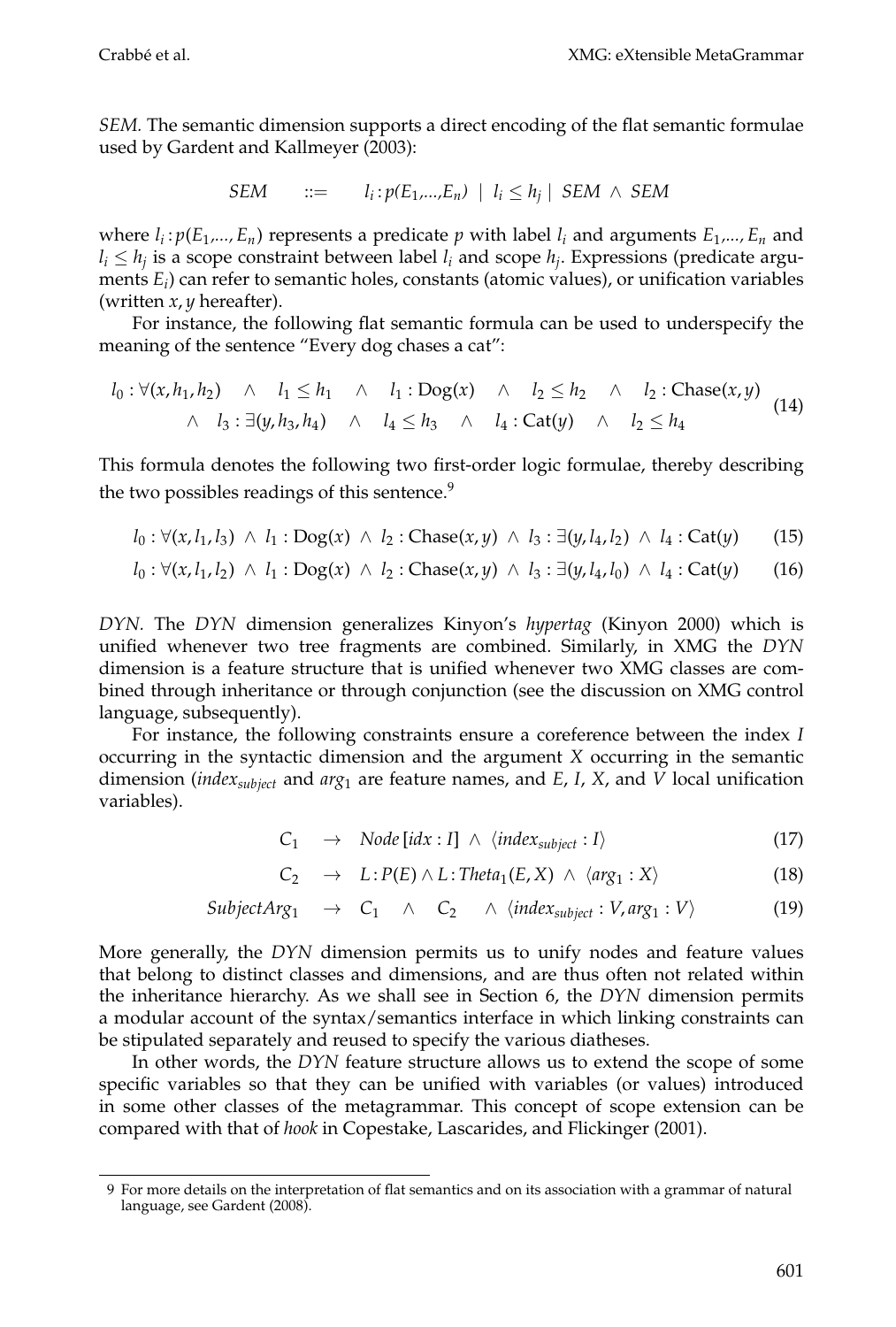*Control language.* The linguistic units (named *Content* here) defined by the linguist can be abstracted and combined as follows:

 $\textit{Class}$  ::=  $\textit{Name}_{x_1,...,x_n}^{\mathcal{C}_1,...,\mathcal{C}_k} \rightarrow \textit{Content}$ *Content* ::= *SYN, SEM, DYN* | *Name* | *Content* ∧ *Content* | *Content* ∨ *Content*

The first clause states that the linguistic information encoded in *Content* is abstracted in a class named *Name* and that this class inherits classes  $C_1$ ,...,  $C_k$  and exports variables  $x_1, \ldots, x_n$ . That is, XMG allows for abstraction, inheritance, and variable exports. By default, variables (referring to nodes and feature values) are local to a class. Export statements extend the scope of a variable to all sub-classes, however. An exported variable can also be accessed from outside its class in case of class instantiation (using the dot operator introduced earlier in this section). The second clause states that an XMG class consists of a syntactic, a semantic, and a dynamic description (each of them possibly empty), and that XMG classes can be combined by conjunction and disjunction and reused through class instantiation. The notation  $\langle SYN, SEM, DYN \rangle$  represents simultaneous contributions (possibly empty) to all three dimensions.<sup>10</sup>

The XMG control language differs from other frameworks used to specify treebased grammars (Vijay-Shanker and Schabes 1992; Xia et al. 1998; Candito 1999) in two main ways. First, it supports generalized conjunctions and disjunctions of classes. As shown in Section 3, this permits us, inter alia, a declarative treatment of diathesis.

Second, it allows for both local and exported variables. As mentioned in Section 3, a common way to share structure within a tree-based grammar is to define an inheritance hierarchy of either tree fragments (Evans, Gazdar, and Weir 1995) or tree descriptions (Vijay-Shanker and Schabes 1992; Candito 1996; Xia 2001). When considering an FB-LTAG augmented with unification semantics, the hierarchy will additionally contain semantic representations and/or tuples made of tree fragments and semantic representations. In all cases, the question arises of how to handle identifiers across classes and, more specifically, how to share them.

In Candito's (1996) approach, tree nodes are referred to using constants so that multiple occurrences of the same node constant refer to the same node. As pointed out in Gardent and Parmentier (2006), global names have several non-trivial shortcomings. First, they complicate grammar writing in that the grammar writer must remember the names used and their intended interpretation. Second, they fail to support multiple uses of the same class within one class. For instance, in French, some verbs sub-categorize for two prepositional phrases (PP). A natural way of deriving the tree for such verbs would be to combine a verbal tree fragment with two instances of a PP fragment. If, however, the nodes in the PP fragment are labeled with global names, then the two occurrences of these nodes will be identified thereby blocking the production of the appropriate tree. $^{11}$ 

A less restrictive treatment of identifiers is proposed by Vijay-Shanker and Schabes (1992), where each tree description can be associated with a set of declared node variables and subsets of these node variables can be referred to by descriptions in the

<sup>10</sup> Although formally precise, this notation can be cumbersome. In the interest of legibility we adopt throughout the convention that *SYN* stands for  $\langle SYN, \rangle$ ,  $\sum$  *SEM* for  $\langle$ , *SEM*,  $\rangle$ , and *DYN* for  $\langle$ , , *DYN* $\rangle$ .

<sup>11</sup> An analogous situation may arise in English with ditransitive verbs requiring two direct objects.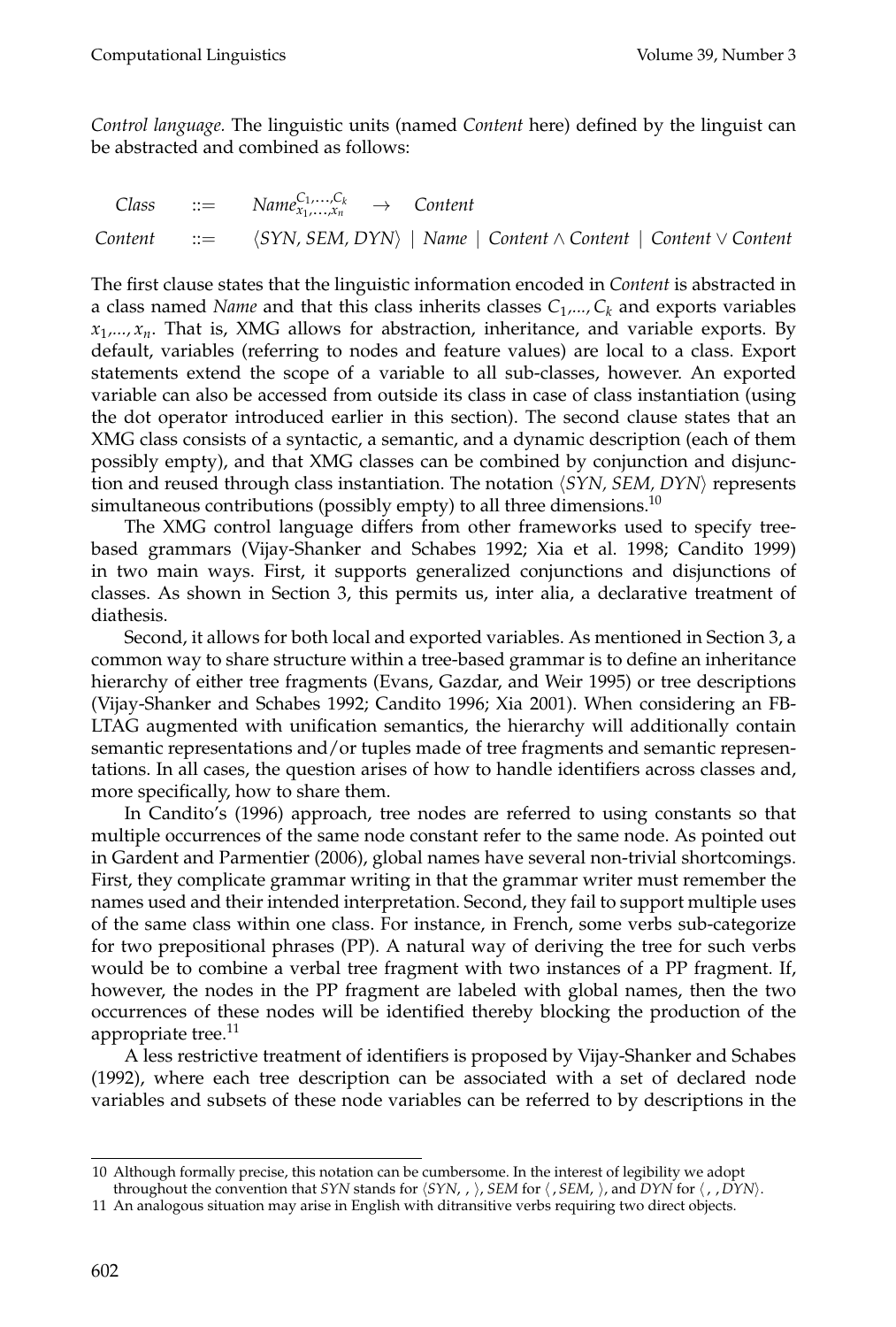hierarchy that inherit from the description in which these node variables were declared. For instance, if entity *A* in the hierarchy declares such a special node variable *X* and *B* inherits from *A*, then *X* can be referred to in *B* using the notation *A*.*X*. 12

XMG generalizes Vijay-Shanker and Schabes's (1992) approach by integrating an export mechanism that can be used to extend the scope of a given identifier (node or feature value variable) to classes that inherit from the exporting class. Thus if class *B* inherits from class *A* and class *A* exports variable *X*, then *X* is visible in *B* and its reuse forces identity. If *B* inherits from several classes and two (or more) of these inherited classes export the *same* variable name *X*, then *X* is not directly visible from *B*. It can be accessed though using the dot operator. First *A* is identified with a local variable (e.g.,  $T = A$ ), then *T.X* can be used to refer to the variable *X* exported by *A*.

To summarize, XMG allows for local variables to be exported to sub-classes as well as for prefixed variables—that is, variables that are prefixed (using the dot operator) with a reference to the class in which they are declared. In this way, the pitfalls introduced by global names are avoided while providing enough expressivity to handle variable coreference (via the definition of variable namespaces). Section 6 will further illustrate the use of the various coreference devices made available by XMG showing how they concretely facilitate grammar writing.

Let us finally illustrate variable handling with XMG in the example of Figure 2. Recall that we define the trees of Figure 2 as the conjunctions and disjunctions of some tree fragments of Figure 5, such as:

$$
Subject \rightarrow SubjAgreement \land (CanonicalSubject \lor Wh-NP-Subject) \tag{20}
$$

*CanonicalSubject* can be defined as a tree description formula as follows (only variables  $n_2$  and  $n_3$  are exported):

$$
CanonicalSubject_{n_2,n_3} \rightarrow n_1 \rightarrow n_2 \land n_1[cat : S] \land n_2(mark : subst)[cat : NP] \land n_1 \rightarrow n_3 \land n_3[cat : VP] \land n_2 \prec n_3
$$
\n(21)

The class *Wh-NP-Subject* is defined accordingly (i.e., by means of a slightly more complex tree description formula using the  $n_2$  and  $n_3$  variable identifiers to refer to the nodes involved in subject agreement). The class *SubjAgreement* is defined slightly differently (we do not impose any tree relation between the node concerned with number agreement):

$$
SubjAgreement_{n_1,n_2} \rightarrow n_1[[top : [num : x]] [bot : [num : x]]] \land
$$
  
\n
$$
n_2[[top : [num : x]] [bot : [num : x]]]
$$
\n(22)

<sup>12</sup> In fact, the notation used by Vijay-Shanker and Schabes (1992) is *attr:X* with attr an attribute variable ranging over a finite set of attributes, to indicate special node variables that scope outside their class; and *attr(A)* to refer to such variables from outside the entity in which they were declared. We use a different notation here to enforce consistency with the XMG notation.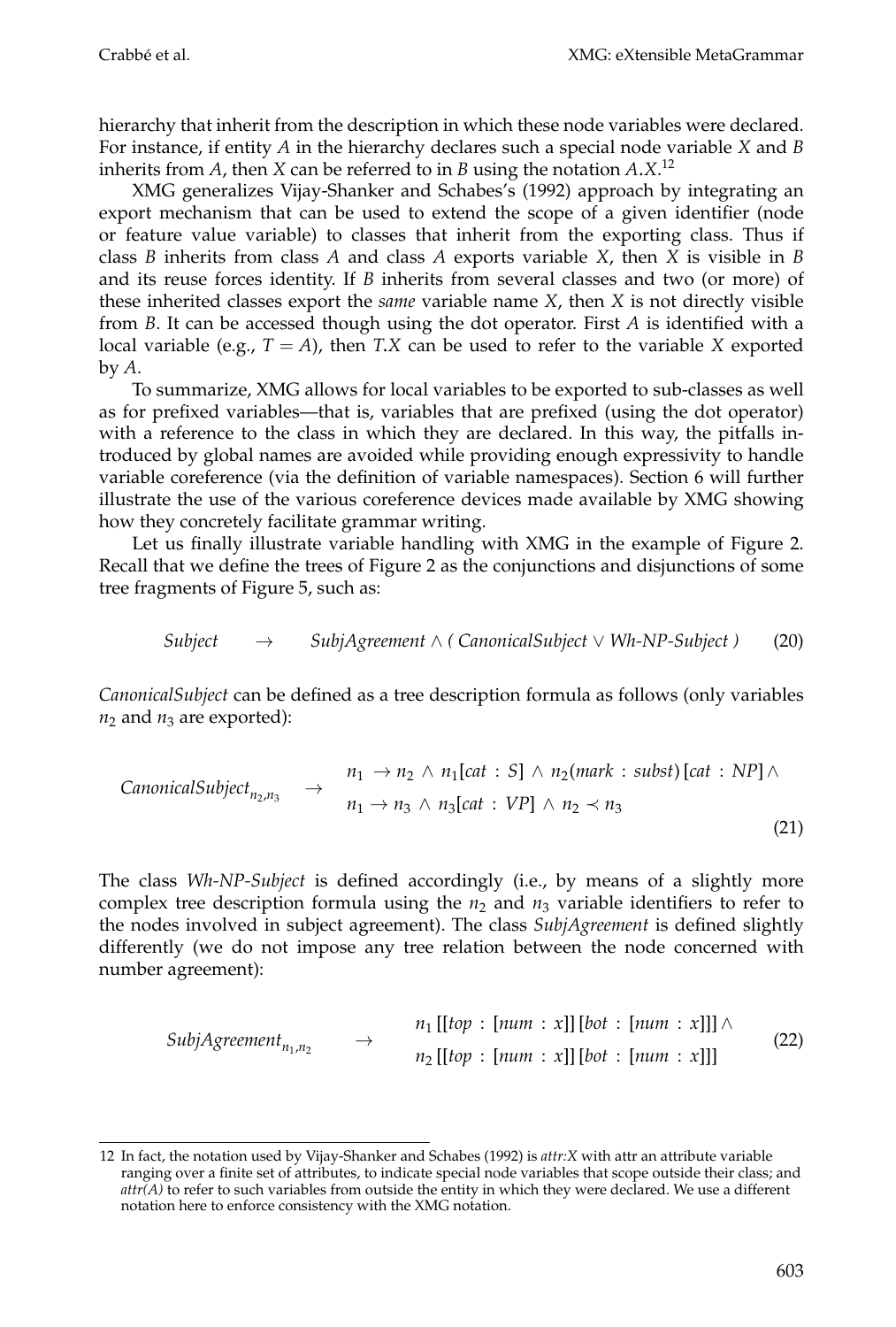We can then explicitly control the way the fragments combine as follows:

$$
C_1 = SubjAgreement_{n_1,n_2} \land
$$
  
\n
$$
Subject \rightarrow C_2 = (CanonicalSubject_{n_2,n_3} \lor Wh-NP-Subject_{n_2,n_3}) \land (23)
$$
  
\n
$$
C_1.n_1 = C_2.n_2 \land C_1.n_2 = C_2.n_3
$$

In this example, we see how to constrain, via variable export and unification, some given syntactic nodes to be labeled with feature structures defined somewhere else in the metagrammar. We use XMG's flexible management of variable scope to deal with node coreference. Compared with previous approaches on metagrammars such as those of Candito (1996), Xia (2001), having the possibility of handling neither only global nor only local variables, offers a high level of expressivity along with a precise control on the structures being described.

## **5. Extensibility**

A third distinguishing feature of XMG is extensibility. XMG is extensible in that (i) dimensions can be added and (ii) each dimension can be associated with its own interpreter. In order to support an arbitrary number of dimensions, XMG relies on a device permitting the accumulation of an arbitrary number of types of literals, namely, Extensible Definite Clause Grammar (EDCG) (Van Roy 1990). Once literals are accumulated according to their type (i.e., each type of literals is accumulated separately), they can be fed to dedicated interpreters. Because each of these sets of literals represents formulas of a description language, these interpreters are solvers whose role is to compute models satisfying the accumulated formulas.

Via this concept of separated dimensions, XMG allows us (i) to describe different levels of language (not only syntax, but also semantics and potentially morphology, $13$ etc.), and (ii) to define *linguistic principles* (well-formedness constraints to be applied on the structures being described). These principles depend either on the dimension (e.g., scope constraints in flat semantics), the target formalism (e.g. cooccurrence predicatearguments in FB-LTAG), or the natural language (e.g., clitic ordering in Romance languages) being described.

In what follows, we start by showing how XMG handles dimensions independently from each other introducing EDCG (Section 5.1). We then summarize the architecture of the XMG system (Section 5.2). We finally show how different solvers can be used to implement various constraints on each of these dimensions (Section 5.3). In particular, we discuss three kinds of extensions implemented in XMG: extension to several grammar formalisms, integration of explicit linguistic generalizations, and inclusion of color-based node marking to facilitate grammar writing.

## **5.1 XMG: Accumulating and Interpreting an Arbitrary Number of Descriptions**

*Accumulating (tree) descriptions.* First, let us notice that XMG is nothing other than a logic language *à la* Prolog (Duchier, Parmentier, and Petitjean 2012). More precisely, an XMG

<sup>13</sup> Recently, XMG has been used to describe the morphology of verbs in Ikota, a Bantu language spoken in Gabon (Duchier, Parmentier, and Petitjean 2012).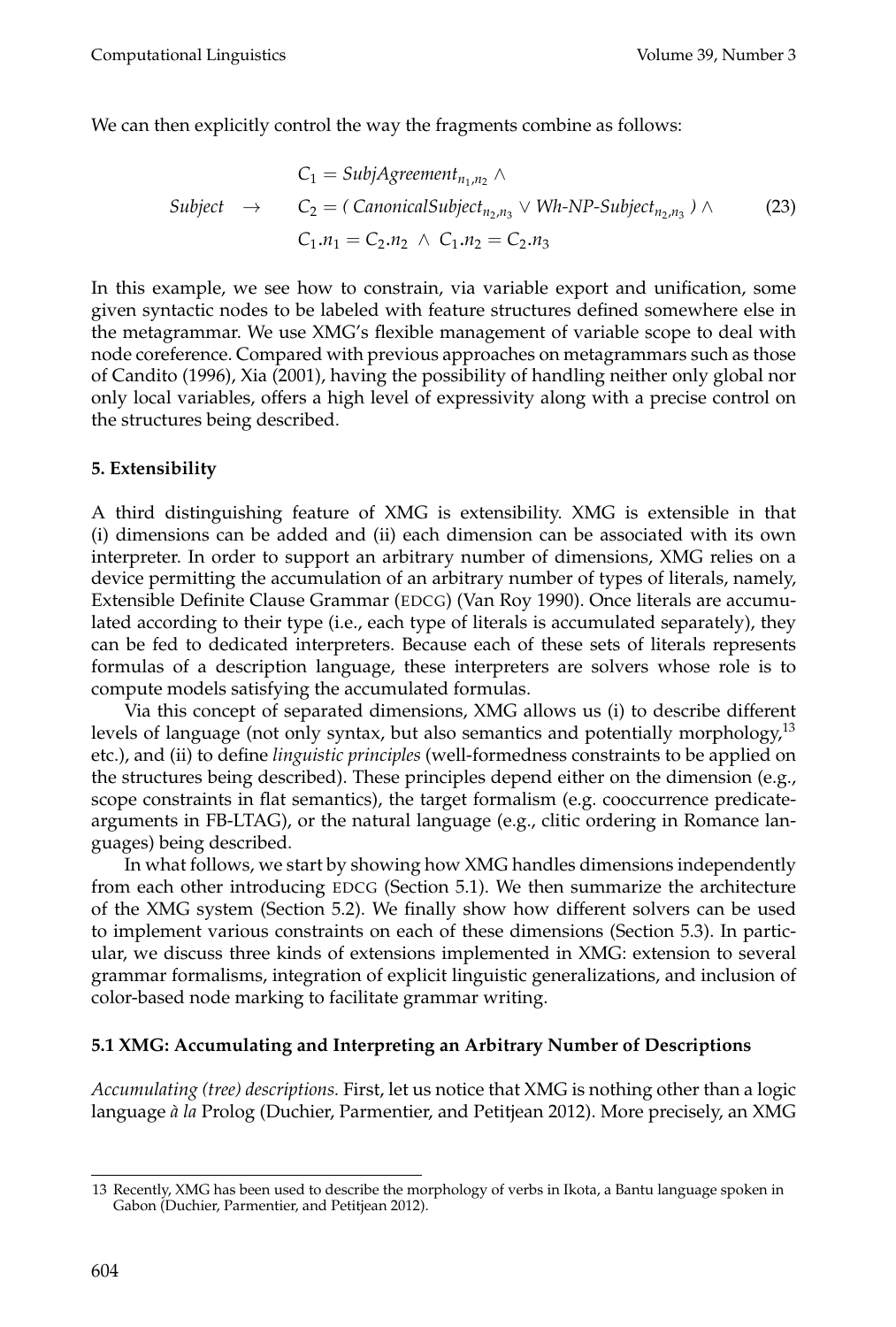specification is a collection of Horn clauses, which contribute a declarative description of what a computational tree grammar is.

| Logic Program    |                                    | XMG Metagrammar  |                                              |  |
|------------------|------------------------------------|------------------|----------------------------------------------|--|
|                  | Clause ::= Head $\rightarrow$ Body |                  | Class ::= Name $\rightarrow$ Content         |  |
|                  | $Body ::= Fact   Head  $           |                  | $\vert$ Content ::= Description $\vert$ Name |  |
|                  | $Body \vee Body$                   |                  | Content $\vee$ Content                       |  |
|                  | $Body \wedge Body$                 |                  | Content $\wedge$ Content                     |  |
| $Query ::= Head$ |                                    | $Axiom ::= Name$ |                                              |  |

Recall that the descriptions handled by XMG are in fact tuples of the form *SYN*, *SEM*, *DYN* . An XMG class can thus describe, in a non-exclusive way, any of these three levels of description. If one wants to add another level of description (i.e., another dimension), one needs to extend the arity of this tuple. Before discussing this, let us first see how such tuples are processed by XMG.

As mentioned earlier, XMG's control language is comparable to Horn clauses. A common way to represent Horn clauses is by using Definite Clause Grammar (DCG) (Pereira and Warren 1980). Concretely, a DCG is a rewriting system (namely, a context-free grammar), where the symbols of the rewriting rules are equipped with pairs of unification variables (these are usually called *difference list* or *accumulator*) (Blackburn, Bos, and Striegnitz 2006, page 100). As an illustration, consider the following toy example.

|             | $s \rightarrow -\rangle$ np, $vp$ .             |                | $np \rightarrow det, n.$             |
|-------------|-------------------------------------------------|----------------|--------------------------------------|
|             | $vp$ --> $v, np$ .                              | $vp$ --> $v$ . |                                      |
|             | $det \leftarrow \leftarrow \left[ the \right].$ |                | $det \leftarrow > \lceil a \rceil$ . |
|             | $n \longrightarrow [cat].$                      |                | $n \longrightarrow [mouse].$         |
| $\mathbf v$ | --> [eats].                                     |                |                                      |

The string language described by this DCG can be obtained by submitting the query  $s(X,[])$  where X is a unification variable to be bound with lists of facts (these being the sentences belonging to the string language). As we can easily see, this language contains the sentences "a cat eats," "the cat eats," "a mouse eats," "the mouse eats," "a cat eats a mouse," "a mouse eats a cat," and so on.

Similarly, we can represent XMG classes as DCG clauses. For instance, the combinations of syntactic fragments given in relations  $(1)$ – $(4)$  can be rewritten as DCG clauses as follows:

| subject        | --> canonicalSubject.                                              |
|----------------|--------------------------------------------------------------------|
| subject        | --> whNpSubject.                                                   |
|                | activeTransitiveVerb --> subject, activeVerb, canonicalObject.     |
|                | passiveTransitiveVerb --> subject, passiveVerb, canonicalByObject. |
| transitiveVerb | --> activeTransitiveVerb.                                          |
| transitiveVerb | --> passiveTransitiveVerb.                                         |
|                |                                                                    |

Disjunctions (e.g., the *subject* specification) translate to multiple clauses with identical heads and conjunctions (e.g., *activeTransitiveVerb*) to a clause body.

In our case, the terminal symbols of the underlying DCG are not just facts, but tuples of descriptions. In other words, the DCG clause whose head is canonicalSubject is associated with a tuple of the following form (the dots have to be replaced with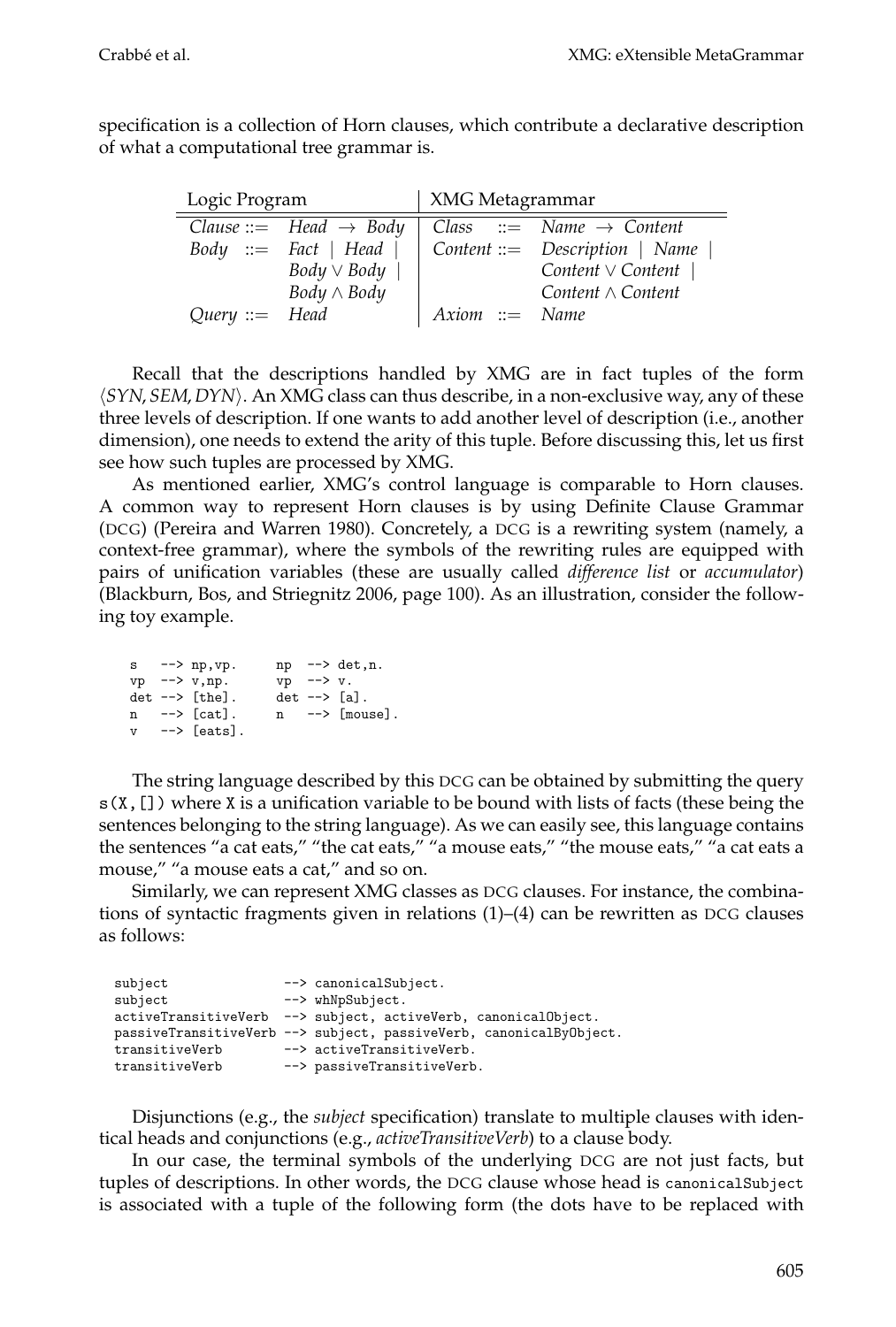adequate descriptions, these can contain unification variables, whose scope is by default local to the clause):

canonicalSubject  $\left[-\right]$  [desc(syn(...),sem(...),dyn(...))].

In order to allow for an extension of XMG to an arbitrary number of dimensions, instead of compiling XMG classes into a DCG whose accumulator stores tuples with a fixed arity, these classes are compiled into an EDCG (Van Roy 1990). EDCG are DCG with multiple accumulators. In XMG, each dimension is thus allocated a dedicated accumulator in the underlying EDCG.

Note that although the content of the various dimensions is accumulated separately, dimensions may nevertheless share information either via local unification variables (if the XMG class defines several dimensions locally), via exported unification variables (in case of class instantiation or inheritance), or via the shared unification variables supported by the *DYN* dimension.

At the end of the EDCG execution, we obtain, for each axiom of the metagrammar (i.e., for each class name to be valuated), a list of description formulas per accumulator. These lists are grouped together into a tuple of lists of the following form (*N* is the number of dimensions, and consequently of accumulators):

```
desc(accu1(L1), accu2(L2), ... , accuN(LN))
```
Each element (i.e., list *Li*) of such a tuple is a complete description of a given dimension, where shared variables have been unified (via unification with backtracking).

*Solving (tree) descriptions.* As illustrated earlier, interpreting XMG's control language in terms of an EDCG yields tuples whose arity is the number of dimensions defined by the linguist, that is, triples of the form *SYN*, *SEM*, *DYN* if syntax, semantics, and the dynamic interface are described.

For each dimension *D*, XMG includes a constraint solver  $S_D$  that computes the set of minimal models  $M_D = S_D(d_D)$  satisfying the description  $(d_D)$  of that dimension. In other words, each dimension is interpreted separately by a specific solver. For instance, the syntactic dimension is handled by a tree description solver that produces, for a given tree description, the set of trees satisfying that description, whereas the solver for the semantic dimension simply outputs the flat semantic representation (list of semantic literals) built by the EDCG through accumulation.

Note that, although solvers are distinct, the models computed in each dimension may nonetheless be coupled through shared variables. In that case, these variables can constrain the models computed by the respective solvers. For instance, shared variables can be used for the syntactic tree description solver to be parametrized by some value coming from the semantic input description. Note that the output of the solving process is a Cartesian product of the sets of minimal models of each solver. As a consequence, the worst case complexity of metagrammar compilation is that of the various solvers associated with relevant dimensions.

In addition to having separate solvers for each dimension, the constraint-solving approach used in XMG permits us to modularize a given solver by combining different *principles*. Each such principle enforces specific constraints on the models satisfying the description of a given dimension. For instance, for the syntactic dimension of an FB-LTAG, a set of principles is used to enforce that the structures produced by the compiler are trees, and that these conform to the FB-LTAG formalism (e.g., there is no tree having two foot nodes).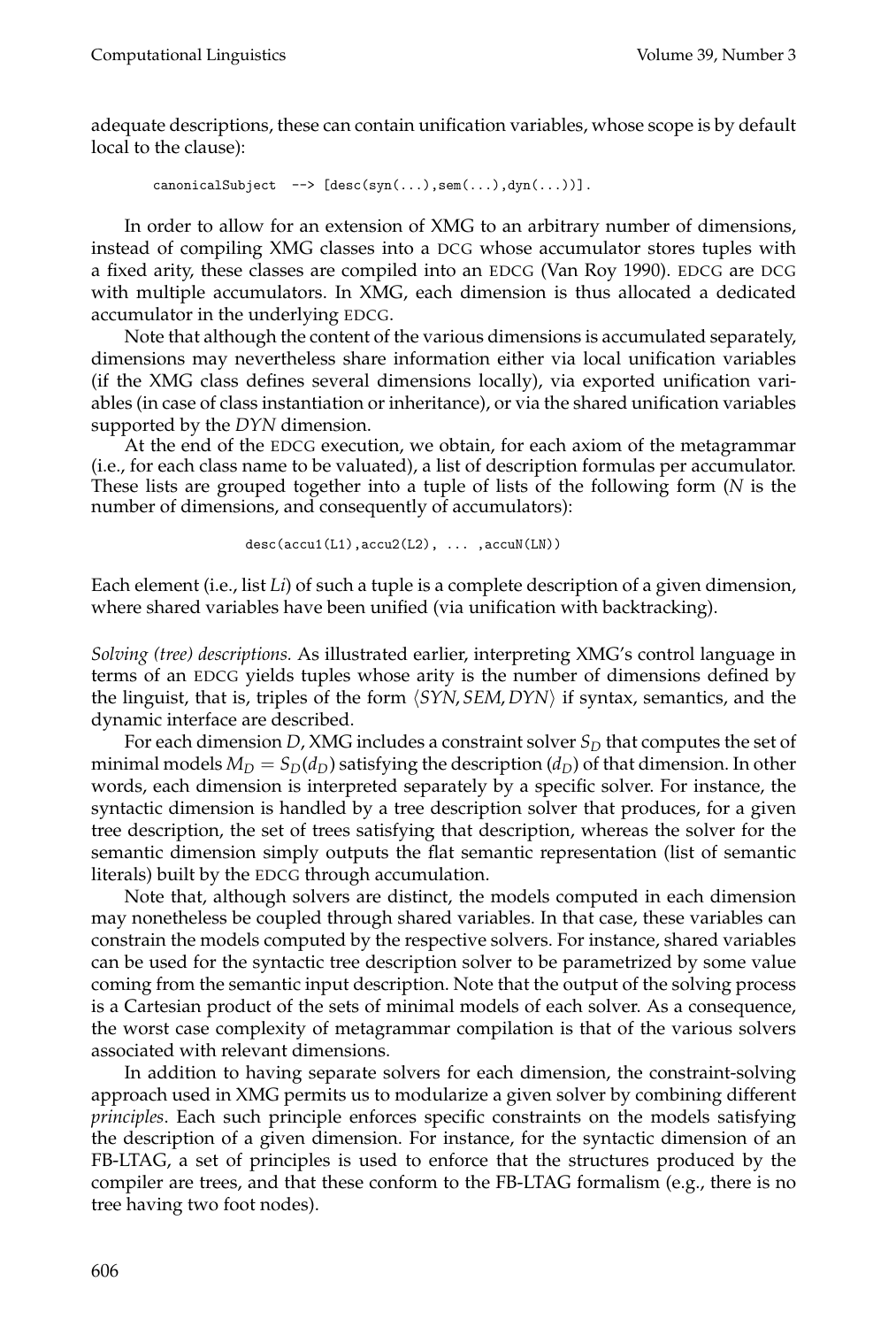## **5.2 Architecture**

The XMG compiler<sup>14</sup> consists of the following three modules:

- - A compiler that parses XMG's concrete syntax and compiles XMG classes into clauses of an EDCG.
- - A virtual machine (VM), which interprets EDCG. This VM performs the accumulation of dimensions along with scope management and identifiers resolution. This VM is basically a unification engine equipped with backtracking, and which is extended to support EDCG. Although its architecture is inspired by the Warren Abstract Machine (Aït-Kaci 1991), it uses structure-sharing to represent and unify prolog terms, and, given a query on a class, processes the conjunctions, disjunctions, inheritance, and export statements related to that class to produce its full definition, namely, a tree description for the *SYN* dimension, a flat semantic formula for the *SEM* dimension, and a feature structure for the *DYN* dimension.
- $\bullet$  A constraint-solving phase that produces for each dimension the minimal models satisfying the input description as unfolded by the preceding two steps.

As already mentioned, the first part is extensible in that new linguistic dimensions can be added by specifying additional dedicated accumulators to the underlying EDCG. The second part is a unification engine that interprets EDCG while performing both term unification and polarized unification (i.e., unification of polarized feature structures, as defined by Perrier [2000], and discussed in Section 5.3.1). This extended unification is the reason why XMG does not merely recourse to an existing Prolog engine to process EDCG, but relies on a specific VM instead.

The third part is completely modular in that various constraint solvers can be plugged in depending on the requirements set by the dimensions used, and the chosen grammatical framework. For instance, the *SYN* dimension is solved in terms of tree models, and the *SEM* dimension is solved in terms of underspecified flat semantic formulae (i.e., the input semantics remains untouched modulo the unification of its shared variables).

Importantly, these additional solvers can be "turned on/off" (via a primitive of the XMG language) so that, for instance, the same processor can be used to compile an XMG specification for an FB-LTAG using linguistic principles such as those defined in the next section (i.e., clitic ordering principle) or not.

## **5.3 Three Extensions of XMG**

We now show (i) how the modular architecture of the XMG compiler permits us to specify grammars for several tree-based linguistic formalisms; (ii) how it can be extended to enforce language specific constraints on the syntactic trees; and (iii) how additional formal constraints (namely node marking) can be integrated to simplify node identifications (and consequently grammar writing).

<sup>14</sup> The XMG compiler is open source software released under the terms of the CeCILL GPL-compliant licence. See http://sourcesup.renater.fr/xmg.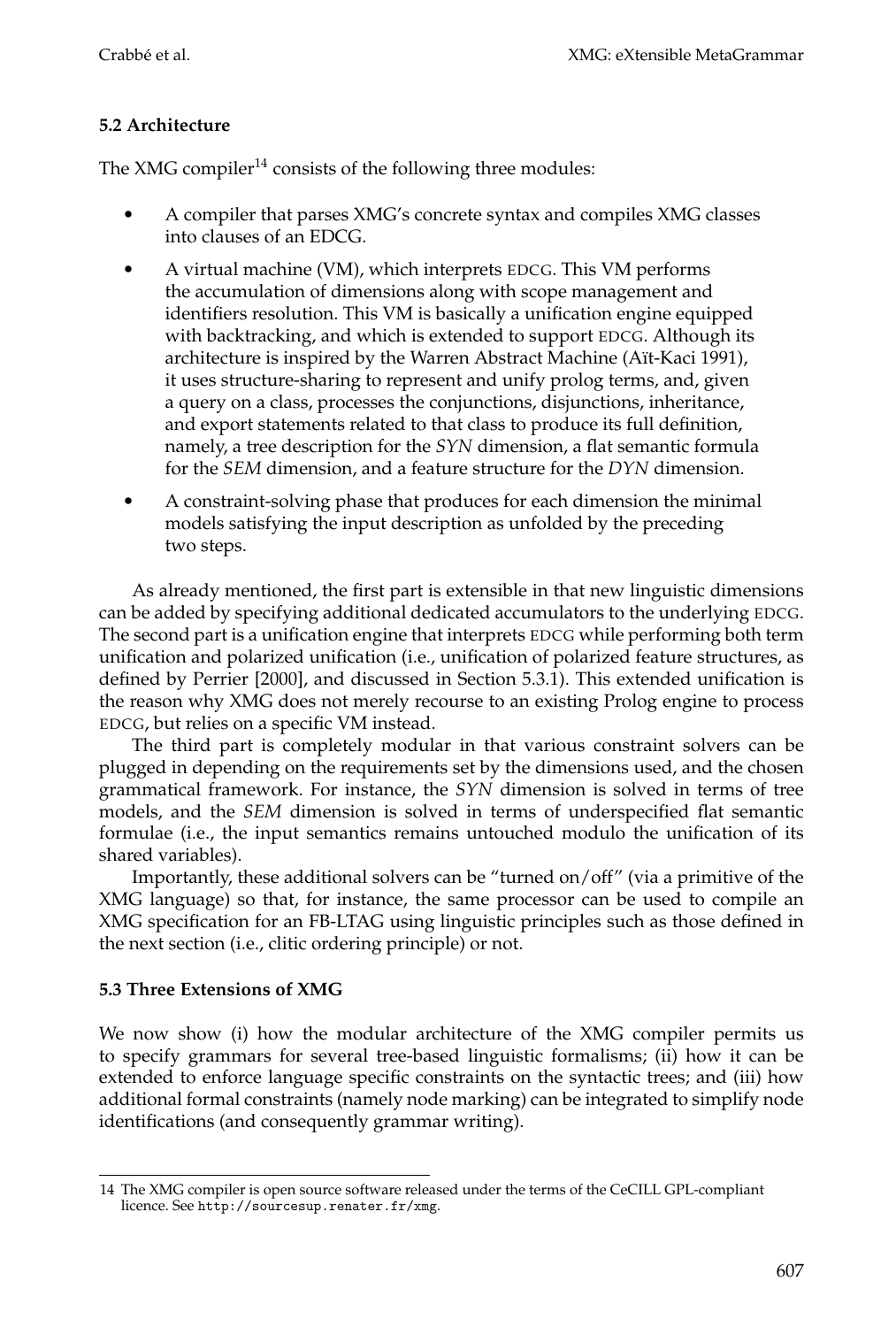

**Figure 6** Partition of the nodes of tree models.

*5.3.1 TAG, MC-TAG, and IG: Producing Trees, Tree Sets, or Tree Descriptions.* XMG integrates a generic tree solver that computes minimal tree models from tree description logic formulae built on the language *SYN* introduced in Section 4. This solver integrates the dominance solving technique proposed by Duchier and Niehren (2000) and can be summarized as follows. A minimal tree model is described in terms of the relative positions of its nodes. For each node  $n$  in a minimal tree model  $T$ , the set of all the nodes of *T* can be partitioned in five subsets, depending on their position relative to *n*. Hence, for each node variable *n* appearing in a tree description, it is first associated with an integer (called node id). We then define the five sets of node ids (i.e., sets of integers) *Down<sub>n</sub>*,  $Up_n$ ,  $Left_n$ ,  $Right_n$ , and  $Eq_n$  referring to the ids of the nodes located below, above, on the left, on the right, or identified with *n*, respectively (see Figure 6). Note that we require that these sets are a partition of all node ids.

Using this set-based representation of a model, we translate each node relation from the input formula (built on the tree description language introduced in Section 4) into constraints on the sets of node ids that must hold in a valid model. For instance, the sub-formula  $n_1 \prec^+ n_2$ , which states that node  $n_1$  strictly precedes node  $n_2$ , is translated into:

$$
n_1 \prec^+ n_2 \equiv EqDown_{n_1} \subseteq Left_{n_2} \land EqDown_{n_2} \subseteq Right_{n_1} \land
$$
  
\n
$$
Right_{n_2} \subseteq Right_{n_1} \land Left_{n_1} \subseteq Left_{n_2}
$$
\n(24)

where<sup>15</sup> *EqDown<sub>x</sub>* = *Eq<sub>x</sub>*  $\oplus$  *Down<sub>x</sub>* for  $x \in \{n_1, n_2\}$ . In other words, in a valid minimal tree model, the set of nodes below or equal to  $n_1$  is included in the set of nodes (strictly) on the left of  $n_2$ , the set of nodes below or equal to  $n_2$  is included in the set of nodes (strictly) on the right of  $n_1$ , the set of nodes on the right of  $n_2$  is included in the set of nodes on the right of  $n_1$ , and finally the set of nodes on the left of  $n_1$  is included in the set of nodes on the left of  $n_2$ .

Once all input relations are translated into set constraints, the solver uses standard Constraint Satisfaction techniques (e.g., a *first-fail* exploration of the search tree) to find a set of consistent partitions. Finally, the nodes of the models are obtained by considering nodes with distinct *Eqn*.

 $15 \oplus$  represents disjoint union.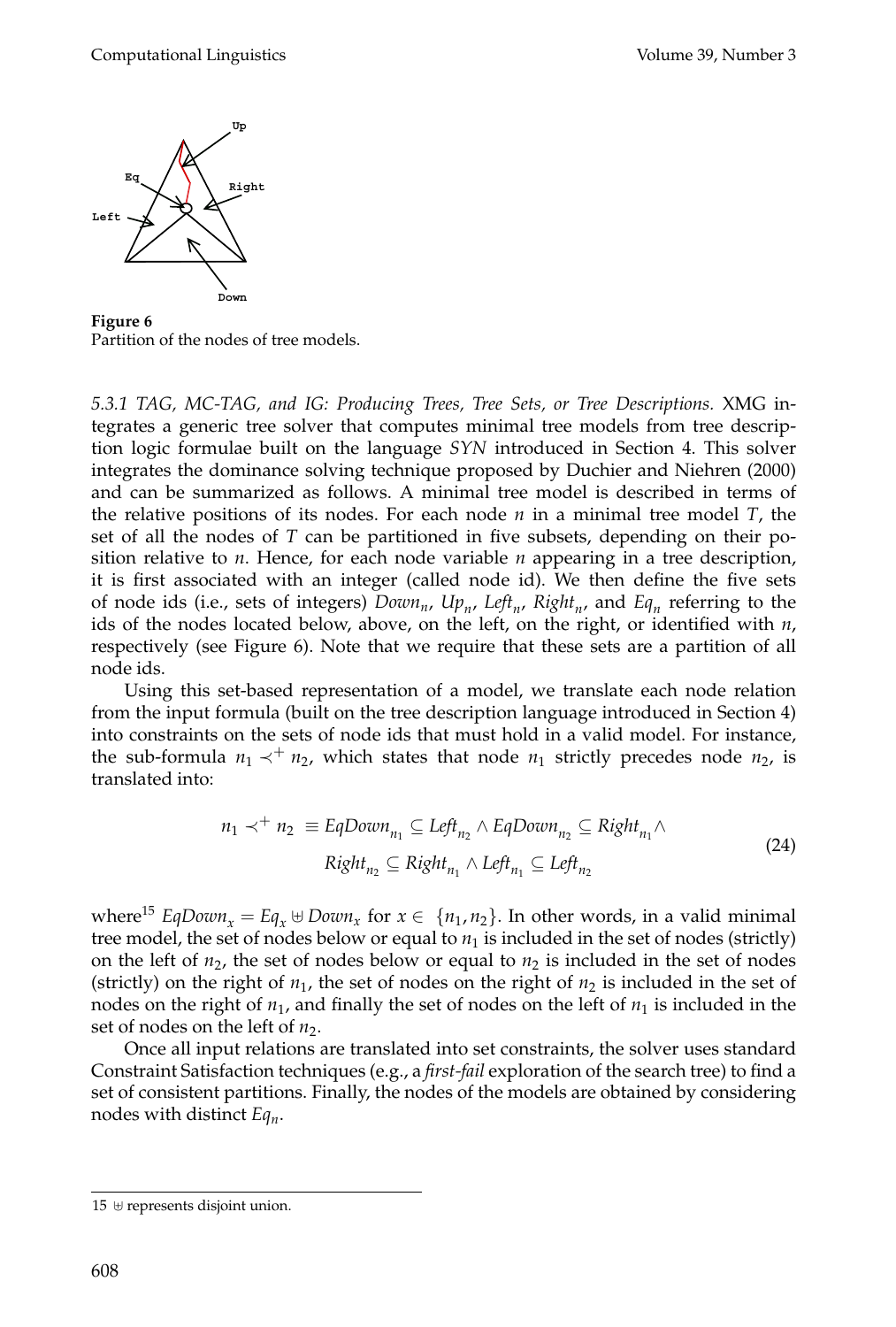*FB-LTAG trees.* To support the specification of FB-LTAG trees, the XMG compiler extends the generic tree solver described here with a set of constraints ensuring that the trees are well-formed TAG trees. In effect, these constraints require the trees to be linear ordered trees with appropriate decorations. Each node must be labeled with a syntactic category. Leaf nodes are either terminal, foot, or substitution nodes. There is at most one foot node per tree and the category of the foot node must be identical to that of the root node. Finally, each tree must have at least one leaf node that is an anchor.

*MCTAG tree sets.* Where FB-LTAG consists of trees, MC-TAG (Weir 1988) consists of sets of trees. To support the specification of MC-TAG, the sole extension needed concerns node variables that are not dominated by any other node variable in the tree description. Whereas for FB-LTAG, these are taken to denote either the same root node or nodes that are connected to some other node (i.e., uniqueness of the root), for MC-TAG they can be treated as distinct nodes, thereby allowing for models that are sets of trees rather than trees (Parmentier et al. 2007). In other words, the only modification brought to the tree description solver is that, in MC-TAG mode, it does not enforce the uniqueness of a root node in a model.

*IG polarized tree descriptions.* IG (Perrier 2000) consist of tree descriptions whose node variables are labeled with polarized feature structures. A polarized feature structure is a set of polarized feature triples  $(f, p, v)$  where  $f$  and  $v$  are standard features and feature values, respectively, and *p* is a polarity value in  $\{\rightarrow, \leftarrow, =, \approx\}$ . Polarities are used to guide parsing in that a valid derivation structure must neutralize polarities.

To support an XMG encoding of IG, two extensions are introduced, namely, (i) the ability to output tree descriptions rather than trees, and (ii) the ability to write polarized feature structures. The first extension is trivially realized by specifying a description solver that ensures that any output description has at least one tree model. For the second point, the *SYN* language is extended to define polarized feature structures and the unification engine to support unification of polarized features (for instance, a  $\rightarrow$ feature will unify with a neutral (=) feature to yield a  $\rightarrow$  polarized feature value triple).

*5.3.2 Adding Specific Linguistic Constraints: The Case of Clitics.* XMG can be extended to support specific constraints on tree descriptions (e.g., constraints on node linear order), which make it possible to describe linguistic-dependent phenomena, such as, for instance, clitic ordering in French, at a meta-level (i.e., within the metagrammar).

According to Perlmutter (1970), clitics are subject to two hard constraints. First, they appear in front of the verb in a fixed order according to their rank (Examples 25a and 25b).16 Second, two different clitics in front of the verb cannot have the same rank (Example 25c).

- (25) a. Jean le<sub>3</sub> lui<sub>4</sub> donne. 'John gives it to him.'
	- b. \*Jean lui<sub>4</sub> le<sub>3</sub> donne. \*'John gives to him it.'
	- c. \*Jean le<sub>3</sub> la<sub>3</sub> donne. \*'John gives it it.'

<sup>16</sup> In (Examples 25a–c), the numbers on the clitics indicate their rank.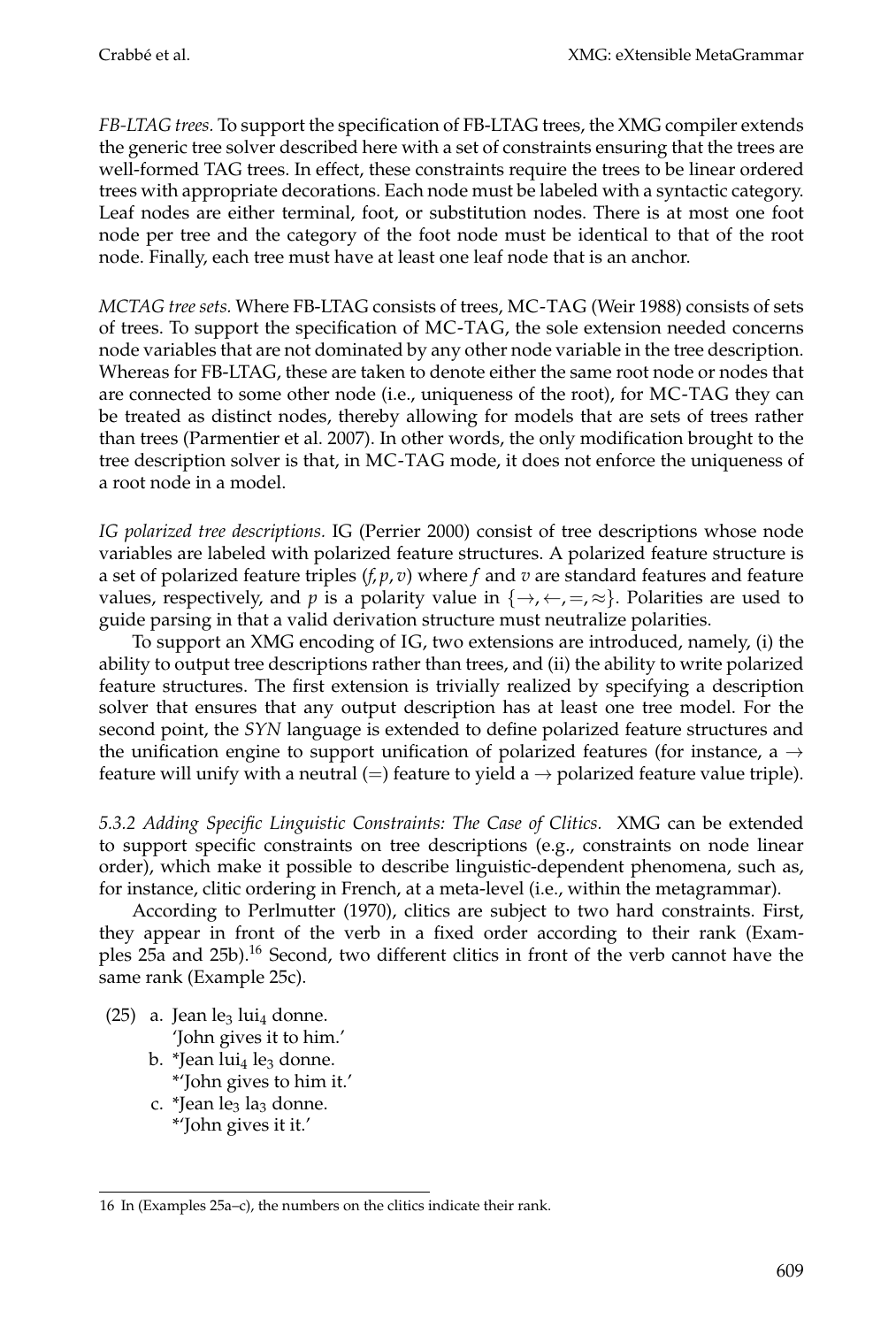

**Figure 7** Clitic ordering in French.

To support a direct encoding of Perlmutter's observation, XMG includes both a *node uniqueness principle* and a *node ordering principle*. The latter allows us to label nodes with some property (let us call it *rank*) whose value is an integer (for instance, one can define a node as *n*1(*rank* : 2)[*cat* : *Cl*]). When solving tree descriptions, XMG further requires that in a valid tree model, (i) there are no two nodes with the same rank and (ii) sibling nodes labeled with a rank are linearly ordered according to their rank.

Accordingly, in the French grammar of Crabbé (2005), each node labeled with a clitic category is also labeled with a numerical node property representing its rank.<sup>17</sup> XMG ordering principle then ensures that the ill-formed tree crossed out in Figure 7 is not produced. Note that in Figure 7, every type of clitic is defined locally (i.e., in a separate class), and that the interactions between these local definitions are handled by XMG using this rank principle, to produce only one valid description (pictured to the right of the arrow).

That is, XMG ordering constraints permit a simple, declarative encoding of the interaction between clitics. This again contrasts with systems based on lexical rules. As noted by Perlmutter (1970), if clitics are assumed to be moved by transformations, then the order in which lexical rules apply this movement must be specified.

To implement the uniqueness principle, one needs to express the fact that in a valid model φ, there is only one node having a given property *p* (i.e., a parameter of the constraint, here the value of the *rank node property*). This can be done by introducing, for each node *n* of the description, a Boolean variable  $p_n$  indicating whether the node denoting *n* in the model has this property or not (i.e., are there two nodes of identical rank?). Then, if we call  $\mathcal{V}^\Phi_p$  the set of integers referring to nodes having the property  $p$  in a model, we have:  $p_n \equiv (Eq_n \cap V_p^{\Phi}) \neq \emptyset$ . Finally, if we represent  $p_n$  being *true* with 1 and  $p_n$  being *false* with  $0$ ,<sup>18</sup> and we sum  $p_n$  for each *n* in the model, we have that in a valid model this sum is strictly lower than 2:  $\sum_{n \in \Phi} p_n < 2$ .

To implement the ordering principle, one needs to express the fact that in a valid model φ, two sibling nodes  $n_1$  and  $n_2$  having a given property *p* of type integer and of values  $p_1$  and  $p_2$ , respectively, are such that the linear precedence between these nodes conform to the natural order between  $p_1$  and  $p_2$ . This can be done by first introducing, for each pair of nodes *n*, *m* of the description, a Boolean variable  $b_{n,m}$ indicating whether they have the same ancestors:  $b_{n,m} \equiv (Up_n \cap Up_m) = (Up_n \cup Up_m)$ . For each pair of nodes that do so, we check whether they both have the property *p*,

<sup>17</sup> Recall that node properties are features whose values are used by the tree description solver in order to restrict the set of valid models. These properties may not appear in the trees produced from the input metagrammar. For instance, the rank property is not part of the FB-LTAG formalism, and thus does not appear in the FB-LTAG elementary trees produced by XMG.

<sup>18</sup> These integer representations are usually called **reified** constraints.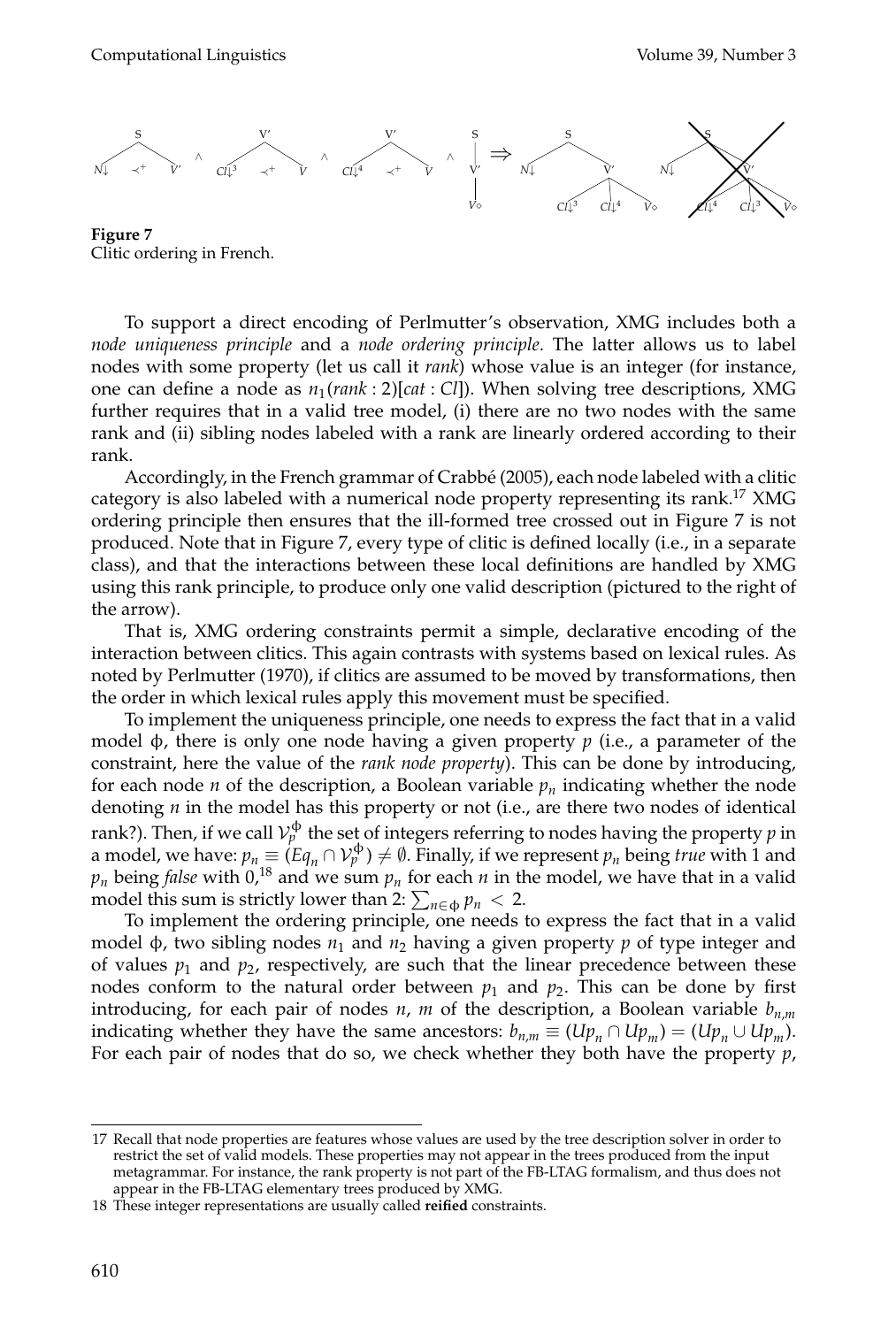and if this is the case, we add to the input description a strict precedence constraint on these nodes according to their respective values of the property *p*: 19

$$
b_{n,m} \wedge (p_n < p_m) \Rightarrow n \prec^+ m \tag{26}
$$

$$
b_{n,m} \wedge (p_m < p_n) \Rightarrow m \prec^+ n \tag{27}
$$

*5.3.3 Adding Color Constraints to Facilitate Grammar Writing.* To further ease grammar development, XMG supports a node coloring mechanism that permits nameless node identification (Crabbé and Duchier 2004), reminiscent of the *polarity-based* node identification first proposed by Muskens and Krahmer (1998) and later used by Duchier and Thater (1999) and Perrier (2000). Such a mechanism offers an alternative to explicit node identification using equations between node variables. The idea is to label node variables with a color property, whose value (either red, black, or white) can trigger node identifications.

This mechanism is another parameter of the tree solver. When in use, the valid tree models must satisfy some color constraints, namely, they must only have red or black nodes (no remaining white nodes; these have to be identified with some black nodes). As shown in the following table, node identification must observe the following constraints: A white node must be identified with a black node; a red node cannot be identified with any other node; and a black node may be identified with one or more white nodes.<sup>20</sup>

|                                          | $\bullet_{\textsc{b}}$ | R | $\circ_w$ |  |
|------------------------------------------|------------------------|---|-----------|--|
| $\bullet_{\text{B}}$                     |                        |   | 'B        |  |
|                                          |                        |   |           |  |
| $\circ_{\scriptscriptstyle{\mathrm{W}}}$ | 'B                     |   | $\circ_w$ |  |
|                                          |                        |   |           |  |

We now briefly describe how the constraint solver sketched in Section 5.3.1 was extended to support colors. As mentioned previously, in valid models all white nodes are identified with a black node (at most one black node per white node). Consequently, there is a bijection from the red and black nodes of the tree description to the nodes of the model. In order to take this bijection into account, we add a node variable  $RB_n$  to the five sets already associated with a node variable  $n$  from Section 5.1.  $RB_n$  denotes either *n* if *n* is a black or red node, or the black node identified with *n* if *n* is a white node. Note that all the node variables must be colored: the set of node variables in a tree description can then be partitioned into three sets: *Red*, *Black*, and *White*. Basically, we know that, for all nodes  $n$ ,  $RB_n \in Eq_n$  (this is what the bijection is about). Again we translate color information into constraints on node sets (these constraints help the generic tree solver by reducing the ambiguity for the  $Eq<sub>n</sub>$  sets):

$$
n \in Red \Rightarrow (n = RB_n) \land (Eq_n = \{n\})
$$
\n(28)

$$
n \in Black \Rightarrow (n = RB_n) \land (Eq_n \setminus \{n\} \subseteq White)
$$
\n(29)

$$
n \in White \Rightarrow (RB_n \in Black) \land (Eq_n \cap Black = \{RB_n\})
$$
\n(30)

<sup>19</sup> In fact, rather than adding strict precedence constraints to the tree description, we directly add to the solver their equivalent set constraints on *Eq*, *Up*, *Left*, *Right*, *Down*, introduced earlier.

<sup>20</sup> In other words, node colors can be seen as information on node saturation.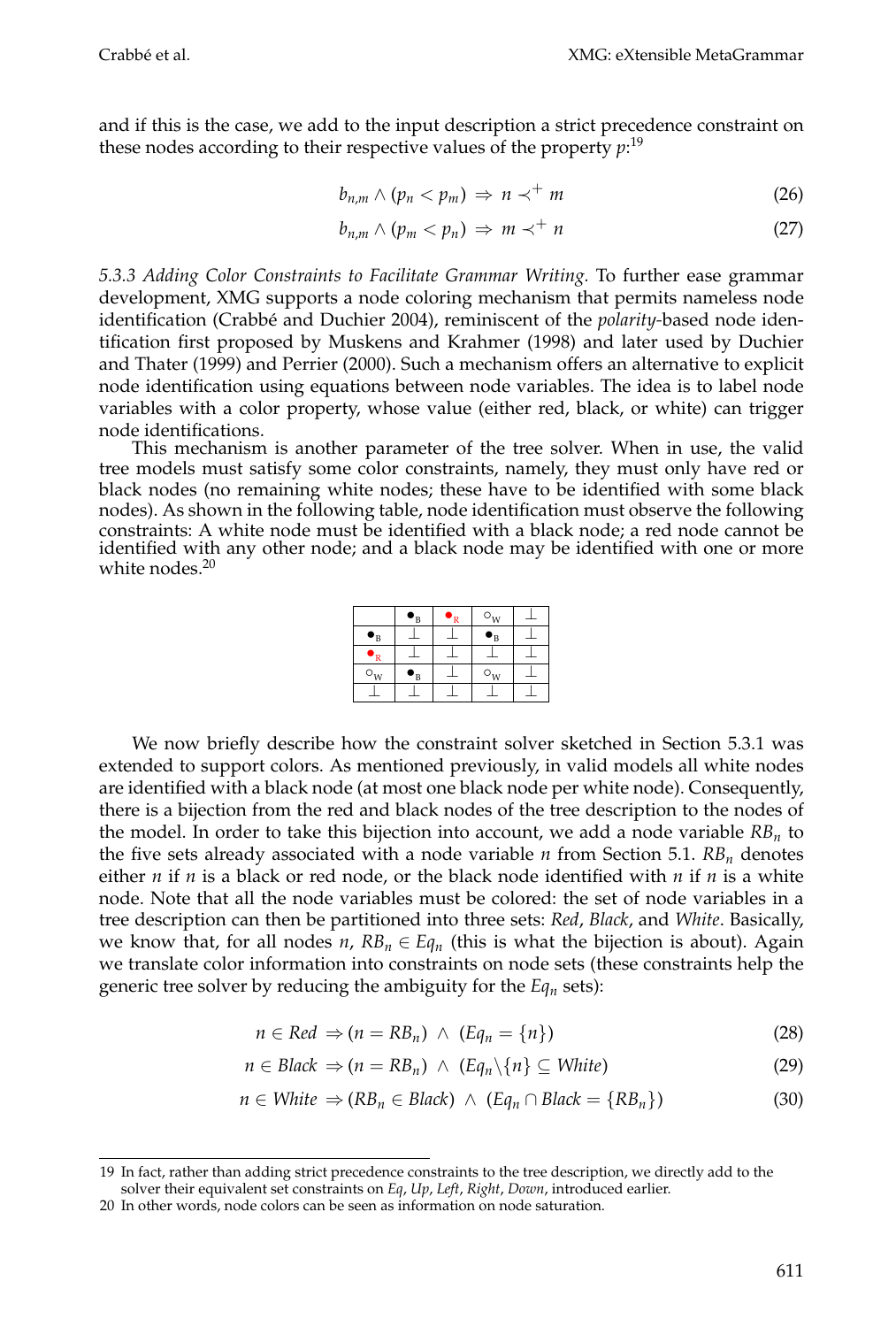Node coloring offers an alternative to complex namespace management. The main advantage of this particular identification mechanism is its economy: Not only is there no longer any need to remember node identifiers, there is in fact no need to choose a name for node variables.

It is worth stressing that the XMG node identification process is reduced to a constraint-solving problem and so it is not a sequential process. Thus the criticisms leveled by Cohen-Sygal and Wintner (2007, 2009) against non-associative constraints on node unification do not apply.

Briefly, in their work, Cohen-Sygal and Wintner (2007, 2009) showed that any polarity-based tree description formalism is not associative. In other words, when describing trees in terms of combinations of polarized structures, the order in which the structures are combined matters (i.e., the output structures depend on the combination order). This feature makes such formalisms not appropriate for a modular and collaborative grammar engineering, such as that of Cohen-Sygal and Wintner (2011) for Unification Grammar.

In the XMG case, when using node colors, the tree description solver does not rely on any specific fragment combination order. It computes *all* possible combination orders. In this context, the grammar designer cannot think in terms of sequences of node identifications. This would lead to tree overgeneration.

Again, it is important to remember that tree solving computes any valid tree model, independently of any specific sequence of node identifications (all valid node identifications are computed). In this context, non-associativity of color-based node identification is not an issue, but rather a feature, as it allows for a compact description of a large number of node identifications (and thus of tree structures).

## **6. Writing Grammars with XMG**

In this section, we first provide a detailed example showing how XMG can be used to specify the verbal trees of a large FB-LTAG for French extended with unification-based semantics. We then give a brief description of several large- and middle-scale grammars that were implemented using XMG.

## **6.1** SEMTAG**: A large FB-LTAG for French Covering Syntax and Semantics**

We now outline the XMG specification for the verbal trees of SEMTAG, a large FB-LTAG for French. This specification further illustrates how the various features of XMG (e.g., combined use of disjunction and conjunction, node colors) permit us to specify compact and declarative grammar descriptions. We first discuss the syntactic dimension (*SYN*). We then go on to show how the semantic dimension (*SEM*) and the syntax/semantic interface (*DYN*) are specified.

*6.1.1 The Syntactic Dimension.* The methodology used to implement the verbal fragment of SEMTAG can be summarized as follows. First, tree fragments are defined that represent either a possible realization of a verb argument or a possible realization of the verb. The verbal elementary TAG trees of SEMTAG are then defined by appropriately combining these tree fragments.

To maximize structure sharing, we work with four levels of abstraction. First, basic tree fragments describing verb or verb argument realizations are defined. Second, grammatical functions are defined as disjunctions of argument realizations. Third, verbal diathesis alternatives are defined as conjunctions of verb realizations and grammatical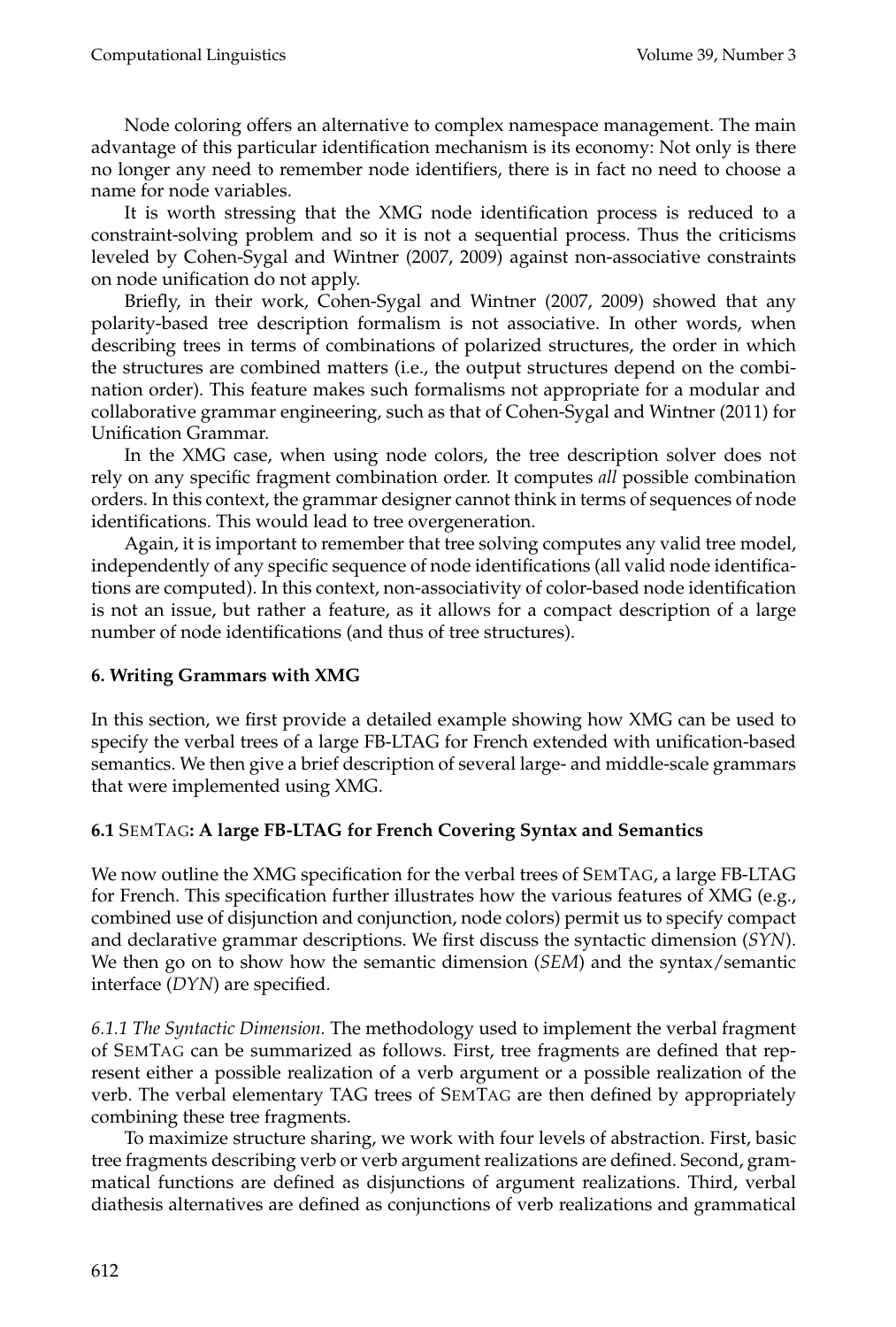

#### **Figure 8**

Elementary tree fragments used as building blocks of the grammar (nodes are colored to control their identification when blocks are combined).

functions. Fourth, diathesis alternatives are gathered into tree families. In the next paragraphs, we explain each of these levels in more detail.

*Tree fragments.* Tree fragments are the basic building blocks used to define SEMTAG. These are the units that are shared and reused in the definition of many elementary trees. For instance, the fragment for a canonical subject will be used by all FB-LTAG elementary trees involving a canonical subject.

As mentioned earlier, to specify the verbal elementary trees of SEMTAG, we begin by defining tree fragments which describe the possible syntactic realizations of the verb arguments and of the verb itself. Figure 8 provides some illustrative examples of these fragments. Here and in the following, we omit the feature structures decorating the trees to facilitate reading. $21$ 

To further factorize information and facilitate grammar maintenance, the basic tree fragments are organized in an inheritance hierarchy.22 Figure 9 shows a partial view of

<sup>21</sup> See Crabbé (2005) for a complete description of SEMTAG tree fragments, including feature structures.

<sup>22</sup> Recall from Section 4 that inheritance is used to share namespaces. Thus, (node or feature) variables

introduced in a given class *C* can be directly reused in the sub-classes of *C*.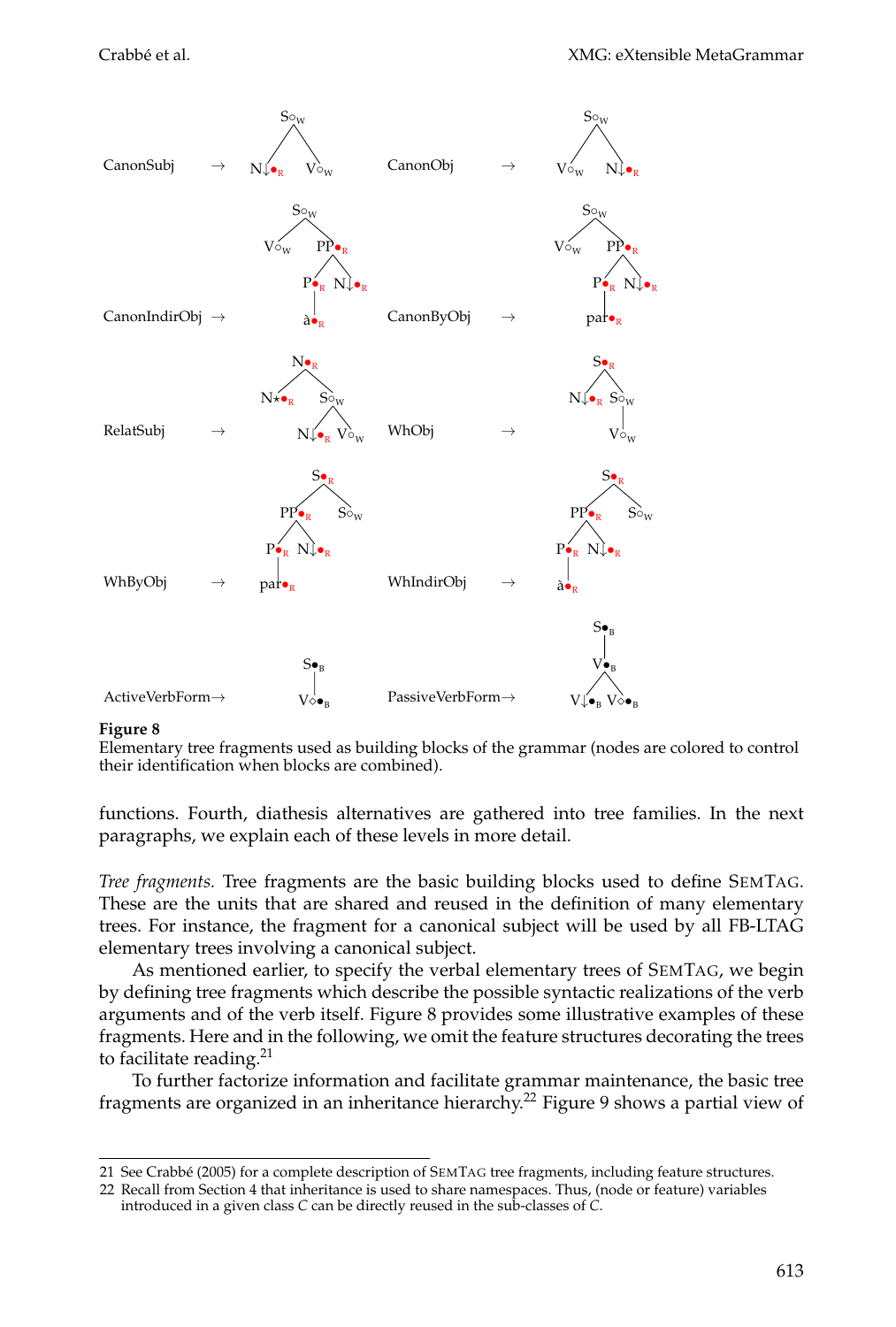

## **Figure 9**

Organization of elementary fragments in an inheritance hierarchy.

this hierarchy illustrating how the tree fragments for argument realization depicted in Figure 8 are organized to maximize the sharing of common information. The hierarchy classifies the verbal arguments depicted in Figure 8 into four categories:

- 1. The canonical subject is a noun realized in front of the verb.
- 2. Canonical complements occur after the verb. The canonical object is a noun phrase whereas prepositional complements are introduced by specific prepositions, namely, *a`* for the canonical indirect object and *par* for the canonical by object.
- 3. Wh-arguments (or questioned arguments) occur in front of a sentence headed by a verb. A Wh-object is an extracted noun whereas questioned prepositional objects are extracted prepositional phrases that are introduced by a specific preposition.
- 4. Finally, the relativized subject is a relative pronoun realized in front of the sentence. Extracted subjects in French cannot be realized at an unbounded distance from the predicate.

*Syntactic functions.* The second level of abstraction uses syntactic function names such as Subject and Object to group together alternative ways in which a given syntactic function can be realized. For instance, if we make the simplifying assumption that the possible argument realizations are limited to those given in Figure 8, the *Subject, Object, ByObject*, and *IndirectObject* classes would be defined as follows.23

- *Subject* → *CanonSubj* ∨ *RelatSubj* (31)
- *Object* → *CanonObj* ∨ *WhObj* (32)
- *ByObject* → *CanonByObj* ∨ *WhByObj* (33)
- *IndirectObject* → *CanonIndirObj* ∨ *WhIndirObj* (34)

That is, we define the Subject class as an abstraction for talking about the set of tree fragments that represent the possible realizations of a subject argument—namely, in

<sup>23</sup> Note that, when these abstractions will be combined to describe for instance transitive verbs, the combination of WhObj with WhByObj will be ruled out by using a uniqueness principle such as introduced in Section 5.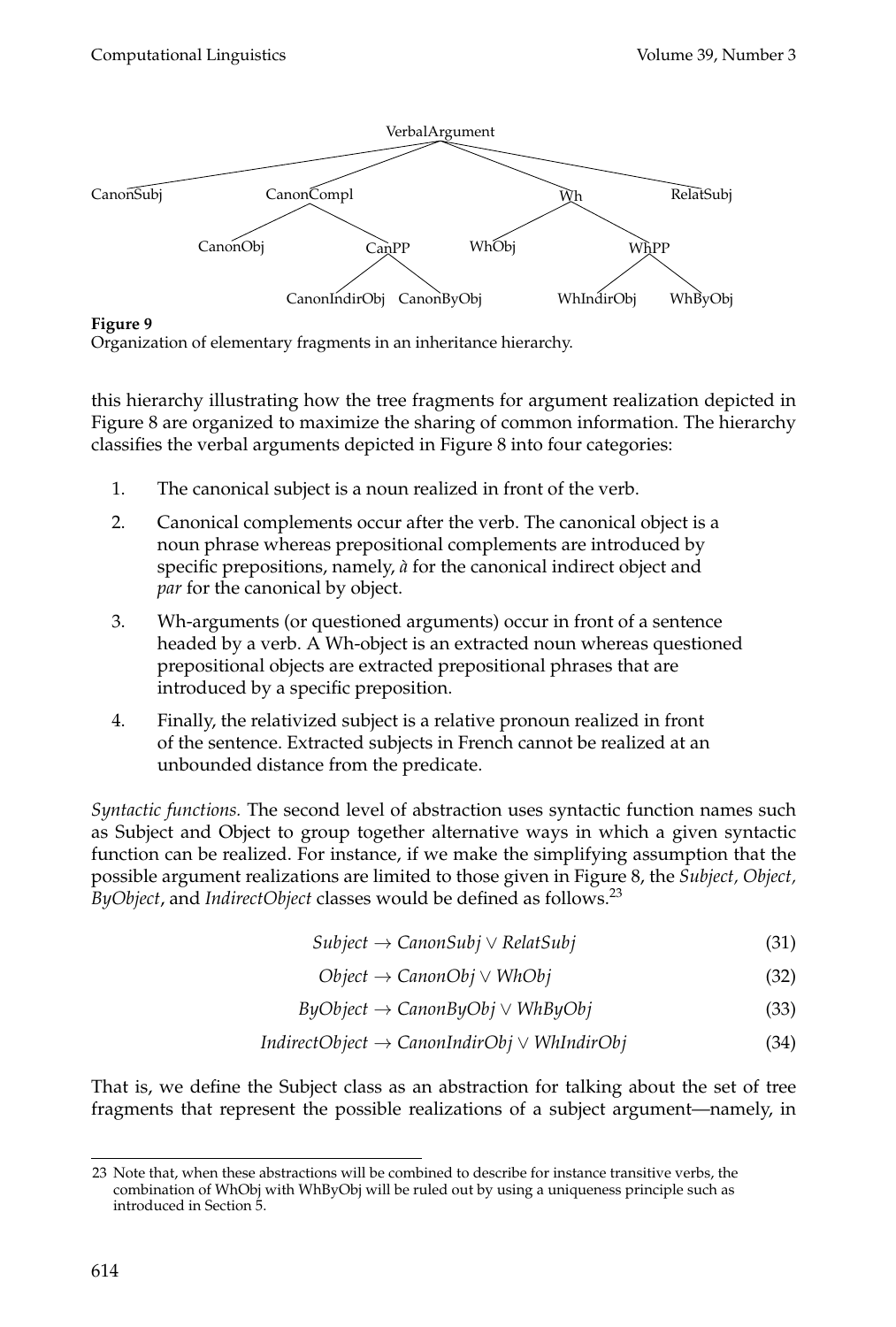our restricted example, canonical and relativized subject. Thus, the simplified *Subject* class defined in Equation (31) characterizes contexts such as the following:

| $(35)$ a. <b>Jean</b> mange. | (canonical subject)   |
|------------------------------|-----------------------|
| ' <b>John</b> eats.'         |                       |
| b. Le garçon qui mange       | (relativized subject) |
| 'The boy <b>who</b> eats'    |                       |

Similarly, the *IndirectObject* class abstracts over the realization of an argument introduced by the preposition *a`* to the right of the verb (*CanonIndirObj*) or realized in extracted position (possibly realized at an unbounded distance from the predicate) as illustrated by the following examples:

| (36) a. Jean parle à Marie.                       | (canonical indirect object) |
|---------------------------------------------------|-----------------------------|
| 'John talks to Mary.'                             |                             |
| b. À qui Jean parle-t-il?                         | (wh indirect object)        |
| 'To whom is John talking?'                        |                             |
| c. $\hat{A}$ qui Pierre croit-il que Jean parle ? | (wh indirect object)        |
| 'To whom Peter thinks that John talks?'           |                             |

This way of grouping tree fragments is reminiscent of the informal classification of French syntactic functions presented by Iordanskaja and Mel'čuk (2009) whereby each syntactic function is associated with a set of possible syntactic constructions.

*Diathesis alternations.* In this third level, we take advantage of the abstractions defined in the previous level to represent diathesis alternations. Again, we are interested here in describing alternatives. Diathesis alternations are those alternations of mapping between arguments and syntactic functions such as for instance the active/passive alternation. In a diathesis alternation, the actual form of the verb constrains the way predicate arguments are realized in syntax. Thus, in the following example, it is considered that both Examples (37a) and (37b) are alternative realizations of a predicate argument structure such as *send(John, a letter)*.

- (37) a. Jean **envoie** une lettre. 'John sends a letter.'
	- b. Une lettre *est envoyée* par Jean. 'A letter is sent by John.'

The active/passive diathesis alternation captures the fact that if the verb is in the active form, its two arguments are realized by a subject and an object whereas if the verb is in the passive form, then the arguments consist of a subject and a by-object.

$$
Transitive Diathesis \rightarrow (Subject \land ActiveVerbForm \land Object)
$$
  

$$
\lor (Subject \land BasicVerbForm \land ByObject)
$$
 (38)

Finally a traditional case of "erasing," $^{24}$  such as the agentless passive (or passive without agent) can be expressed in our language by adding an additional alternative

<sup>24</sup> It is often argued that a language of grammatical representation must be equipped with an "erasing device" like lexical rules because of phenomena such as the passive without agent. In this framework it turns out that this kind of device is not needed because we do not grant any special status to base trees.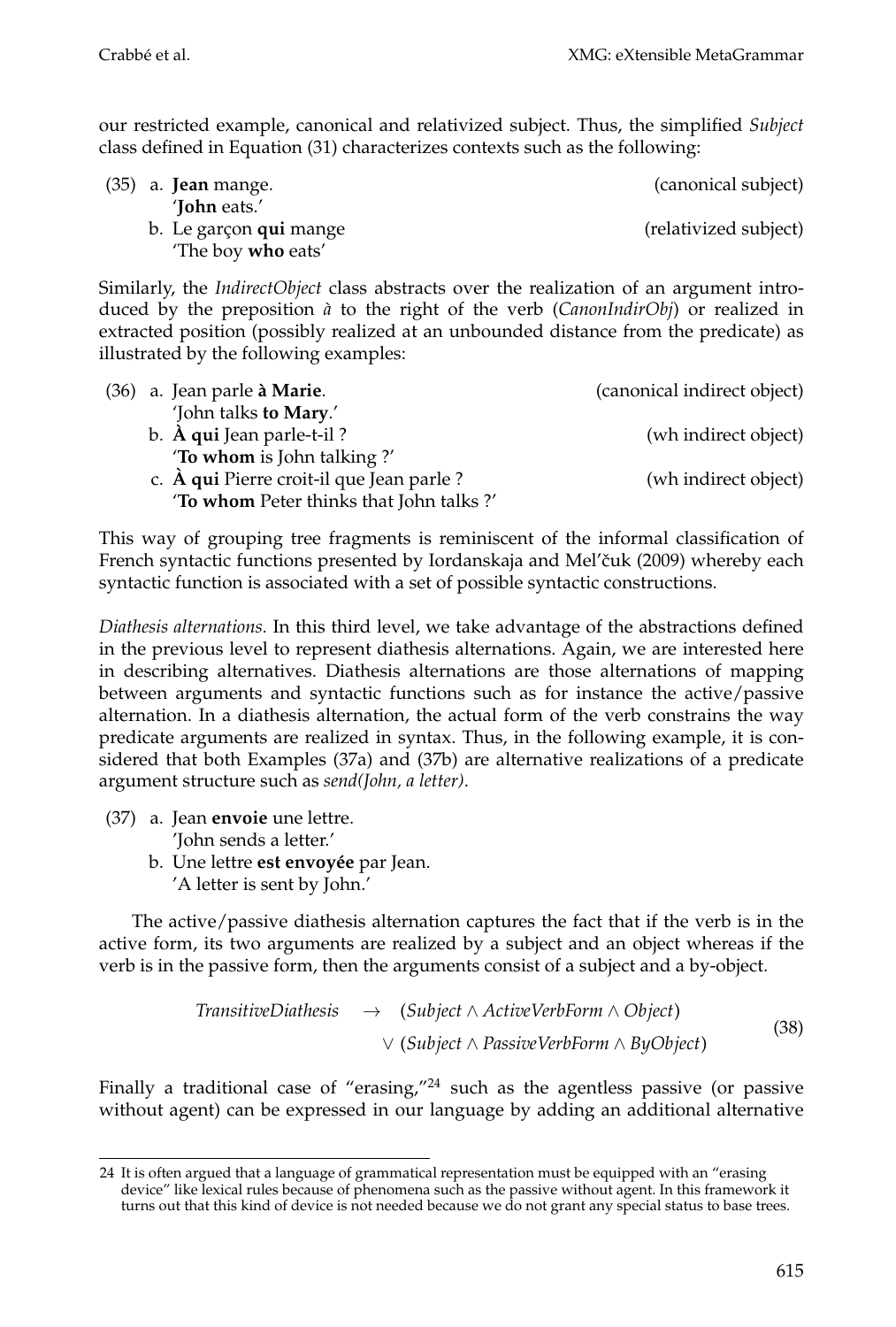where the by-object or agentive complement is not expressed. Thus Equation (39) is an augmentation of (38) where we have added the agentless passive alternative (indicated in boldface).

> *TransitiveDiathesis* → (*Subject* ∧ *ActiveVerbForm* ∧ *Object*) ∨ (*Subject* ∧ *PassiveVerbForm* ∧ *ByObject*) ∨ (**Subject** ∧ **PassiveVerbForm**) (39)

This methodology can be further augmented to implement an actual linking in the manner of Bresnan and Zaenen (1990). For the so-called erasing cases, one can map the "erased" predicative argument to an empty realization in syntax. We refer the reader to Crabbé (2005) for further details.

*Tree families.* Finally, tree families are defined—that is, sets of trees capturing alternative realizations of a given verb type (i.e., sub-categorization frame). Continuing with the simplified example presented so far, we can for instance define the tree family for verbs taking a nominal subject, a nominal object, and an indirect nominal object (i.e., ditransitive verbs) as follows:

```
DitransitiveFamily → TransitiveDiathesis ∧ IndirectObject (40)
```
The trees generated for such a family will, among others, handle the following contexts:<sup>25</sup>

- (41) a. Jean offre des fleurs a Marie. ` 'John offers flowers to Mary.'
	- b. A quelle fille Jean offre-t-il des fleurs ? ` 'To which girl does John offer flowers ?'
	- c. Le garçon qui offre des fleurs à Marie. 'The boy who offers flowers to Mary.'
	- d. Quelles fleurs le garçon offre-t-il à Marie ? 'Which flowers does the boy offer to Mary ?'
	- e. Les fleurs sont offertes par Jean a Marie. ` 'The flowers are offered by John to Mary.'
	- f. Par quel garçon les fleurs sont-elles offertes à Marie ? 'By which boy are the flowers offered to Mary ?'

It is straightforward to extend the grammar with new families. Thus, for instance, Equation (42) shows how to define the transitive family (for verbs taking a nominal subject and a nominal object) and Equation (43), the intransitive one (alternatives of a verb sub-categorizing for a nominal subject).

$$
Transitive Family \rightarrow TransitiveDialhesis \qquad (42)
$$

$$
In transitive Family \rightarrow Subject \land ActiveVerbForm \tag{43}
$$

<sup>25</sup> Note that number and gender agreements are dealt with using coreferences between features labeling syntactic nodes, see Crabbé (2005).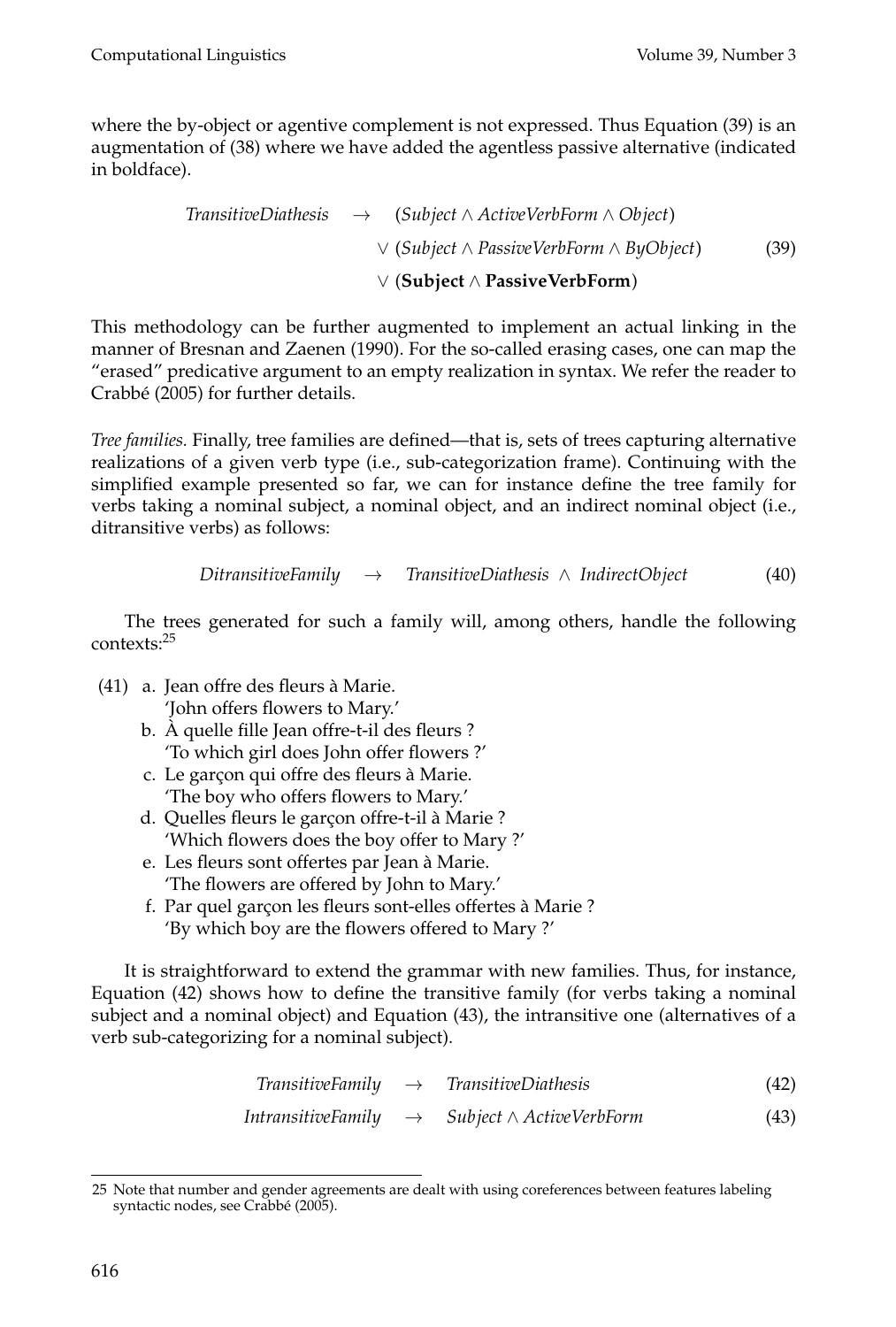Similarly, tree families for non-verbal predicates (adjectives, nouns) can be defined using the abstraction over grammatical functions defined for verbs. For instance, the examples in (44a–44b) can be captured using the adjectival trees defined in Equations (46) and (47), respectively, where *Subject* extends the definition of subject given above with a Wh-subject, *PredAdj* combines a subject tree fragment with a tree fragment describing a predicative adjective, and *PredAdjAObj* extends a *PredAdj* tree fragment with a canonical a-object. `

- (44) a. Jean est attentif. Qui est attentif ? L'homme qui est attentif 'John is mindful. Who is mindful ? The man who is mindful'
	- b. Jean est attentif à Marie. Qui est attentif à Marie ? L'homme qui est attentif à Marie

'John is mindful of Mary. Who is mindful of Mary ? The man who is mindful of Mary'

| Subject |  | $CanonSubj \vee RelatSubj \vee WhSubj$ |  | (45) |
|---------|--|----------------------------------------|--|------|
|---------|--|----------------------------------------|--|------|

*PredAdj* → *Subject* ∧ *AdjectivalForm* (46)

$$
PredAdjAObj \rightarrow PredAdj \land CanonAObj \tag{47}
$$

*6.1.2 The Semantic Dimension and the Syntax/Semantic Interface.* We now show how to extend the XMG specification presented in the previous section to integrate a unification-based compositional semantics. Three main changes need to be carried out:

- 1. Each elementary tree must be associated with a semantic formula. This is done using the *SEM* dimension.
- 2. The nodes of elementary trees must be labeled with the appropriate semantic indices. This involves introducing the correct attribute-value pair in the correct feature structure (top or bottom) on the appropriate node.
- 3. Syntax and semantics need to be synchronized—that is, variable sharing between semantic formulae and tree indices need to be enforced. To this end we use the *DYN* dimension.

*Informing the semantic dimension.* To associate each elementary tree with a formula representing the meaning of the words potentially anchoring that tree, we use the *SEM* dimension to specify a semantic schema. For instance, the *TransitiveFamily* class defined in Equation (42) for verbs taking two nominal arguments is extended as follows:

TransitiveFamily 
$$
\rightarrow
$$
 TransitiveDialhesis  $\land$  BinaryRel (48)

where *TransitiveDiathesis* is the XMG class defined in Equation (39) to describe the set of trees associated with transitive verbs and *BinaryRel* the class describing the following semantic schema:

$$
L: P(E) \wedge L:Theta_1(E, X) \wedge L:Theta_2(E, Y)
$$
\n(49)

In this semantic schema, *P*, *Theta*<sub>1</sub>, and *Theta*<sub>2</sub> are unification variables that become ground when the tree is anchored with a specific word. For instance, *P*, *Theta*1, and *Theta*<sup>2</sup> are instantiated to *eat, agent*, and *patient*, respectively, when the anchor is *ate*(these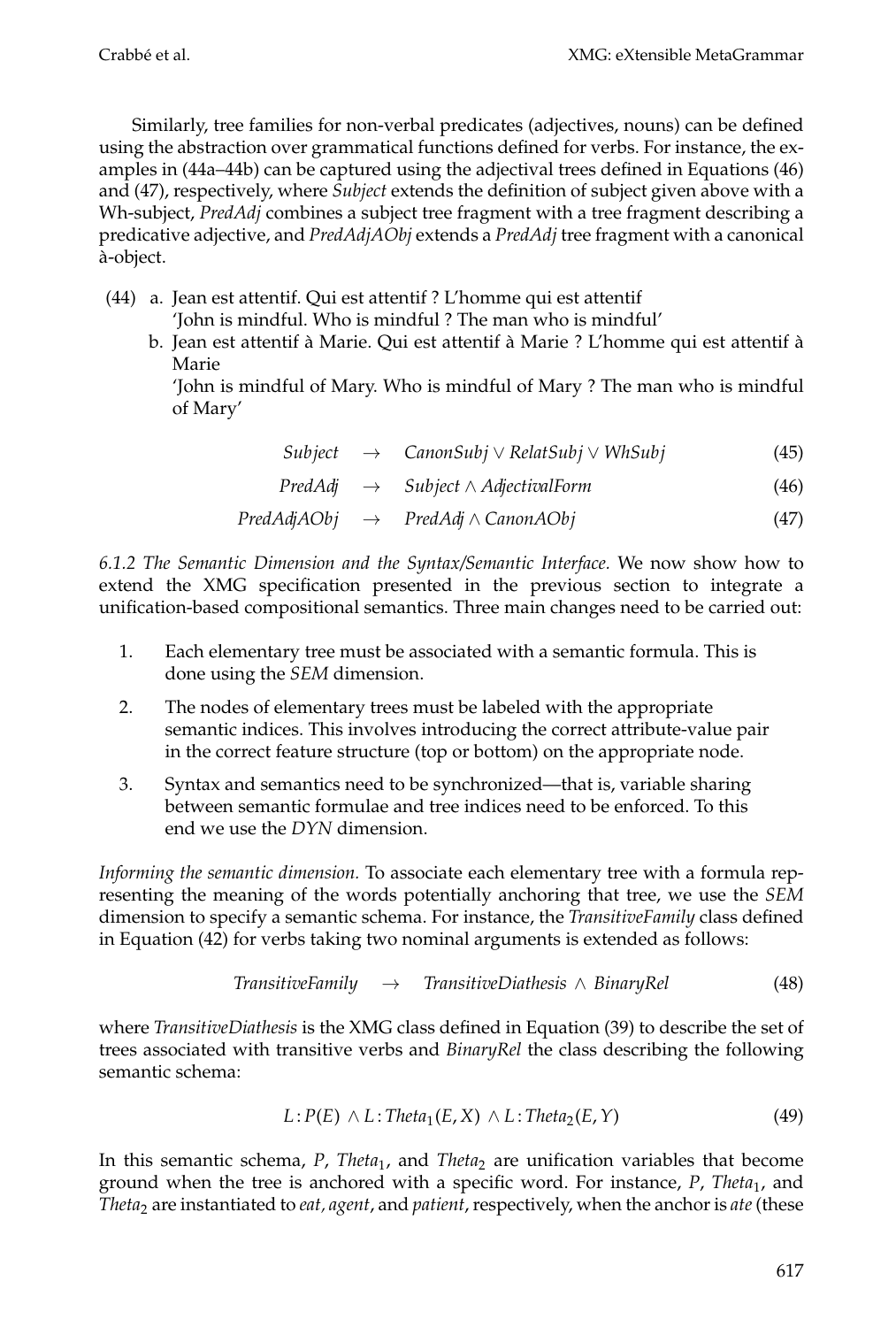pieces of information—predicate, thematic roles—are associated with lemmas, located in the syntactic lexicon, and unified with adequate semantic variables via anchoring equations). Further, *X*,*Y*, *E*, *L* are unification variables representing semantic arguments. As illustrated in Figure 3, these become ground during (or after) derivation as a side effect of the substitutions and adjunctions taking place when trees are combined. It is worth noting that by combining semantic schemas with diathesis classes, one such specification assigns the specified semantic schema to many trees, namely, all the trees described by the corresponding diathesis class. In this way, the assignment of semantic formulae to trees is relatively economical. Indeed in SEMTAG, roughly 6,000 trees are assigned a semantic schema using a total of 75 schema calls.

*Co-indexing trees and formulae indices.* Assuming that tree nodes are appropriately decorated with semantic indices by the specification scheme described in the next paragraph, we now show how to enforce the correct mapping between syntactic and semantic arguments. This is done in two steps.

First, we define a set of interface constraints of the form  $\langle \textit{index}_F : V, \textit{arg}_i : V \rangle$  which are used to enforce the identification of the semantic index (*index<sub>F</sub>*) labeling a given tree node with grammatical function *F* (e.g., *F* := subject) with the index ( $arg<sub>i</sub>$ ) representing the *i*-th argument in a semantic schema. For instance, the following constraints ensure a *subject/arg*<sup>1</sup> mapping, that is, a coreference between the index labeling a subject node and the index representing the first argument of a semantic schema:

$$
C_1 \rightarrow Node[idx : I] \land \langle index_{subject} : I \rangle
$$
  
\n
$$
C_2 \rightarrow L : P(E) \land L :Theta_1(E, X) \land \langle arg_1 : X \rangle
$$
  
\n
$$
SubjectArg_1 \rightarrow C_1 \land C_2 \land \langle index_{subject} : V, arg_1 : V \rangle
$$
\n(50)

Given such interface constraints, we refine the diathesis definitions so as to ensure the correct bindings. For instance, the specification in Equation (38) is modified to:

$$
Transitive Diathesis \rightarrow TransitiveActive \lor TransitivePassive
$$
\n
$$
TransitiveActive \rightarrow (SubjectArg_1 \land ObjectArg_2 \land)
$$
\n
$$
Subject \land ActiveVerbForm \land Object)
$$
\n(51)

and the passive diathesis is specified as:

$$
TransitivePassive \rightarrow (SubjectArg_2 \land ByObjectArg_1 \land \text{SubjectArg_2 \land ByObject})
$$
\n
$$
Subject \land PassiveVerbForm \land ByObject)
$$
\n
$$
(52)
$$

*Labeling tree nodes with semantic indices.* This scheme relies on the assumption that tree nodes are appropriately labeled with semantic indices (e.g., the subject node must be labeled with a semantic index) and that these indices are appropriately named (*arg*<sup>1</sup> must denote the parameter representing the first argument of a binary relation and *indexsubject* the value of the index feature on a subject node). As suggested by Gardent (2007), a complete semantic labeling of a TAG with the semantic features necessary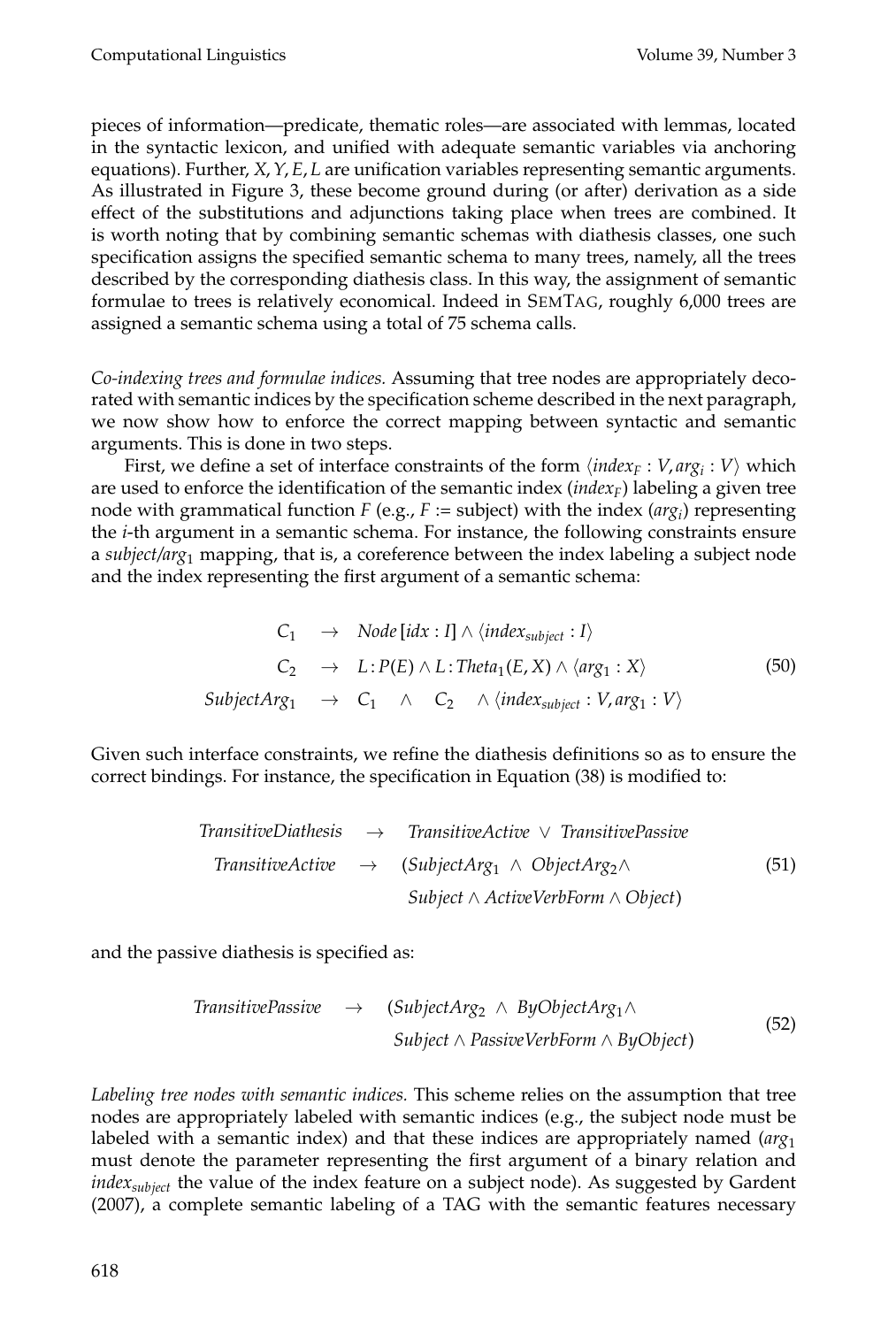to enrich this TAG with the unification-based compositional semantics sketched in the previous section can be obtained by applying the following *labeling principles*: 26

- **Argument labeling:** In trees associated with semantic functors, each argument node is labeled with a semantic index $^{27}$  named after the grammatical function of the argument node (e.g., *indexsubject* for a subject node).
- **Controller/Controllee:** In trees associated with control verbs, the semantic index of the controller is identified with the value of the controlled index occurring on the sentential argument node.

**Anchor projection:** The anchor node projects its index up to its maximal projection.

Foot projection: A foot node projects its index up to the root.<sup>28</sup>

As we shall now see, XMG permits a fairly direct encoding of these principles.

The Argument Labeling principle states that, in the tree associated with a syntactic functor (e.g., a verb), each node representing a syntactic argument (e.g., the subject node) should be labeled with a semantic index named after the grammatical function of that node (e.g., *index<sub>subiect</sub>*).<sup>29</sup>

To specify this labeling, we define for each grammatical function *Function* ∈ {*Subject*, *Object*, *ByObject*, *IndirectObject*, ... }, a semantic class *FunctionSem* which associates with an (exported) node variable called *FunctionNode* the feature value pair *[index : I]* and a *DYN* constraint of the form  $\langle \text{index}_{Function} : I \rangle$ . For instance, the class *SubjectSem* associates the node *SubjectNode* with the feature value pair *[index : I]* and the *DYN* constraint  $\langle \textit{index}_{\textit{subject}} : I \rangle$ .

$$
Subject Sem \rightarrow SubjectNode[index: I] \wedge \langle index_{subject}: I \rangle \tag{53}
$$

Additionally, in the tree fragments describing the possible realizations of the grammatical functions, the (exported) variable denoting the argument node is systematically named *ArgNode*.

Finally, we modify the specification of the realizations of the grammatical functions to import the appropriate semantic class and identify *ArgNode* and *FunctionNode*. For instance, the *Subject* specification given above is changed to:

$$
Subject \rightarrow SubjectSem \land ArgNode = SubjectNode \land \text{(CanonSubj} \lor RelatSubj \lor WhSubj)
$$
\n
$$
(54)
$$

<sup>26</sup> The principles required to handle quantification are omitted. We refer the reader to Gardent (2007) for a more extensive presentation of how semantics is implemented using XMG.

<sup>27</sup> For simplicity, we only mention indices. To be complete, however, labels should also be used.

<sup>28</sup> The foot projection principle only applies to foot nodes that are not argument nodes (i.e., to modifiee nodes).

<sup>29</sup> In other words, this argument labeling principle defines an explicit and normalized reference to any realization of a semantic argument. Following FB-LTAG predicate–argument co-occurrence principle (Abeille, Candito, and Kinyon 1999), we know that any elementary tree includes a leaf node for each ´ realized semantic argument of its anchor. This principle thus holds in any FB-LTAG. Its implementation, however, is closely related to the architecture of the metagrammar; here we benefit from the fact that verbal arguments are described in dedicated classes to reach a high degree of factorization.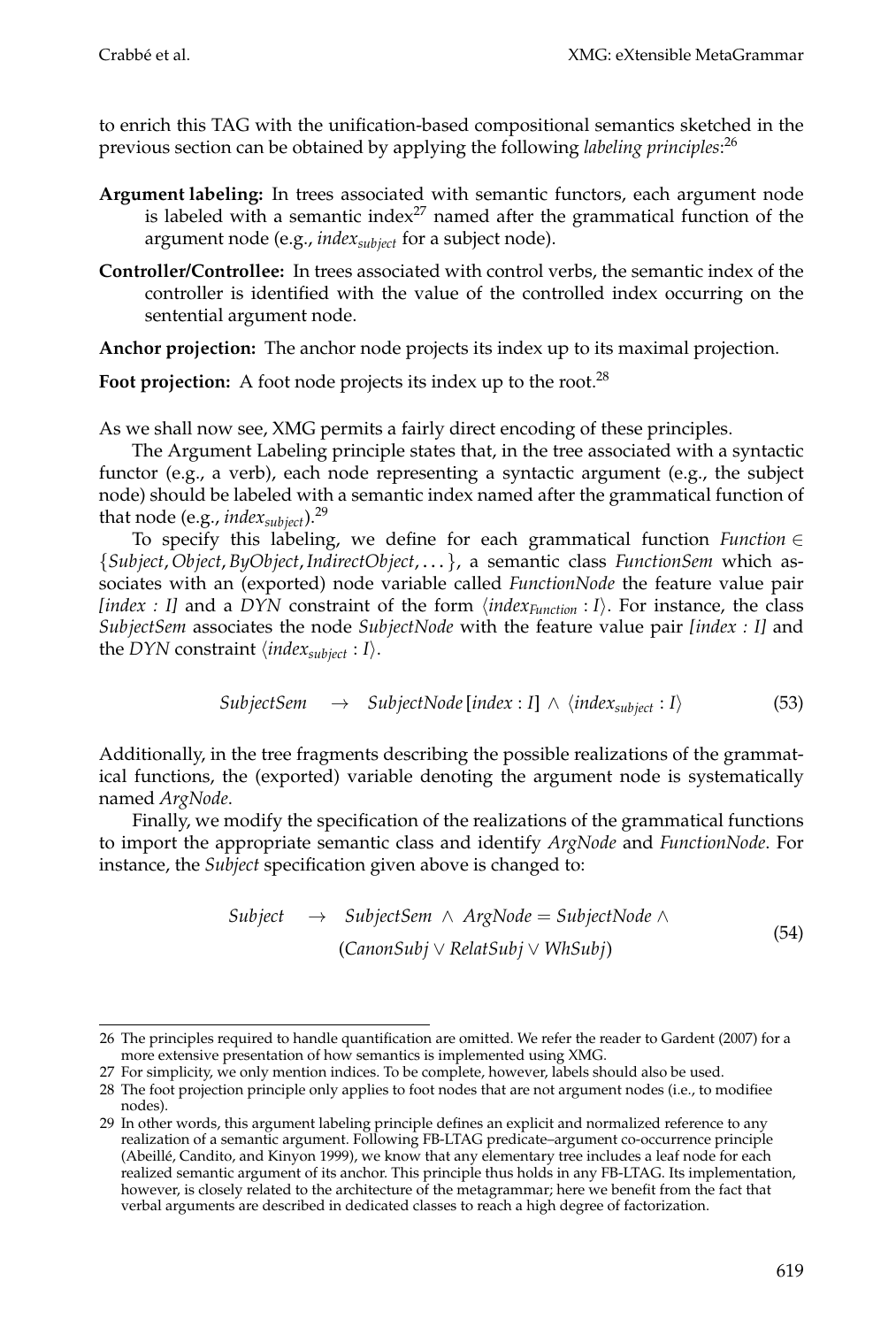

Anchor/Foot projection.

As a result, all *ArgNode* nodes in the tree descriptions associated with a subject realization are labeled with an index feature *I* whose global name is *index<sub>subiect</sub>*.

Value sharing between the semantic index of the controller (e.g., the subject of the control verb) and that of the controllee (e.g., the empty subject of the infinitival complement) is enforced using linking constraints between the semantic index labeling the controller node and that labeling the sentential argument node of the control verb. Control verb definitions then import the appropriate (object or subject control) linking constraint.

The anchor (respectively, foot) projection principle stipulates the projection of semantic indices from the anchor (respectively, foot) node up to the maximal projection (respectively, root). Concretely, this means that the top and bottom features of the nodes located on this path between the anchor (respectively, foot) and the maximal projection (respectively, root) all include an index feature whose value is shared between adjacent nodes (see variables  $E_i$  in Figure 10).<sup>30</sup> Once the top and bottom structures are unified, so are the semantic indices along this path (modulo expected adjunctions realized on the projection).

To implement these principles, we define a set of anchor projection classes {*Depth*1, *Depth*2, *Depth*3} as illustrated in Figure 10. We then "glue" these projection skeletons onto the relevant syntactic trees by importing the skeletons in the syntactic tree description and explicitly identifying the anchor node of the semantic projection classes with the anchor or foot node of these syntactic tree descriptions. Because the models must be trees, the nodes dominating the anchor node of the projection class will deterministically be identified with those dominating the anchor or foot node of the trees being combined with. For instance, for verbs, the class specifying the verbal spine (e.g., *ActiveVerbForm*, see Figure 10) equates the anchor node of the verbal spine with that of the projection skeleton. As a result, the verb projects its index up to the root.

*6.1.3 Some Figures About SEMTAG.* As mentioned previously, SEMTAG is a large FB-LTAG for French equipped with semantics (Gardent 2008); it extends the purely syntactic FTAG of Crabbe (2005) with a unification based compositional semantics as described ´ by Gardent and Kallmeyer (2003).<sup>31</sup> The syntactic FTAG in essence implements Abeillé's (2002) proposal for an FB-LTAG-based modeling of French syntax. FTAG contains around 6,000 elementary trees built from 293 XMG classes and covers some 40 basic

<sup>30</sup> For sake of brevity, we write  $\frac{E_2}{E_1}$  for  $[bot : [index : E_1]$  *top* :  $[index : E_2]]$ .  $\langle$  refers to the anchor / foot.<br>21 Fax 6 and Cax Te 6 and for the same in the same in the transport the CDL same limit GeCU I linear the

<sup>31</sup> FTAG and SEMTAG are freely available under the terms of the GPL-compliant CeCILL license, the former at https://sourcesup.renater.fr/scm/viewvc.php/trunk/METAGRAMMARS/FrenchTAG/?root=xmg, and the latter on request.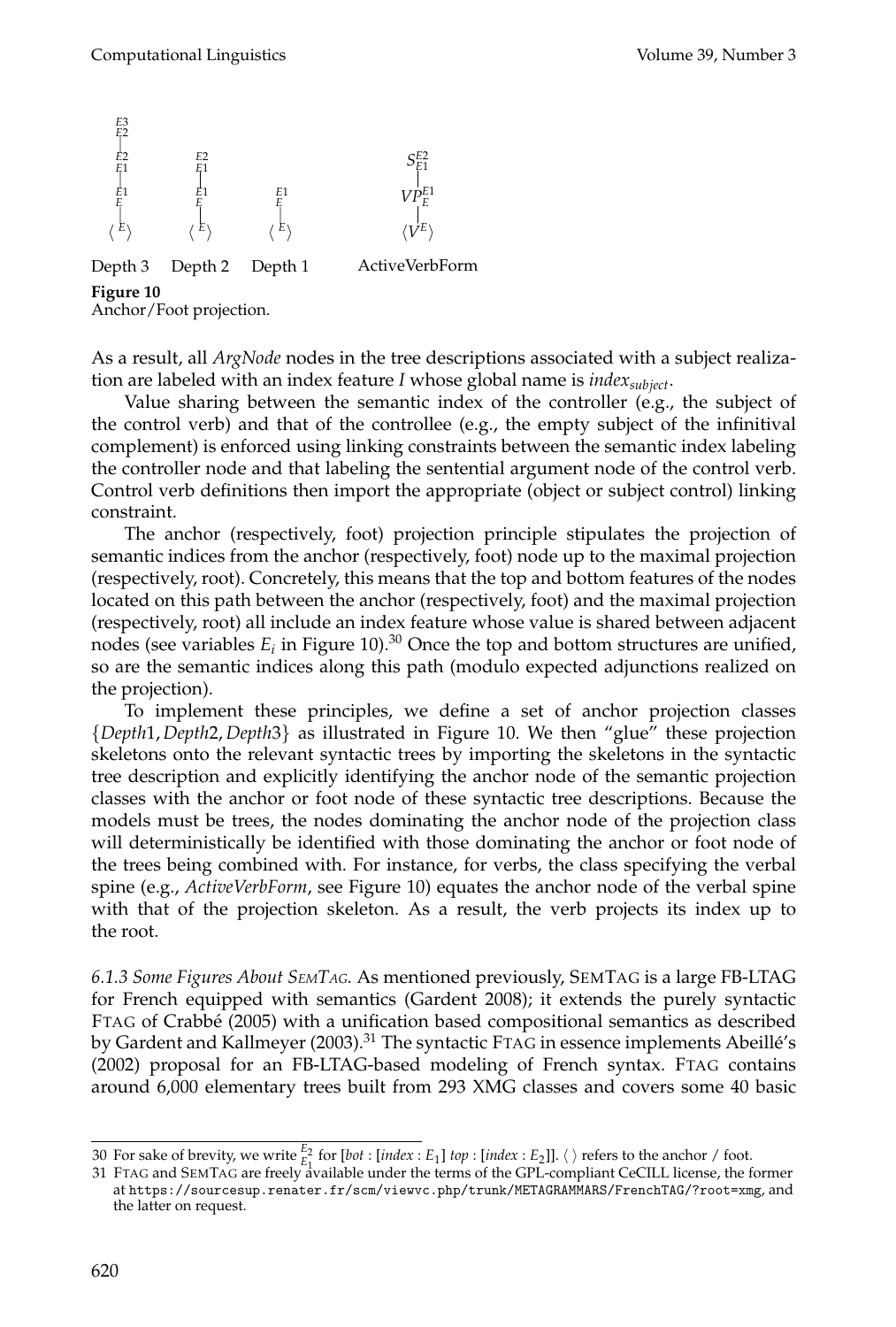verbal sub-categorization frames. For each of these frames, FTAG defines a set of argument alternations (active, passive, middle, neuter, reflexivization, impersonal, passive impersonal) and of argument realizations (cliticization, extraction, omission, permutations, etc.) possible for this frame. Predicative (adjectival, nominal, and prepositional) and light verb constructions are also covered as well as some common sub-categorizing noun and adjective constructions. Basic descriptions are provided for the remaining constructions namely, adverbs, determiners, and prepositions.

FTAG and SEMTAG were both evaluated on the *Test Suite for Natural Language Processing* (TSNLP) (Lehmann et al. 1996), using a lexicon designed specifically on the test suite, hence reducing lexical ambiguity (Crabbé 2005; Parmentier 2007). This test suite focuses on difficult syntactical phenomena, providing grammatical and ungrammatical sentences. These competence grammars accept 76% of the grammatical items, reject 83% of the ungrammatical items, and have an average ambiguity of 1.64 parses per sentence. To give an idea of the compilation time, under architectures made of a 2-Ghz processor with 1 Gb of RAM, it takes XMG 10 minutes to compile the whole SEMTAG (recall that there is no semantic description solving, hence the compilation times between FTAG and SEMTAG do not differ).<sup>32</sup>

Note that SEMTAG can be used for assigning semantic representations to sentences when combined with an FB-LTAG parser and a semantic construction module as described by Gardent and Parmentier  $(2005, 2007)$ .<sup>33</sup> Conversely, it can be used to verbalize the meaning denoted by a given semantic representation when coupled with the GenI surface realizer described by Gardent and Kow (2007).

## **6.2 Other Grammars Designed with XMG**

XMG has been used mainly to design FB-LTAG and IG for French or English. More recently, it has also been used to design a FB-LTAG for Vietnamese and a TreeTuple MC-TAG for German. We now briefly describe each of these resources.

*SemXTAG.* The English grammar, SEMXTAG (Alahverdzhieva 2008), reimplements the FB-LTAG developed for English at the University of Pennsylvania (XTAG Research Group 2001) and extends it with a unification-based semantics. It contains 1,017 trees and covers the syntactic fragment of XTAG, namely, auxiliaries, copula, raising and small clause constructions, topicalization, relative clauses, infinitives, gerunds, passives, adjuncts, ditransitives (and datives), ergatives, it-clefts, wh-clefts, PRO constructions, noun–noun modification, extraposition, determiner sequences, genitives, negation, noun–verb contractions, sentential adjuncts, imperatives, and resultatives. The grammar was tested on a handbuilt test-suite of 998 sentences illustrating the various syntactic constructions meant to be covered by the grammar. All sentences in the test suite can be parsed using the grammar.

*FrenchIG.* The extended XMG framework was used to design a core IG for French consisting of 2,059 tree descriptions compiled out of 448 classes (Perrier 2007). The resulting grammar is lexicalized, and its coverage was evaluated using the previously mentioned TSNLP. The French IG accepts 88% of the grammatical sentences and rejects

<sup>32</sup> As a comparison, about one hour was needed by Candito's (1999) compiler to produce a French FB-LTAG containing about 1,000 tree schemas.

<sup>33</sup> As an alternative way to parse FB-LTAG grammars equipped with flat semantics such as those produced by XMG, one can use the Tübingen Linguistic Parsing Architecture (TuLiPA) (Kallmeyer et al. 2010).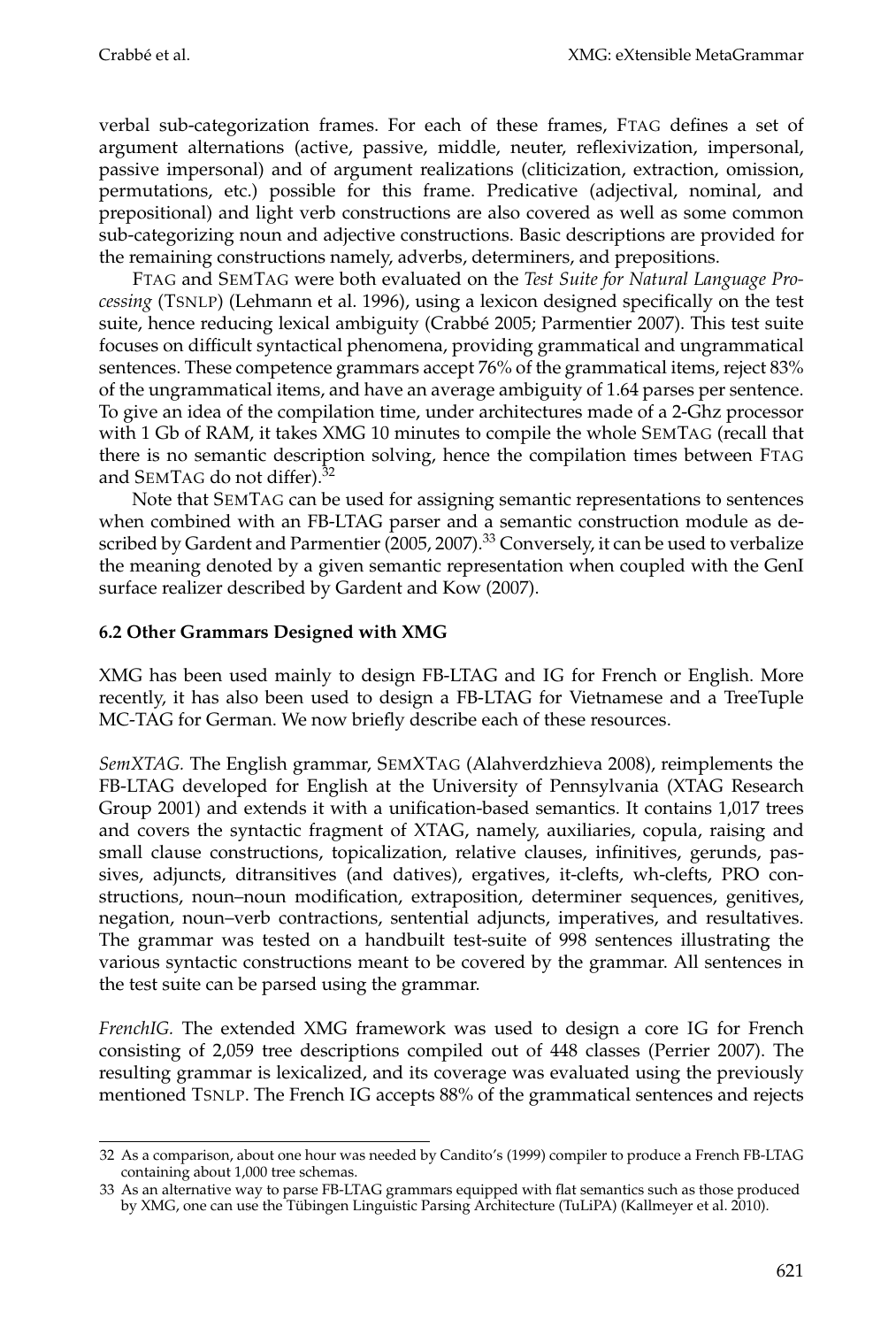85% of the ungrammatical sentences, although the current version of the French IG does not yet cover all the syntactic phenomena presented in the test suite (for example, causative and superlative constructions).

*Vietnamese TAG.* The XMG language was used by Le Hong, N'Guyen, and Roussanaly (2008) to produce a core FB-LTAG for Vietnamese. Their work is rather a proof of concept than a large-scale implementation. They focused on Vietnamese's categorization frames, and were able to produce a TAG covering the following frames: intransitive (tree family N0V), transitive with a nominal complement (N0VN1), transitive with a clausal complement (N0VS1), transitive with modal complement (N0V0V1), ditransitive (N0VN1N2), ditransitive with a preposition (N0VN1ON2), ditransitive with a verbal complement (N0V0N1V1), ditransitive with an adjectival complement (N0VN1A), movement verbs with a nominal complement (N0V0V1N1), movement verbs with an adjectival complement (N0V0AV1), and movement ditransitive (N0V0N1V1N2).

*GerTT.* Another XMG-based grammar corresponds to the German MC-TAG of Kallmeyer et al. (2008). This grammar, called *GerTT*, is in fact an MC-TAG with Tree Tuples (Lichte 2007). This variant of MCTAG has been designed to model free word order phenomena. This is done by imposing node sharing constraints on MCTAG derivations (Kallmeyer 2005). GerTT covers phenomena such as scrambling, coherent constructions, relative clauses, embedded questions, copula verbs, complementized sentences, verbs with various sub-categorization frames, nouns, prepositions, determiners, adjectives, and partly includes semantics. It is made of 103 tree tuples, compiled from 109 classes.

## **7. Related Work**

We now compare XMG with existing environments for designing tree-based grammars and briefly report on the grammars designed with these systems.

## **7.1 Environments for Designing Tree-Based Grammars**

*Candito's Metagrammar Compiler.* The concept of metagrammar was introduced by Candito (1996). In her paper, Candito presented a compiler for abstract specifications of FB-LTAG trees (the so-called metagrammars). Such specifications are based on three dimensions, each of them being encoded in a separate inheritance hierarchy of linguistic descriptions. Dimension 1 describes *canonical sub-categorization frames* (e.g., transitive), the Dimension 2 describes *redistributions of syntactic functions* (e.g., active to passive), and Dimension 3 the tree descriptions corresponding to the *realizations of the syntactic functions* defined in Dimension 2. This three-dimensional metagrammatical description is then processed by a compiler to compute FB-LTAG tree schemas. In essence, these tree schemas are produced by associating a canonical sub-categorization frame (Dimension 1) with a compatible redistribution schema (Dimension 2), and with exactly one function realization (Dimension 3) for each function required by the sub-categorization frame.

Candito's (1996, 1999) approach improves on previous proposals by Vijay-Shanker and Schabes (1992) and Evans, Gazdar, and Weir (1995) in that it provides a linguistically principled basis for structuring the inheritance hierarchy. As shown in Section 6.1,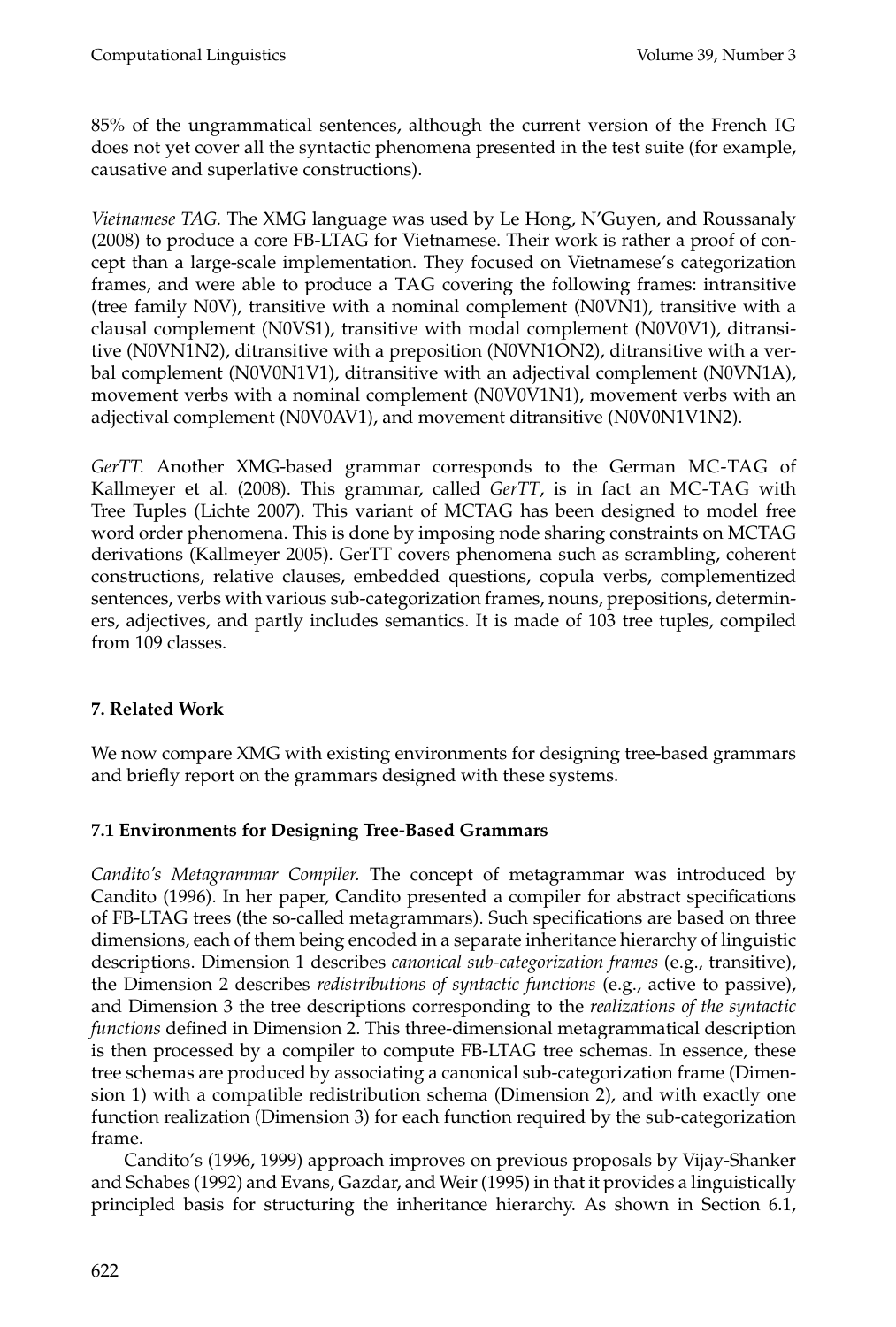the XMG definition of SEMTAG uses similar principles. Candito's approach differs, however, from the XMG account in several important ways:

- $\bullet$  Much of the linguistic knowledge used to determine which classes to combine is hard-coded in the compiler (unlike in XMG, there is no explicit control on class combinations). In other words, there is no clear separation between the linguistic knowledge needed to specify a high-level FB-LTAG description and the algorithm used to compile an actual FB-LTAG from this description. This makes grammar extension and maintenance by linguists extremely difficult.
- $\bullet$  As in Vijay-Shanker and Schabes (1992) Evans, Gazdar, and Weir (1995), the linguistic description is non-monotonic in that some erasing classes are used to remove information introduced by other dimensions (e.g., agentless passive).
- - The approach fails to provide an easy means to state exceptions. These are usually encoded in the compiling algorithm.
- $\bullet$  The tree description language used to specify classes in Dimension 3 relies on global node variables. Thus, two variables with identical names introduced in different classes are expected to refer to the same tree node. As argued in Section 4, this makes it hard to design large-scale metagrammars.

*The LexOrg system.* An approach similar to Candito's was presented by Xia et al. (1998), Xia (2001), and Xia, Palmer, and Vijay-Shanker (2005, 2010). As in Candito's approach, a TAG abstract specification relies on a three-dimensional description made of, namely, sub-categorization frames, blocks, and lexical redistribution rules. To compile this specification into a TAG, the system selects a canonical sub-categorization frame, and applies some lexical redistribution rules to derive new frames and finally select blocks corresponding to the resulting frames. These blocks contain tree descriptions using the logic of Rogers and Vijay-Shanker (1994).

LexOrg suffers from similar limitations as Candito's compiler. Much of the linguistic knowledge is embedded in the compiling algorithm, making it difficult for linguists to extend the grammar description and to handle exceptions. Unlike in Candito's framework, the tree description language uses local node variables and lets the tree description solver determine node identifications. Although this avoids having to memorize node names, this requires that the descriptions be constrained enough to impose the required node identifications and prevent the unwanted ones. In practice, this again complicates grammar writing. In contrast, XMG provides an intermediate solution which, by combining local variables with export declarations, avoids having to memorize too many node variable names (only those local to the relevant sub-hierarchy need memorizing) while allowing for explicit node identification.

*The Metagrammar Compiler of Gaiffe, Crabb´e, and Roussanaly.* Gaiffe, Crabbe, and ´ Roussanaly (2002) proposed a compiler for FB-LTAG that aims to remedy both the lack of a clear separation between linguistic information and compilation algorithm, and the lack of explicit control on the class combinations prevalent in Candito (1996), Xia et al. (1998), and Xia (2001). In their approach, the linguistic specification consists of a single inheritance hierarchy of classes, each class containing a tree description. The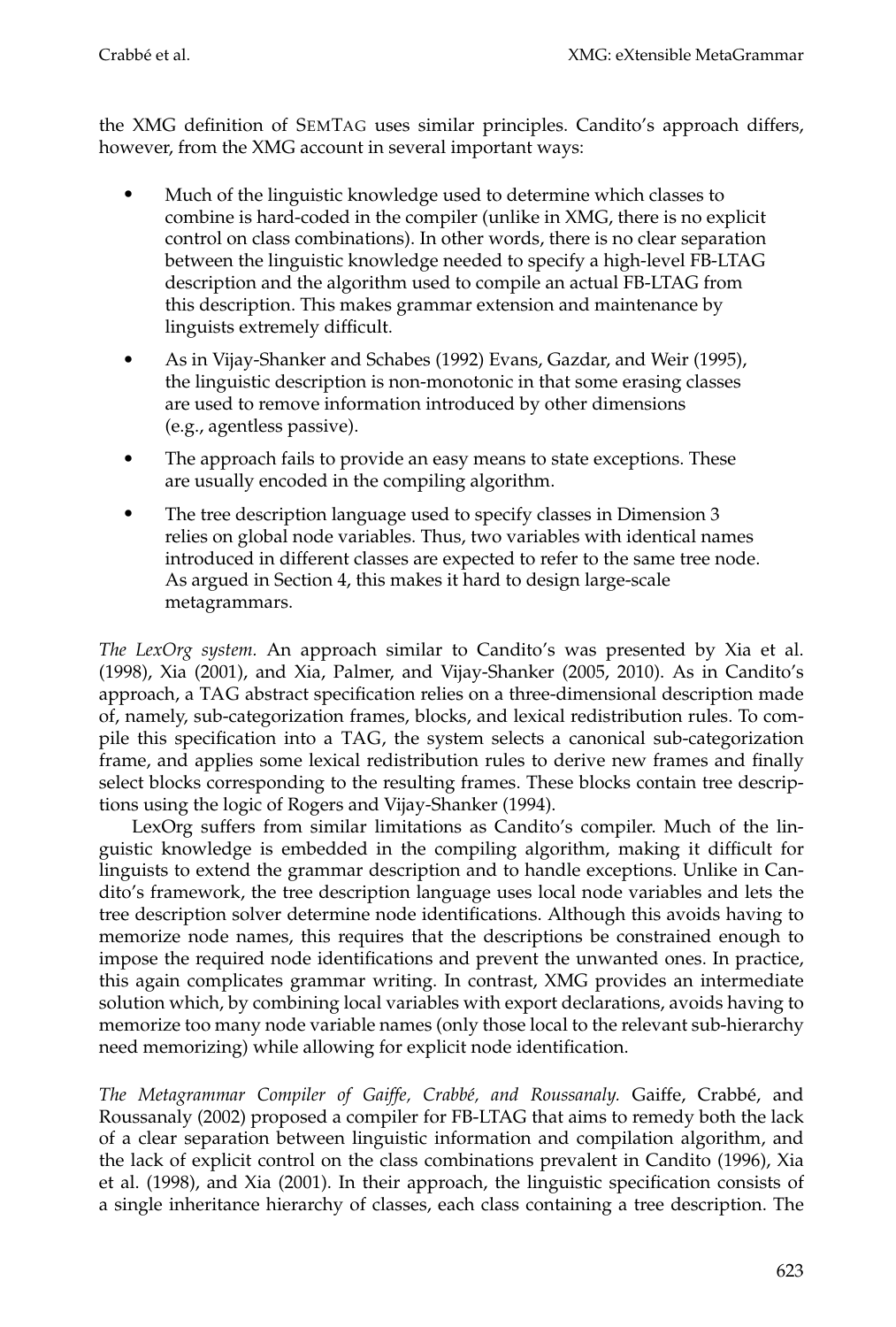description logic used is similar to Candito's. That is, global node names are used. To trigger class combinations, classes are labeled with two types of information: *needs* and *resources*. The compiler selects all final classes of the hierarchy, performs all possible combinations, and only keeps those combinations that neutralize the stated needs and resources. The tree descriptions contained in these neutral combinations are then solved to produce the expected trees.

Although this approach implements a clear separation between linguistic information and compilation algorithm, the fully automatic derivation of FB-LTAG trees from the inheritance hierarchy makes it difficult in practice to control overgeneration. In contrast, XMG's explicit definitions of class combinations by conjunction, disjunction, and inheritance makes it easier to control the tree set that will be generated by the compiler from the grammar specification. Additionally, the issues raised by global variables remain (no way to instantiate twice a given class, and cumbersome definition of variables in large metagrammars).

*The MGCOMP System.* More recently, Villemonte de la Clergerie (2005, 2010) proposed a compiler for FB-LTAG that aims at preserving a high degree of factorization in both the abstract grammar specification and the grammar which is compiled from it. Thus, the MGCOMP system does not compute FB-LTAG elementary trees, but factorized trees.

In MGCOMP, like in Gaiffe, Crabbé, and Roussanaly's (2002) approach, a metagrammar consists of a single hierarchy of classes. The classes are labeled with needs and resources, and final classes of the hierarchy are combined to compute tree descriptions. The main differences with Gaiffe, Crabbé, and Roussanaly (2002), lies in the fact that (i) a description can include new factorizing operators, such as repetition (*Kleene-star operator*), shuffling (interleaving of nodes), optionality, and disjunctions; and (ii) it offers namespaces to specify the scope of variables. MGCOMP's extended tree descriptions are not completely solved by the compiler. Rather, it compiles underspecified trees (also called factorized trees). With this approach, a large grammar is much smaller in terms of number of grammatical structures than a classical FB-LTAG. As a result, the grammars it compiles are only compatible with the DyALog parsing environment (Villemonte de La Clergerie 2005). And, because the linguist designs factorized trees and not actual TAG trees, debugging the metagrammar becomes harder.

## **7.2 Resources Built Using Candito, Xia, and De La Clergerie's Systems**

Candito's system has been used by Candito (1999) herself to design a core FB-LTAG for French and Italian, and later by Barrier (2006) to design a FB-LTAG for adjectives in French. Xia's system (LexOrg) has been used to semi-automatically generate XTAG (Xia 2001). De La Clergerie's system (MGCOMP) has been used to design a grammar for French named FRMG (FRench MetaGrammar) (Villemonte de la Clergerie 2010). FRMG makes use of MGCOMP's factorizing operators (e.g., shuffling operator), thus producing not sensu stricto a FB-LTAG, but a factorized FB-LTAG. FRMG is freely available, contains 207 factorized trees (having optional branches, etc.) built from 279 metagrammatical classes, and covers 95% of the TSNLP.

## **8. Conclusion**

In this article, we presented the *eXtensible MetaGrammar* framework and argued that, contrary to other existing grammar writing environments for tree-based grammar,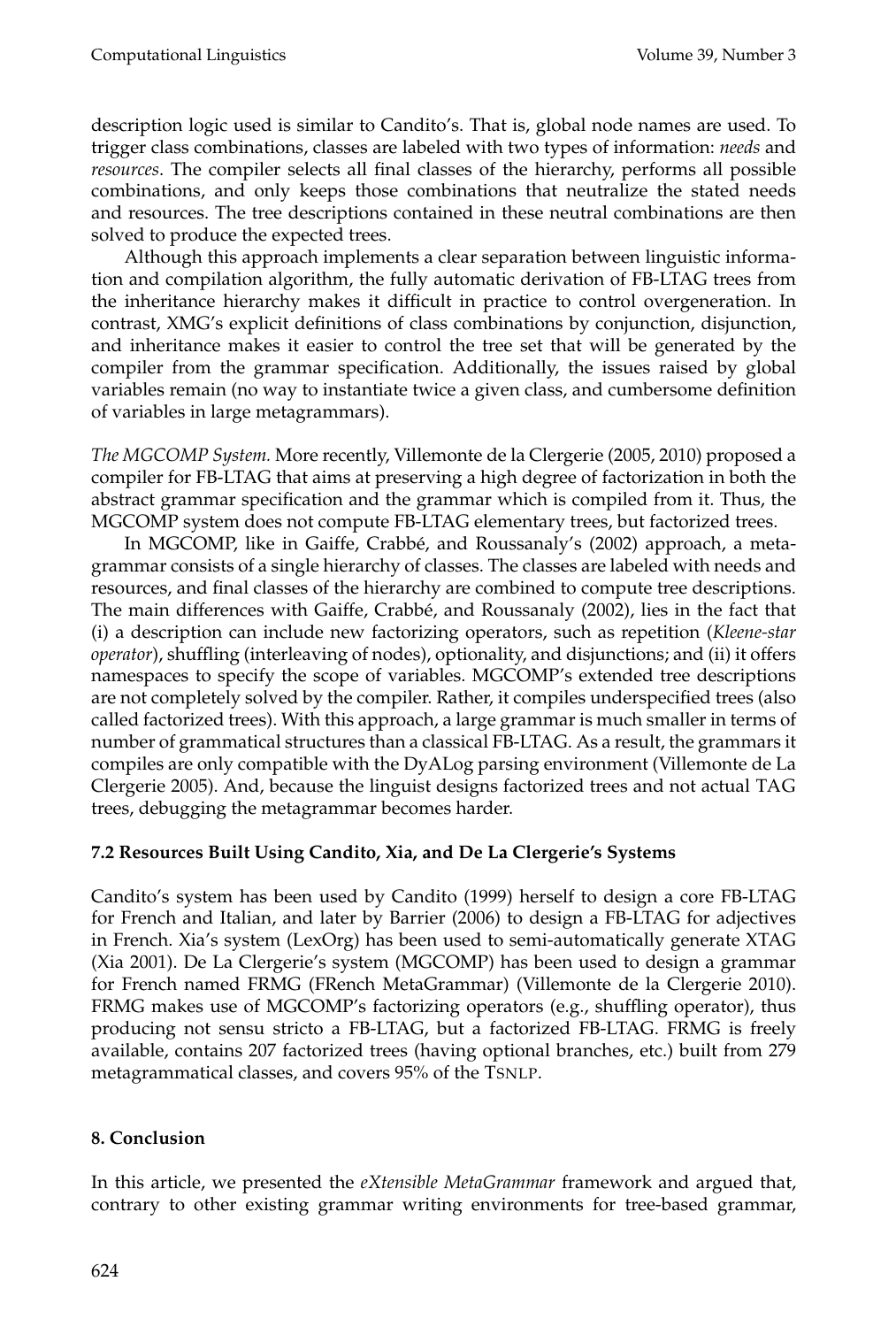XMG is declarative, extensible, and notationally expressive. We believe that these features make XMG particularly appropriate for a fast prototyping of the kind of deep tree-based grammars that are used in applications requiring high precision in grammar modeling (e.g., language teaching, man/machine dialogue systems, data-to-text generation).

The XMG language is documented on-line, and its compiler is open source software, freely available under the terms of the GPL-compliant CeCILL license.<sup>34</sup> Many grammars designed with XMG (FB-LTAG and IG for French and English, TT-MCTAG for German) are also open-source and available on-line.<sup>35</sup>

Future research will focus on extensibility. So far, XMG has been used to design treebased grammars for different languages. We plan to extend XMG to handle other types of formalisms $36$  such as dependency grammars, and to support dimensions other than syntax and semantics such as for instance, phonology or morphology. As mentioned here, XMG offers a modular architecture, making it possible to extend it relatively easily. Nonetheless, in its current state, such extensions imply modifying XMG's code. We are exploring new extensions of the formalism, which would allow the linguist to dynamically define her/his metagrammar formalism (e.g., which principles or descriptions to use) depending on the target formalism.

Another interesting question concerns cross-language grammar engineering. So far, the metagrammar allows for dealing with structural redundancy. As pointed out by Kinyon et al. (2006), a metagrammar can be used to capture generalizations across languages and is surely worth further investigating.

Finally, we plan to extend XMG with features borrowed from Integrated Development Environments (IDE) for programming languages. Designing a grammar is, in some respect, similar to programming an application. Grammar environments should benefit from the same tools as those used for the development of applications (incremental compilation, debugger, etc.).

## **Acknowledgments**

We are grateful to the three anonymous reviewers for their valuable comments. Any remaining errors are ours.

## **References**

- Abeillé, A. 2002. Une grammaire électronique *du fran¸cais*. CNRS Editions.
- Abeille, A., M. Candito, and A. Kinyon. 1999. ´ Ftag: current status and parsing scheme. In *Proceedings of Vextal '99*, pages 283–292, Venice.
- A¨ıt-Kaci, Hassan. 1991. *Warren's Abstract Machine: A Tutorial Reconstruction*. MIT Press, Cambridge, MA.
- Alahverdzhieva, Katya. 2008. XTAG using XMG. Masters thesis, Nancy Universite.´

Baldridge, Jason, Sudipta Chatterjee, Alexis Palmer, and Ben Wing. 2007. DotCCG and VisCCG: Wiki and programming paradigms for improved grammar engineering with OpenCCG. In Tracy Holloway King and Emily M. Bender, editors, *Proceedings of the Grammar Engineering Across Framework Workshop (GEAF 07)*. CSLI, Stanford, CA, pages 5–25.

- Barrier, Sébastien. 2006. Une métagrammaire *pour les noms pr´edicatifs du fran¸cais : d´eveloppement et exp´erimentations pour les grammaires TAG*. Ph.D. thesis, Universite´ Paris 7.
- Becker, Tilman. 1993. *HyTAG: A New Type of Tree Adjoining Grammars for Hybrid Syntactic Representation of Free Word Order Language*. Ph.D. thesis, Universität des Saarlandes.

<sup>34</sup> See https://sourcesup.renater.fr/xmg.

<sup>35</sup> The French TAG and French and English IG are available on XMG's website, and the German TreeTuple MC-TAG is available at http://www.sfs.uni-tuebingen.de/emmy/res.html.

<sup>36</sup> Preliminary work on cross-framework grammar engineering has been realized by Clément and Kinyon (2003), who used Gaiffe et al.'s compiler to produce both a TAG and a LFG from a given metagrammar.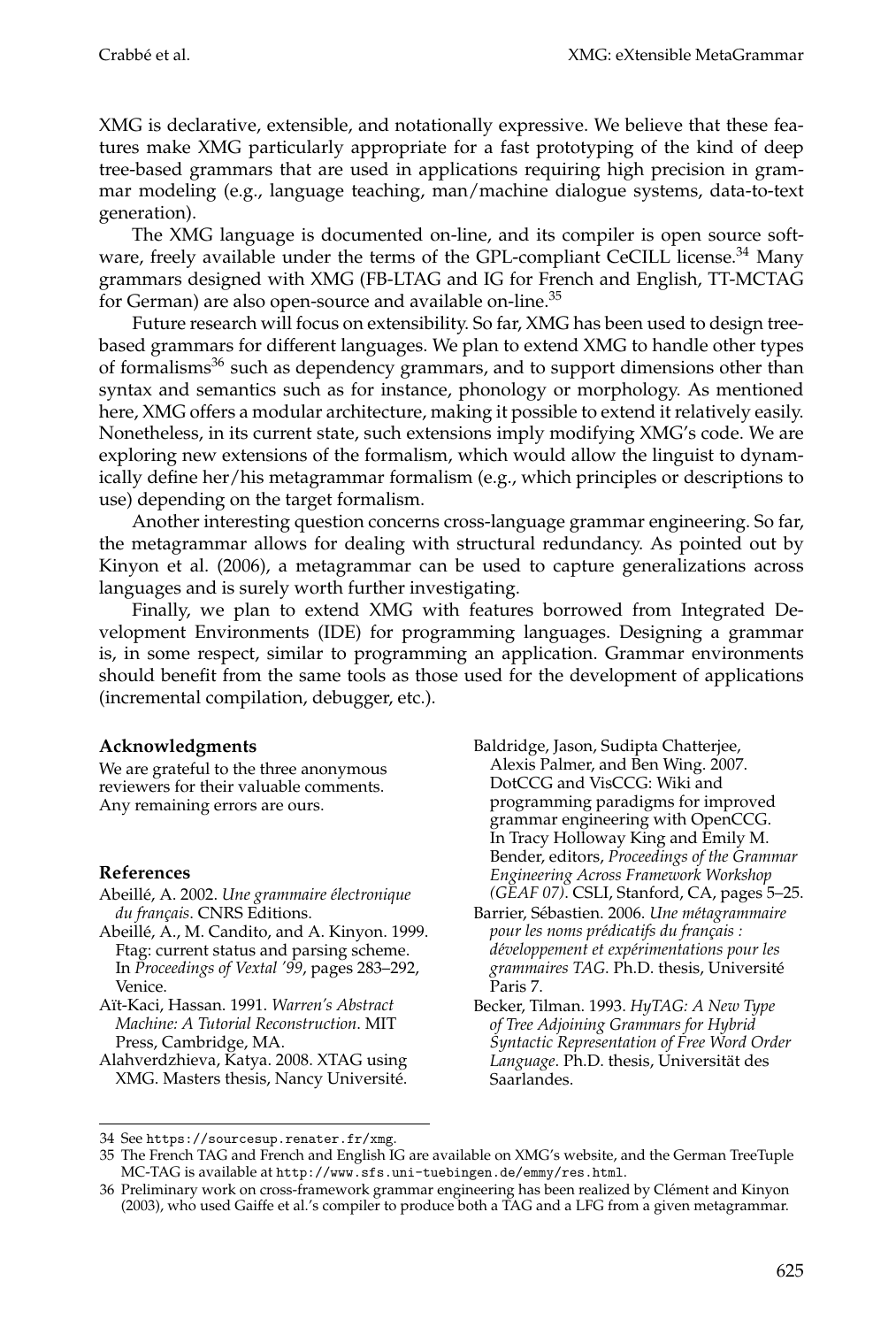#### Computational Linguistics Volume 39, Number 3

- Blackburn, Patrick, Johan Bos, and Kristina Striegnitz. 2006. *Learn Prolog Now!*, volume 7 of *Texts in Computing*. College Publications, London.
- Bresnan, Joan and Annie Zaenen. 1990. Deep unaccusitivity in LFG. In K. Dziwirek, P. Farell, and E. Mejias-Bikandi, editors, *Grammatical Relations: A Cross-Theoretical Perspective*. CSLI publications, Stanford, CA, pages 45–57.
- Candito, Marie. 1996. A principle-based hierarchical representation of LTAGs. In *Proceedings of the 16th International Conference on Computational Linguistics (COLING'96)*, pages 194–199, Copenhagen.
- Candito, Marie. 1999. *Repr´esentation modulaire et param´etrable de grammaires ´electroniques lexicalisées : application au français et à l'italien*. Ph.D. thesis, Universite Paris 7. ´
- Clément, Lionel and Alexandra Kinyon. 2003. Generating parallel multilingual lfg-tag grammars from a metagrammar. In *Proceedings of the 41st Annual Meeting of the Association for Computational Linguistics*, pages 184–191, Sapporo.
- Cohen-Sygal, Yael and Shuly Wintner. 2007. The Non-Associativity of Polarized Tree-Based Grammars. In *Proceedings of the Eighth International Conference on Intelligent Text Processing and Computational Linguistics (CICLing-2007)*, pages 208–217, Mexico City.
- Cohen-Sygal, Yael and Shuly Wintner. 2009. Associative grammar combination operators for tree-based grammars. *Journal of Logic, Language and Information*, 18(3):293–316.
- Cohen-Sygal, Yael and Shuly Wintner. 2011. Towards modular development of typed unification grammars. *Computational Linguistics*, 37(1):29–74.
- Copestake, Ann and Dan Flickinger. 2000. An open-source grammar development environment and broad-coverage English grammar using HPSG. In *Proceedings of the Second Conference on Language Resources and Evaluation (LREC-2000)*, Athens.
- Copestake, Ann, Alex Lascarides, and Dan Flickinger. 2001. An algebra for semantic construction in constraint-based grammars. In *Proceedings of 39th Annual Meeting of the Association for Computational Linguistics*, pages 140–147, Toulouse.
- Crabbé, Benoit. 2005. Représentation *informatique de grammaires fortement lexicalis´ees : Application `a la grammaire d'arbres adjoints*. Ph.D. thesis, Universite´ Nancy 2.
- Crabbé, Benoît and Denys Duchier. 2004. Metagrammar redux. In *Proceedings of the Workshop on Constraint Solving for Language*

*Processing (CSLP 2004)*, pages 32–47, Copenhagen.

- Duchier, Denys, Brunelle Magnana Ekoukou, Yannick Parmentier, Simon Petitjean, and Emmanuel Schang. 2012. Describing morphologically-rich languages using metagrammars: A look at verbs in Ikota. In *Workshop on "Language Technology for Normalisation of Less-resourced Languages," 8th SALTMIL Workshop on Minority Languages and 4th Workshop on African Language Technology, International Conference on Language Resources and Evaluation, LREC 2012*, pages 55–60, Istanbul.
- Duchier, Denys and Joachim Niehren. 2000. Dominance constraints with set operators. In John W. Lloyd, Verónica Dahl, Ulrich Furbach, Manfred Kerber, Kung-Kiu Lau, Catuscia Palamidessi, Luís Moniz Pereira, Yehoshua Sagiv, and Peter J. Stuckey, editors, *Proceedings of the First International Conference on Computational Logic*, volume 1861 of *Lecture Notes in Computer Science*. Springer, Berlin, pages 326–341.
- Duchier, Denys, Yannick Parmentier, and Simon Petitjean. 2012. Metagrammars as logic programs. In *International Conference on Logical Aspects of Computational Linguistics (LACL 2012). Proceedings of the Demo Session*, pages 1–4, Nantes.
- Duchier, Denys and Stefan Thater. 1999. Parsing with tree descriptions: A constraint-based approach. In *Proceedings of the Sixth International Workshop on Natural Language Understanding and Logic Programming (NLULP'99)*, pages 17–32, Las Cruces, NM.
- Evans, Roger, Gerald Gazdar, and David Weir. 1995. Encoding lexicalized tree adjoining grammars with a nonmonotonic inheritance hierarchy. In *Proceedings of the 33rd Annual Meeting of the Association for Computational Linguistics*, pages 77–84, Cambridge, MA.
- Flickinger, Daniel. 1987. *Lexical Rules in the Hierarchical Lexicon*. Ph.D. thesis, Stanford University.
- Gaiffe, Bertrand, Benoît Crabbé, and Azim Roussanaly. 2002. A new metagrammar compiler. In *Proceedings of the Sixth International Workshop on Tree Adjoining Grammars and Related Frameworks (TAG+6)*, pages 101–108, Venice.
- Gardent, Claire. 2007. Tree adjoining grammar, semantic calculi and labelling invariants. In *Proceedings of the International Workshop on Computational Semantics (IWCS)*, Tilburg.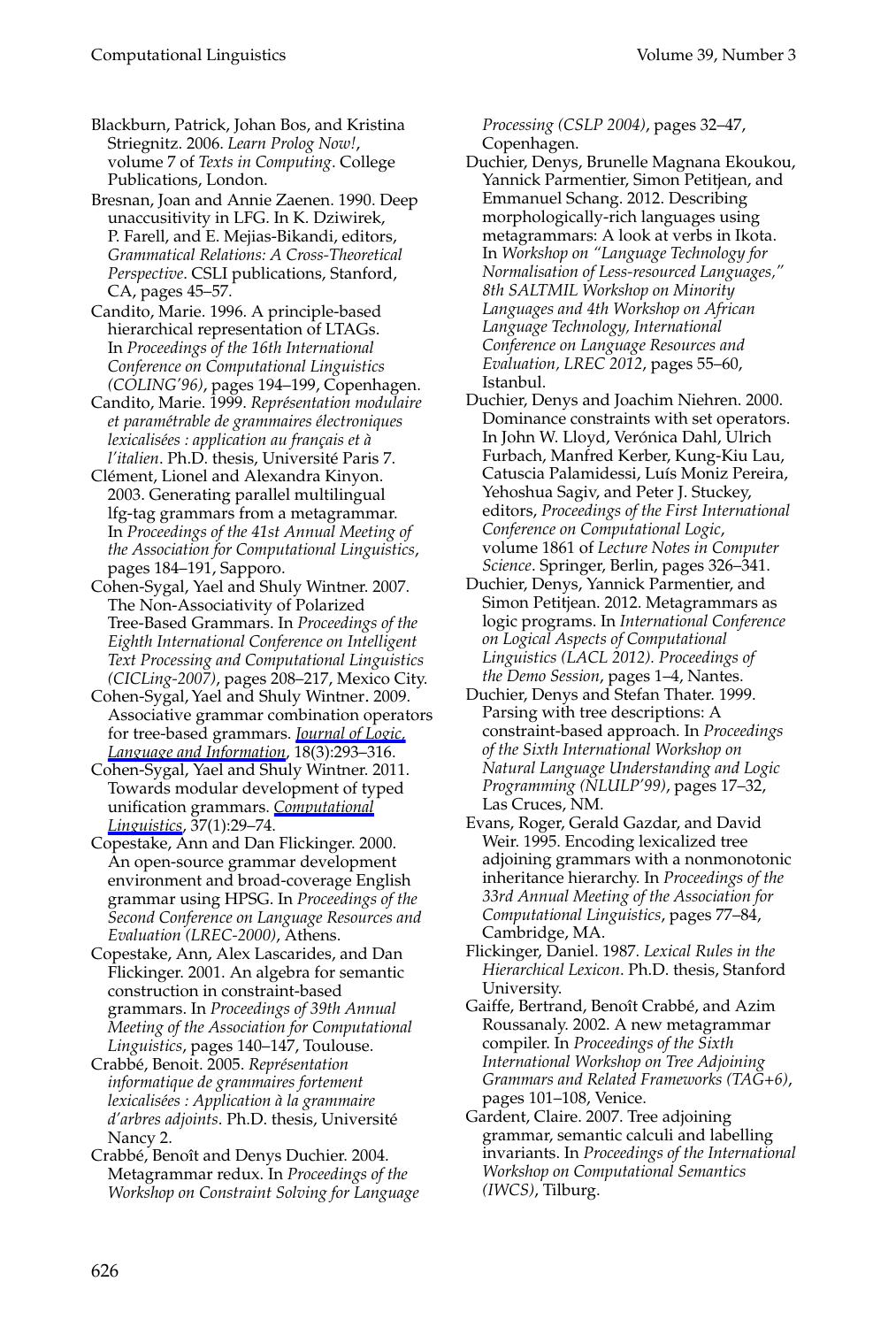- Gardent, Claire. 2008. Integrating a unification-based semantics in a large scale lexicalised tree adjoininig grammar for French. In *Proceedings of the 22nd International Conference on Computational Linguistics (COLING'08)*, pages 249–256, Manchester.
- Gardent, Claire and Laura Kallmeyer. 2003. Semantic construction in feature-based tree adjoining grammar. In *Proceedings of the 10th Conference of the European Chapter of the Association for Computational Linguistics*, pages 123–130, Budapest.
- Gardent, Claire and Eric Kow. 2007. A symbolic approach to near-deterministic surface realisation using tree adjoining grammar. In *45th Annual Meeting of the Association for Computational Linguistics*, pages 328–335, Prague.
- Gardent, Claire and Yannick Parmentier. 2005. Large scale semantic construction for tree adjoining grammars. In *Proceedings of the Fifth International Conference on Logical Aspects of Computational Linguistics (LACL'05)*, pages 131–146, Bordeaux.
- Gardent, Claire and Yannick Parmentier. 2006. Coreference Handling in XMG. In *Proceedings of the 21st International Conference on Computational Linguistics and 44th Annual Meeting of the Association for Computational Linguistics (COLING/ACL 2006) Main Conference Poster Sessions*, pages 247–254, Sydney.
- Gardent, Claire and Yannick Parmentier. 2007. SemTAG: A platform for specifying tree adjoining grammars and performing TAG-based semantic construction. In *Proceedings of the 45th Annual Meeting of the Association for Computational Linguistics Companion Volume Proceedings of the Demo and Poster Sessions*, pages 13–16, Prague.
- Iordanskaja, Lidija and Igor Mel'čuk, 2009. *Establishing an inventory of surface– syntactic relations: valence-controlled surface-dependents of the verb in French*. In A. Polguère and I. A. Mel'duk, editors, *Dependency in Linguistic Description*. John Benjamins, Amsterdam, pages 151–234.
- Joshi, Aravind K., Leon S. Levy, and Masako Takahashi. 1975. Tree adjunct grammars. *Journal of Computer and System Sciences*, 10(1):136–163.
- Kallmeyer, Laura. 1999. *Tree Description Grammars and Underspecified Representations*. Ph.D. thesis, Universität Tübingen.
- Crabbe et al. XMG: eXtensible MetaGrammar ´
	- Kallmeyer, Laura. 2005. Tree-local multicomponent tree-adjoining grammars with shared nodes. *Computational Linguistics*, 31(2):187–226.
	- Kallmeyer, Laura, Timm Lichte, Wolfgang Maier, Yannick Parmentier, and Johannes Dellert. 2008. Developing a TT-MCTAG for German with an RCG-based parser. In *Proceedings of the Sixth Language Resources and Evaluation Conference (LREC)*, pages 782–789, Marrakech.
	- Kallmeyer, Laura, Wolfgang Maier, Yannick Parmentier, and Johannes Dellert. 2010. TuLiPA—Parsing extensions of TAG with range concatenation grammars. *Bulletin of the Polish Academy of Sciences: Technical Sciences*, 58(3):377–392.
	- Kallmeyer, Laura and Maribel Romero. 2004a. LTAG semantics for questions. In *Proceedings of 7th International Workshop on Tree-Adjoining Grammar and Related Formalisms (TAG+7)*, pages 186–193, Vancouver.
	- Kallmeyer, Laura and Maribel Romero. 2004b. LTAG semantics with semantic unification. In *Proceedings of 7th International Workshop on Tree-Adjoining Grammar and Related Formalisms (TAG+7)*, page 155–162, Vancouver.
	- Kallmeyer, Laura and Maribel Romero. 2008. Scope and situation binding in LTAG using semantic unification. *Research on Language and Computation*,  $6(1):3-52.$
	- Kaplan, Ronald and Paula Newman. 1997. Lexical resource reconciliation in the Xerox linguistic environment. In *Proceedings of the ACL Workshop on Computational Environments for Grammar Development and Linguistic Engineering*, pages 54–61, Madrid.
	- Kinyon, Alexandra. 2000. Hypertags. In *Proceedings of the 18th International Conference on Computational Linguistics (COLING'00)*, pages 446–452, Saarbrucken. ¨
	- Kinyon, Alexandra, Owen Rambow, Tatjana Scheffler, SinWon Yoon, and Aravind K. Joshi. 2006. The metagrammar goes multilingual: A cross-linguistic look at the v2-phenomenon. In *Proceedings of the Eighth International Workshop on Tree Adjoining Grammar and Related Formalisms*, pages 17–24, Sydney.
	- Le Hong, Phuong, Thi-Min-Huyen N'Guyen, and Azim Roussanaly. 2008. A metagrammar for Vietnamese. In *Proceedings of the 9th International Workshop on Tree-Adjoining Grammar and Related Formalisms (TAG+9)*, Tübingen.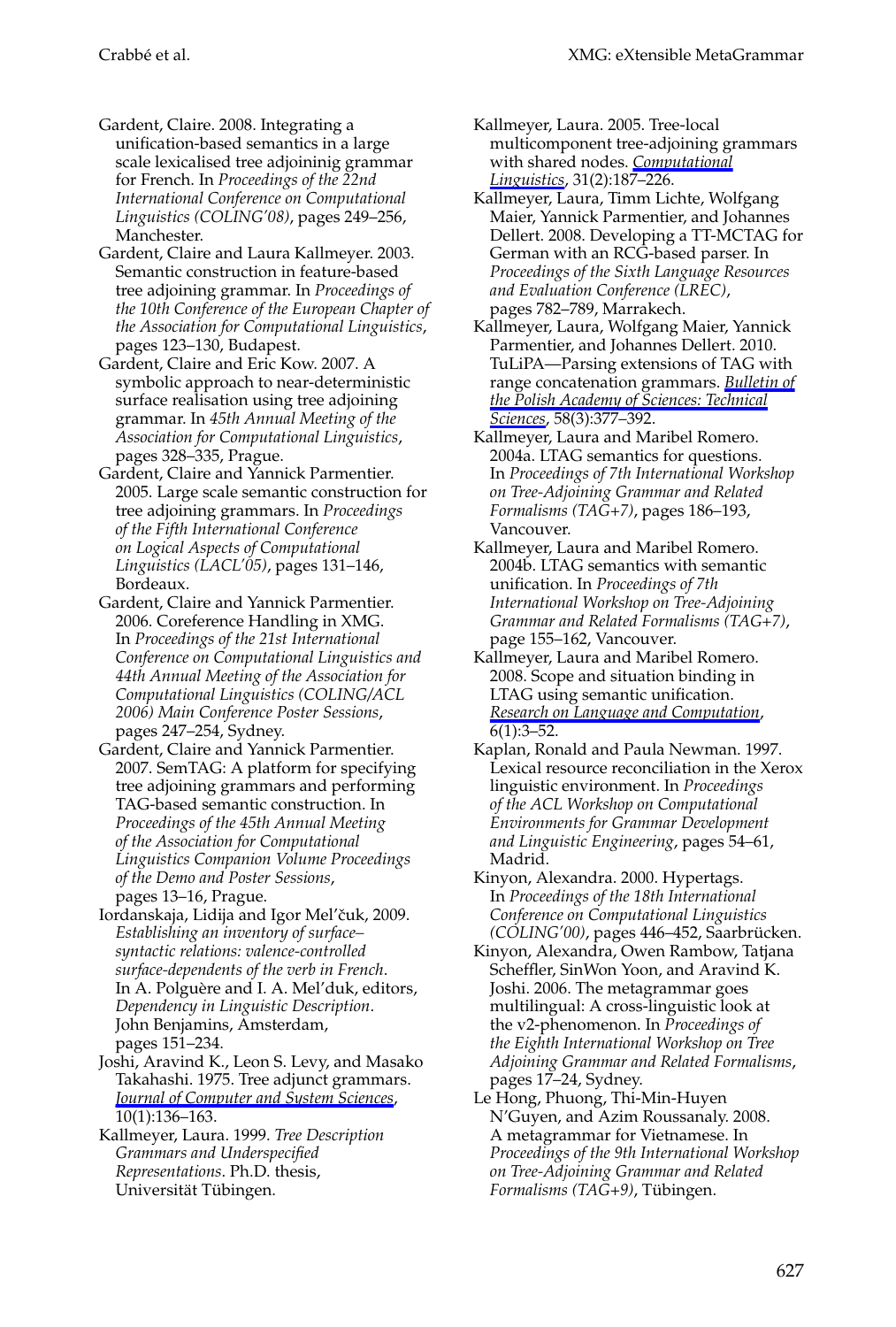#### Computational Linguistics Volume 39, Number 3

- Lehmann, Sabine, Stephan Oepen, Sylvie Regnier-Prost, Klaus Netter, Veronika Lux, Judith Klein, Kirsten Falkedal, Frederik Fouvry, Dominique Estival, Eva Dauphin, Hervé Compagnion, Judith Baur, Lorna Balkan, and Doug Arnold. 1996. TSNLP— Test suites for natural language processing. In *Proceedings of the 16th International Conference on Computational Linguistics (COLING'96)*, pages 711–716, Copenhagen.
- Lichte, Timm. 2007. An MCTAG with tuples for coherent constructions in German. In *Proceedings of the 12th Conference on Formal Grammar (FG 2007)*, 12 pages, Dublin.
- Muskens, Reinhard and Emiel Krahmer. 1998. Description theory, LTAGs and Underspecified Semantics. In *Fourth International Workshop on Tree Adjoining Grammars and Related Frameworks*, pages 112–115, Philadelphia, PA.
- Parmentier, Yannick. 2007. *SemTAG: une plate-forme pour le calcul s´emantique `a partir de Grammaires d'Arbres Adjoints*. Ph.D. thesis, Université Henri Poincaré - Nancy.
- Parmentier, Yannick, Laura Kallmeyer, Timm Lichte, and Wolfgang Maier. 2007. XMG: eXtending MetaGrammars to MCTAG. In *Proceedings of the Workshop on High-Level Syntactic Formalisms, 14th Conference on Natural Language Processing (TALN'2007)*, pages 473–482, Toulouse.
- Pereira, Fernando and David Warren. 1980. Definite clause grammars for language analysis—A survey of the formalism and a comparison to augmented transition networks. *Artificial Intelligence*, 13:231–278.
- Perlmutter, David. 1970. Surface structure constraints in syntax. *Linguistic Inquiry*, 1:187–255.
- Perrier, Guy. 2000. Interaction grammars. In *Proceedings of the 18th International Conference on Computational Linguistics (COLING 2000)*, pages 600–606, Saarbrücken.
- Perrier, Guy. 2007. A French interaction grammar. In *Proceedings of the 6th Conference on Recent Advances in Natural Language Processing (RANLP 2007)*, pages 463–467, Borovets.
- Prolo, Carlos A. 2002. Generating the XTAG English grammar using metarules. In *Proceedings of the 19th International Conference on Computational Linguistics (COLING'2002)*, pages 814–820, Taipei.
- Rambow, Owen, K. Vijay-Shanker, and David Weir. 1995. D-tree grammars. In *Proceedings of the 33th Meeting of the*

*Association for Computational Linguistics*, pages 151–158, Cambridge, MA.

- Rogers, James and K. Vijay-Shanker. 1994. Obtaining trees from their descriptions: An application to tree-adjoining grammars. *Computational Intelligence*, 10:401–421.
- Shieber, Stuart M. 1984. The design of a computer language for linguistic information. In *Proceedings of the Tenth International Conference on Computational Linguistics*, pages 362–366, Stanford, CA.
- Van Roy, Peter. 1990. Extended DCG notation: A tool for applicative programming in prolog. Technical Report UCB/CSD 90/583, University of California, Berkeley.
- Vijay-Shanker, K. and Aravind K. Joshi. 1988. Feature structures based tree adjoining grammars. In *Proceedings of the 12th Conference on Computational Linguistics (COLING'88)*, pages 714–719, Budapest.
- Vijay-Shanker, K. and Yves Schabes. 1992. Structure sharing in lexicalized tree adjoining grammars. In *Proceedings of the 14th International Conference on Computational Linguistics (COLING'92)*, pages 205–212, Nantes.
- Villemonte de La Clergerie, Eric. 2005. ´ DyALog: a tabular logic programming based environment for NLP. In *Proceedings of 2nd International Workshop on Constraint Solving and Language Processing (CSLP'05)*, pages 18–33, Barcelona.
- Villemonte de la Clergerie, Eric. 2010. ´ Building factorized TAGs with meta-grammars. In *Proceedings of the 10th International Workshop on Tree-Adjoining Grammar and Related Formalisms (TAG+10)*, pages 111–118, New Haven, CT.
- Weir, David J. 1988. *Characterizing Mildly Context-Sensitive Grammar Formalisms*. Ph.D. thesis, University of Pennsylvania.
- Xia, Fei. 2001. *Automatic Grammar Generation from Two Different Perspectives*. Ph.D. thesis, University of Pennsylvania.
- Xia, Fei, Martha Palmer, and K. Vijay-Shanker. 1999. Toward semi-automating grammar development. In *Proceedings of the 5th Natural Language Processing Pacific Rim Symposium (NLPRS-99)*, pages 96–101, Beijing.
- Xia, Fei, Martha Palmer, and K. Vijay-Shanker. 2005. Automatically generating tree adjoining grammars from abstract specifications. *Journal of Computational Intelligence*, 21(3):246–287.